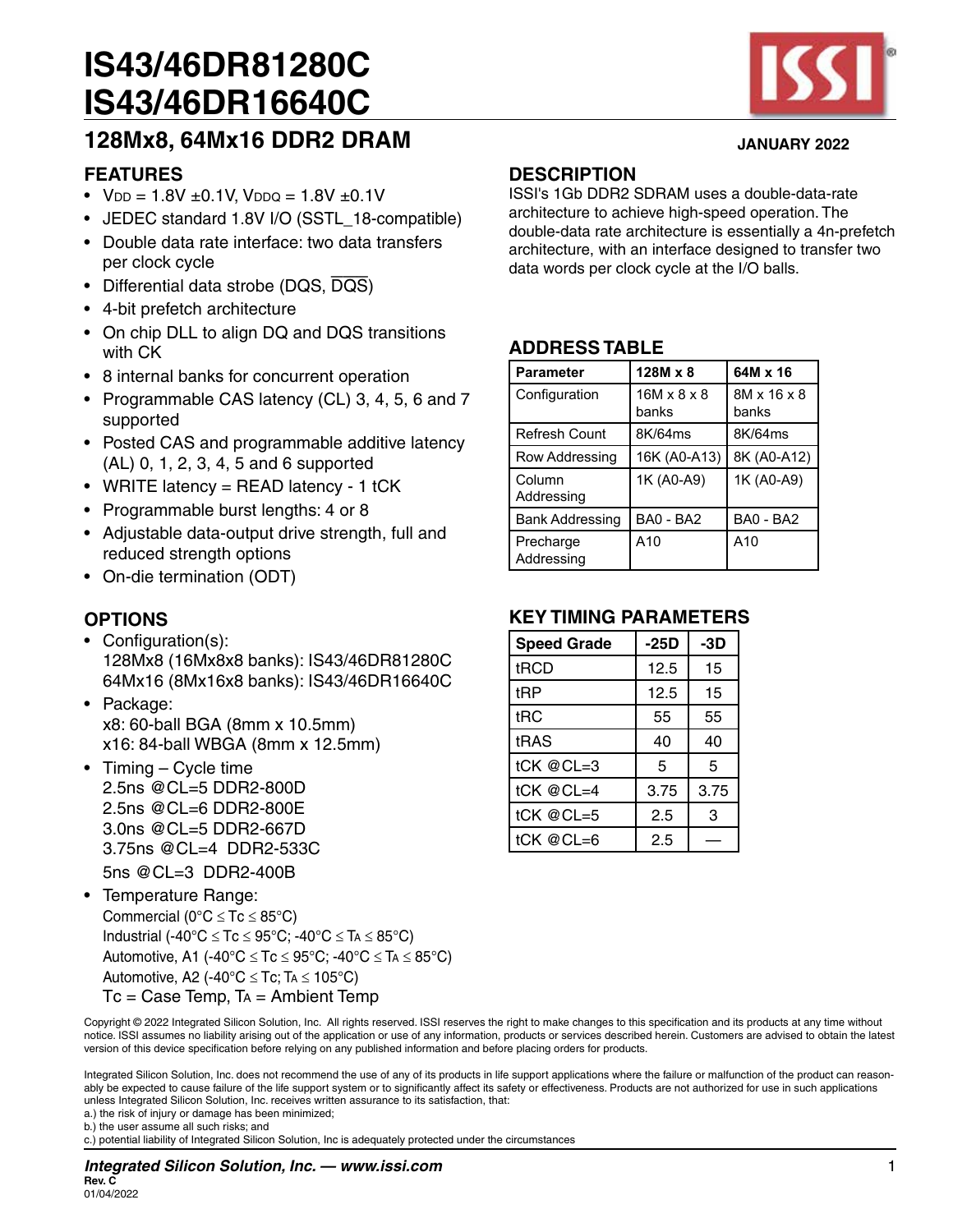

### **GENERAL DESCRIPTION**

Read and write accesses to the DDR2 SDRAM are burst oriented; accesses start at a selected location and continue for a burst length of four or eight in a programmed sequence. Accesses begin with the registration of an Active command, which is then followed by a Read or Write command. The address bits registered coincident with the active command are used to select the bank and row to be accessed (BA0-BA2 select the bank; A0-A12(x16) or A0-A13(x8) select the row). The address bits registered coincident with the Read or Write command are used to select the starting column location A0-A9 for the burst access and to determine if the auto precharge A10 command is to be issued. Prior to normal operation, the DDR2 SDRAM must be initialized. The following sections provide detailed information covering device initialization, register definition, command descriptions and device operation.

### **FUNCTIONAL BLOCK DIAGRAM**

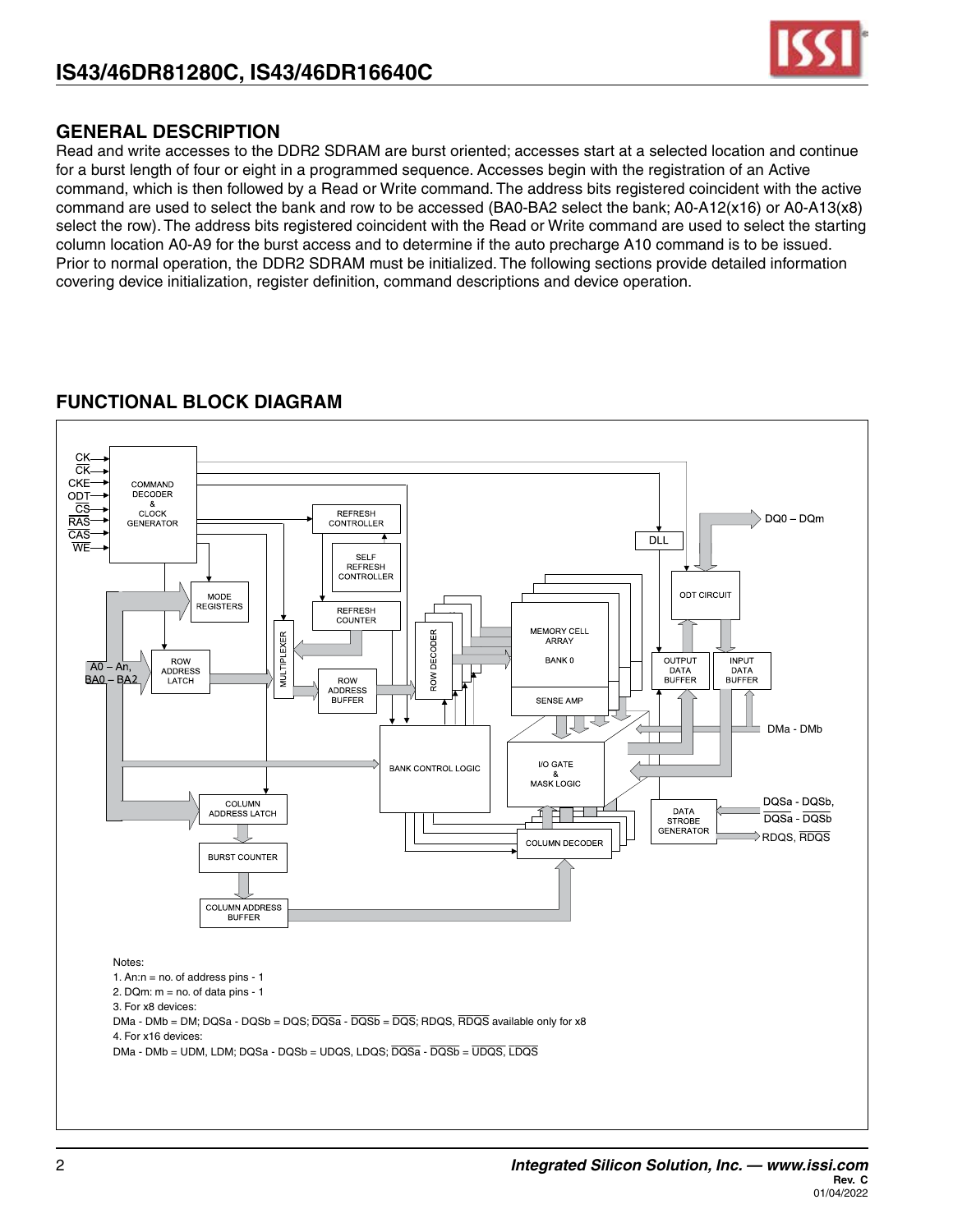

### **PIN DESCRIPTION TABLE**

| <b>Symbol</b>                  | <b>Type</b> | <b>Function</b>                                                                                                                                                                                                                                                                                                                                                                                                                                                                                                                                                                                                                                                                                                                                                                                                                                                                        |
|--------------------------------|-------------|----------------------------------------------------------------------------------------------------------------------------------------------------------------------------------------------------------------------------------------------------------------------------------------------------------------------------------------------------------------------------------------------------------------------------------------------------------------------------------------------------------------------------------------------------------------------------------------------------------------------------------------------------------------------------------------------------------------------------------------------------------------------------------------------------------------------------------------------------------------------------------------|
| $CK$ , $CK$                    | Input       | Clock: CK and CK are differential clock inputs. All address and control input signals<br>are sampled on the crossing of the positive edge of CK and negative edge of $\overline{\text{CK}}$ .<br>Output (read) data is referenced to the crossings of CK and $\overline{CK}$ (both directions of<br>crossing).                                                                                                                                                                                                                                                                                                                                                                                                                                                                                                                                                                         |
| <b>CKE</b>                     | Input       | Clock Enable: CKE HIGH activates, and CKE LOW deactivates, internal clock signals<br>and device input buffers and output drivers. Taking CKE LOW provides Precharge<br>Power-Down and Self Refresh operation (all banks idle), or Active Power-Down (row<br>Active in any bank). CKE is synchronous for power down entry and exit, and for self<br>refresh entry. CKE is asynchronous for self refresh exit. After VREF has become<br>stable during the power on and initialization sequence, it must be maintained for<br>proper operation of the CKE receiver. For proper self-refresh entry and exit, VREF<br>must be maintained to this input. CKE must be maintained HIGH throughout read and<br>write accesses. Input buffers, excluding $CK$ , $\overline{CK}$ , ODT and CKE are disabled during<br>power-down. Input buffers, excluding CKE, are disabled during self refresh. |
| $\overline{\text{CS}}$         | Input       | Chip Select: All commands are masked when $\overline{\text{CS}}$ is registered HIGH. $\overline{\text{CS}}$ provides for<br>external Rank selection on systems with multiple Ranks. CS is considered part of the<br>command code.                                                                                                                                                                                                                                                                                                                                                                                                                                                                                                                                                                                                                                                      |
| ODT                            | Input       | On Die Termination: ODT (registered HIGH) enables termination resistance internal<br>to the DDR2 SDRAM. When enabled, ODT is applied to each DQ, DQS, DQS, DM<br>signals. The ODT pin will be ignored if the EMR(1) is programmed to disable ODT.                                                                                                                                                                                                                                                                                                                                                                                                                                                                                                                                                                                                                                      |
| RAS, CAS, WE                   | Input       | Command Inputs: RAS, CAS and WE (along with CS) define the command being<br>entered.                                                                                                                                                                                                                                                                                                                                                                                                                                                                                                                                                                                                                                                                                                                                                                                                   |
| DM $(x8)$ or<br>UDM, LDM (x16) | Input       | Input Data Mask: DM is an input mask signal for write data. Input data is masked<br>when DM is sampled HIGH coincident with that input data during a Write access. DM<br>is sampled on both edges of DQS. Although DM pins are input only, the DM loading<br>matches the DQ and DQS loading. For x8, the function of DM is enabled by EMRS<br>command to EMR(1) [A11].                                                                                                                                                                                                                                                                                                                                                                                                                                                                                                                 |
| BA0 - BA2                      | Input       | Bank Address Inputs: BA0 - BA2 define to which bank an Active, Read, Write or<br>Precharge command is being applied. Bank address also determines if the mode<br>register or one of the extended mode registers is to be accessed during a MRS or<br>EMRS command cycle.                                                                                                                                                                                                                                                                                                                                                                                                                                                                                                                                                                                                               |
| A0 - A13                       | Input       | Address Inputs: Provide the row address for Active commands and the column<br>address and Auto Precharge bit for Read/Write commands to select one location<br>out of the memory array in the respective bank. A10 is sampled during a Precharge<br>command to determine whether the Precharge applies to one bank (A10 LOW) or all<br>banks (A10 HIGH). If only one bank is to be precharged, the bank is selected by BA0 -<br>BA2. The address inputs also provide the op-code during MRS or EMRS commands.                                                                                                                                                                                                                                                                                                                                                                          |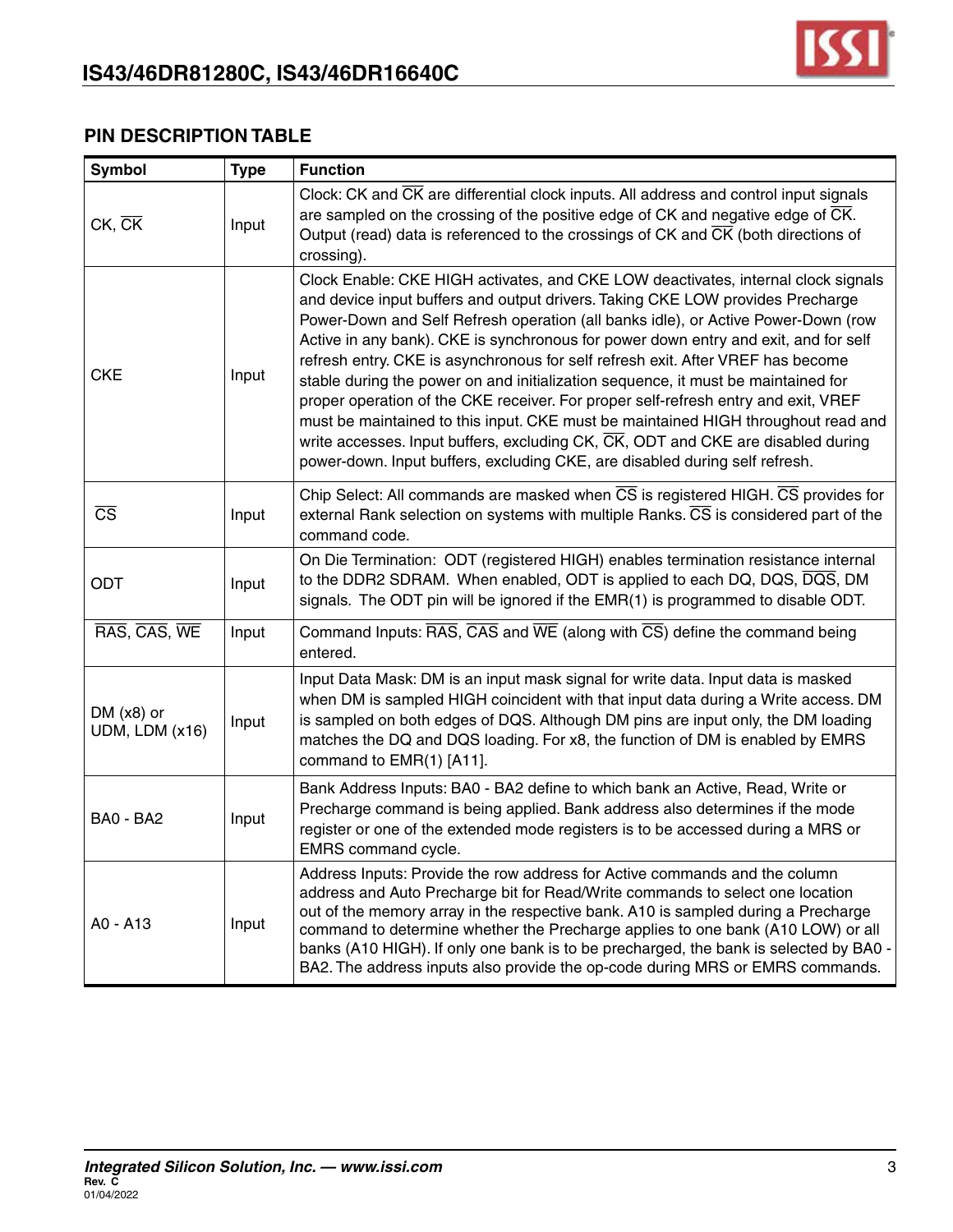

| Symbol                                                                          | <b>Type</b>      | <b>Function</b>                                                                                                                                                                                                                                                                                                                                                                                                                                                                                                                                                                                                                                                                     |
|---------------------------------------------------------------------------------|------------------|-------------------------------------------------------------------------------------------------------------------------------------------------------------------------------------------------------------------------------------------------------------------------------------------------------------------------------------------------------------------------------------------------------------------------------------------------------------------------------------------------------------------------------------------------------------------------------------------------------------------------------------------------------------------------------------|
| DQ0-7 x8<br>DQ0-15 x16                                                          | Input/<br>Output | Data Input/Output: Bi-directional data bus.                                                                                                                                                                                                                                                                                                                                                                                                                                                                                                                                                                                                                                         |
| DQS, (DQS)<br>RDQS, (RDQS) x8<br>UDQS, (UDQS),<br>LDQS, $(\overline{LDQS})$ x16 | Input/<br>Output | Data Strobe: output with read data, input with write data. Edge-aligned with read data,<br>centered in write data. The data strobes DQS(n) may be used in single ended mode<br>or paired with optional complementary signals $\overline{DQS}(n)$ to provide differential pair<br>signaling to the system during both reads and writes. A control bit at EMR(1)[A10]<br>enables or disables all complementary data strobe signals.<br>x8<br>DQS corresponds to the data on DQ0-DQ7<br>RDQS corresponds to the Read data on DQ0-DQ7, and is enabled by EMRS<br>command to EMR(1) [A11].<br>x16<br>LDQS corresponds to the data on DQ0-DQ7<br>UDQS corresponds to the data on DQ8-DQ15 |
| NC                                                                              |                  | No Connect: No internal electrical connection is present.                                                                                                                                                                                                                                                                                                                                                                                                                                                                                                                                                                                                                           |
| <b>VDDQ</b>                                                                     | Supply           | DQ Power Supply: 1.8 V +/- 0.1 V                                                                                                                                                                                                                                                                                                                                                                                                                                                                                                                                                                                                                                                    |
| <b>VSSQ</b>                                                                     | Supply           | DQ Ground                                                                                                                                                                                                                                                                                                                                                                                                                                                                                                                                                                                                                                                                           |
| <b>VDDL</b>                                                                     | Supply           | DLL Power Supply: 1.8 V +/- 0.1 V                                                                                                                                                                                                                                                                                                                                                                                                                                                                                                                                                                                                                                                   |
| <b>VSSDL</b>                                                                    | Supply           | <b>DLL Ground</b>                                                                                                                                                                                                                                                                                                                                                                                                                                                                                                                                                                                                                                                                   |
| <b>VDD</b>                                                                      | Supply           | Power Supply: 1.8 V +/- 0.1 V                                                                                                                                                                                                                                                                                                                                                                                                                                                                                                                                                                                                                                                       |
| <b>VSS</b>                                                                      | Supply           | Ground                                                                                                                                                                                                                                                                                                                                                                                                                                                                                                                                                                                                                                                                              |
| <b>VREF</b>                                                                     | Supply           | Reference voltage                                                                                                                                                                                                                                                                                                                                                                                                                                                                                                                                                                                                                                                                   |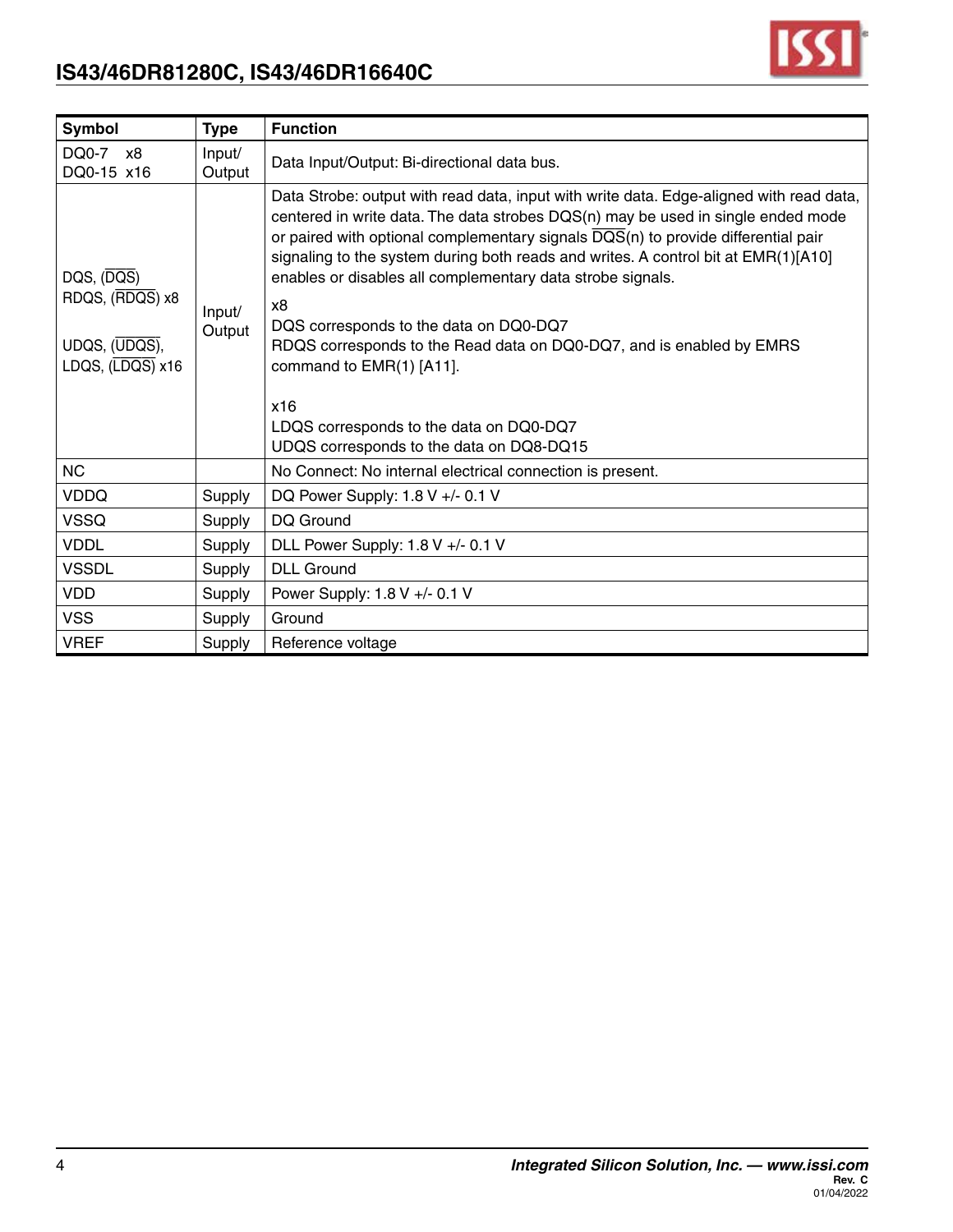



### **PIN CONFIGURATION**

PACKAGE CODE: B 60 BALL FBGA (Top View) (8.00 mm x 10.5 mm Body, 0.8 mm Ball Pitch)



| Pin name        | <b>Function</b>                    | Pin name     | <b>Function</b>                     |
|-----------------|------------------------------------|--------------|-------------------------------------|
| A0 to A13       | Address inputs                     | <b>ODT</b>   | <b>ODT</b> control                  |
| BA0 to BA2      | <b>Bank select</b>                 | <b>VDD</b>   | Supply voltage for internal circuit |
| DQ0 to DQ7      | Data input/output                  | <b>VSS</b>   | Ground for internal circuit         |
| DQS, /DQS       | Differential data strobe           | <b>VDDQ</b>  | Supply voltage for DQ circuit       |
| /CS             | Chip select                        | <b>VSSQ</b>  | Ground for DQ circuit               |
| /RAS, /CAS, /WE | Command input                      | <b>VREF</b>  | Input reference voltage             |
| <b>CKE</b>      | Clock enable                       | <b>VDDL</b>  | Supply voltage for DLL circuit      |
| CK, /CK         | Differential clock input           | <b>VSSDL</b> | Ground for DLL circuit              |
| <b>DM</b>       | Write data mask                    | NC.          | No connection                       |
| RDQS, /RDQS     | Differential Redundant Data Strobe |              |                                     |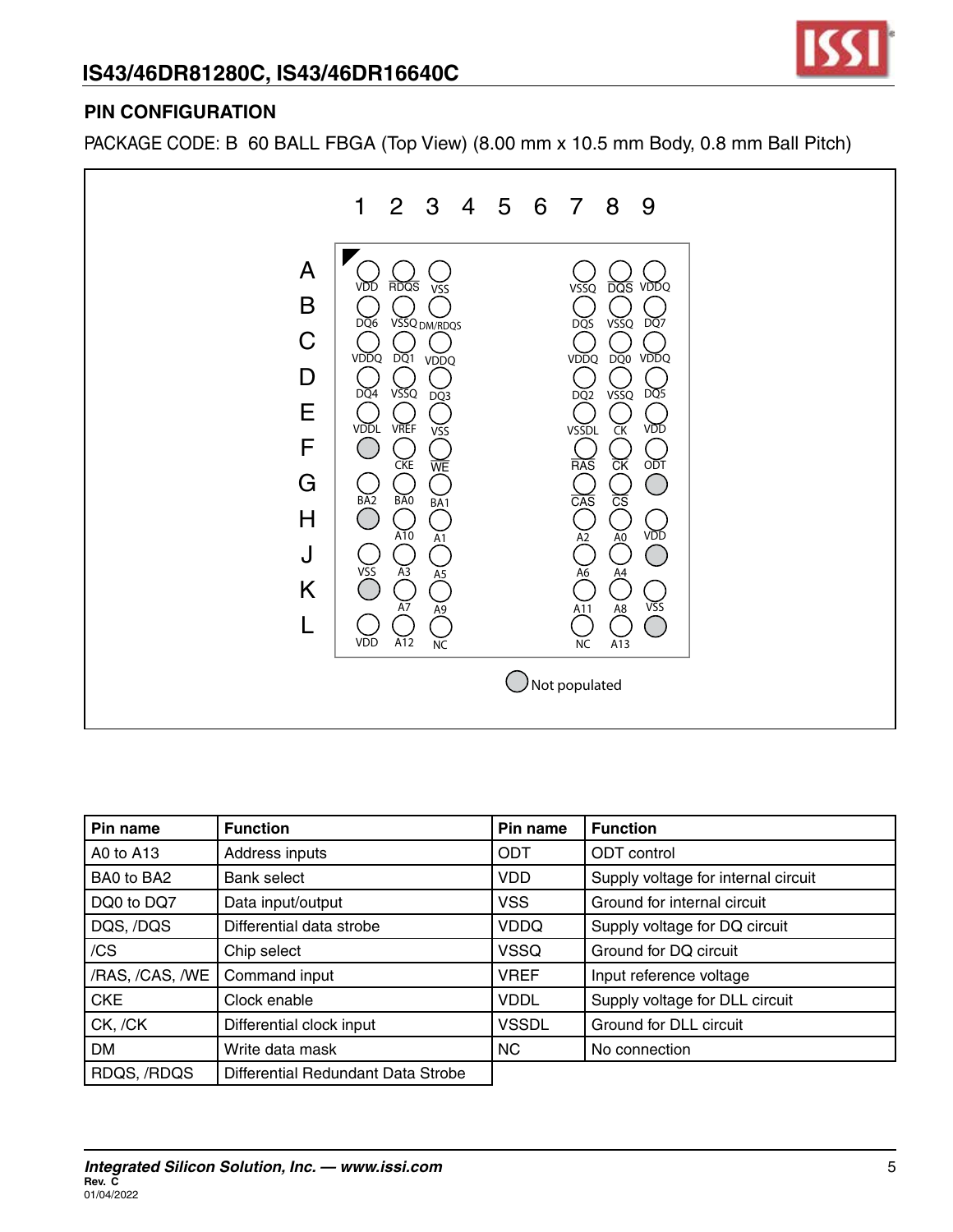

### **PIN CONFIGURATION**

PACKAGE CODE: B 84 BALL FBGA (Top View) (8.00 mm x 12.50 mm Body, 0.8 mm Ball Pitch)



| Pin name        | <b>Function</b>          | Pin name     | <b>Function</b>                     |
|-----------------|--------------------------|--------------|-------------------------------------|
| A0 to A12       | Address inputs           | <b>ODT</b>   | <b>ODT</b> control                  |
| BA0 to BA2      | <b>Bank select</b>       | <b>VDD</b>   | Supply voltage for internal circuit |
| DQ0 to DQ15     | Data input/output        | <b>VSS</b>   | Ground for internal circuit         |
| LDQS, UDQS      | Differential data strobe | <b>VDDQ</b>  | Supply voltage for DQ circuit       |
| /LDQS, /UDQS    |                          |              |                                     |
| /CS             | Chip select              | <b>VSSQ</b>  | Ground for DQ circuit               |
| /RAS, /CAS, /WE | Command input            | <b>VREF</b>  | Input reference voltage             |
| <b>CKE</b>      | Clock enable             | <b>VDDL</b>  | Supply voltage for DLL circuit      |
| CK, /CK         | Differential clock input | <b>VSSDL</b> | Ground for DLL circuit              |
| LDM to UDM      | Write data mask          | <b>NC</b>    | No connection                       |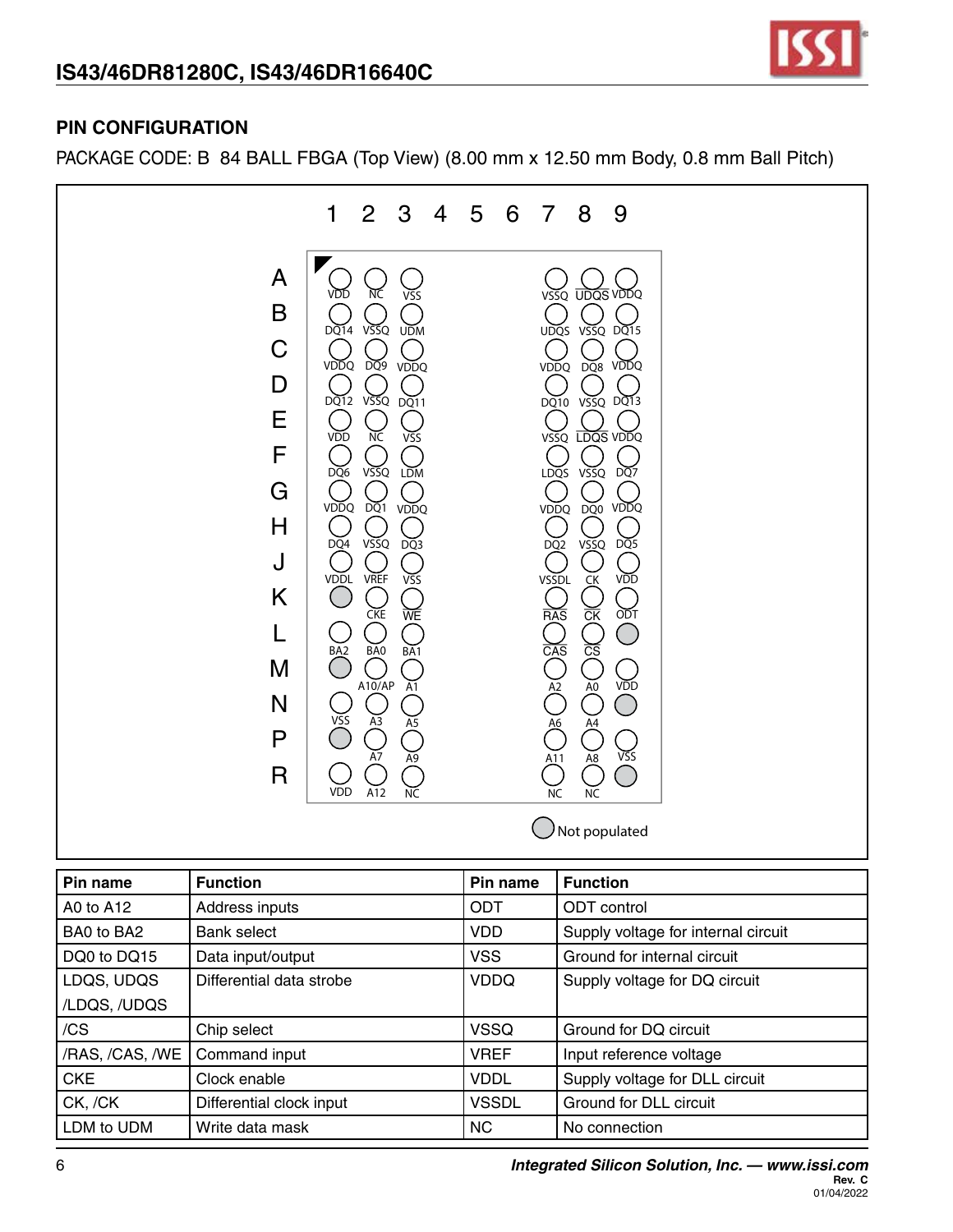

# **ELECTRICAL SPECIFICATIONS**

### **Absolute Maximum DC Ratings**

| Symbol                  | <b>Parameter</b>                    | Rating          | <b>Units</b> | <b>Notes</b>   |
|-------------------------|-------------------------------------|-----------------|--------------|----------------|
| <b>V<sub>DD</sub></b>   | Voltage on VDD pin relative to Vss  | $-1.0 - 2.3$    | v            | 1,3            |
| V <sub>DDQ</sub>        | Voltage on VDDQ pin relative to Vss | $-0.5 - 2.3$    | v            | 1,3            |
| <b>VDDL</b>             | Voltage on VDDL pin relative to Vss | $-0.5 - 2.3$    | v            | 1,3            |
| VIN, VOUT               | Voltage on any pin relative to Vss  | $-0.5 - 2.3$    | v            | 1,4            |
| <b>T</b> <sub>STG</sub> | Storage Temperature                 | $-55$ to $+150$ | °C           | 1, 2           |
|                         | Input Leakage Current               | $-5 - 5$        | uA           | $\overline{4}$ |
| loz                     | Output Leakage Current              | $-5-5$          | uA           | $\overline{4}$ |
| <b>IVREF</b>            | <b>VREF Leakage Current</b>         | $-2-2$          | uA           | 3              |

#### **Notes:**

1. Stresses greater than those listed under "Absolute Maximum Ratings" may cause permanent damage to the device. This is a stress rating only and functional operation of the device at these or any other conditions above those indicated in the operational sections of this specification is not implied. Exposure to absolute maximum rating conditions for extended periods may affect reliability

2. Storage Temperature is the case surface temperature on the center/top side of the DRAM. For the measurement conditions, please refer to JESD51-2 standard.

3. VDD and VDDQ must be within 300mV of each other at all times; and VREF must be not greater than 0.6 x VDDQ. When VDD and VDDQ and VDDL are less than 500 mV, Vref may be equal to or less than 300 mV.

4. Voltage on any input or I/O may not exceed voltage on VDDQ.

### **AC & DC Recommended Operating Conditions**

### **Recommended DC Operating Conditions (SSTL-1.8)**

| Symbol      | <b>Parameter</b>           | Rating             |                    |               |   | Units   Notes |
|-------------|----------------------------|--------------------|--------------------|---------------|---|---------------|
|             |                            | Min.               | Typ.               | Max.          |   |               |
| VDD         | <b>Supply Voltage</b>      | 1.7                | 1.8                | 1.9           |   |               |
| <b>VDDL</b> | Supply Voltage for DLL     | 1.7                | 1.8                | 1.9           |   | 5             |
| <b>VDDQ</b> | Supply Voltage for Output  | 1.7                | 1.8                | 1.9           | v | 1, 5          |
| <b>VREF</b> | Input Reference Voltage    | $0.49 \times VDDQ$ | $0.50 \times VDDQ$ | 0.51 x VDDQ   | v | 2.3           |
| <b>VTT</b>  | <b>Termination Voltage</b> | <b>VREF - 0.04</b> | <b>VREF</b>        | $VREF + 0.04$ | v |               |

**Notes:**

1. There is no specific device VDD supply voltage requirement for SSTL\_18 compliance. However under all conditions VDDQ must be less than or equal to VDD.

2. The value of VREF may be selected by the user to provide optimum noise margin in the system. Typically the value of VREF is expected to be about 0.5 x VDDQ of the transmitting device and VREF is expected to track variations in VDDQ.

3. Peak to peak ac noise on VREF may not exceed +/-2 % VREF(dc).

4. VTT of transmitting device must track VREF of receiving device.

5. VDDQ tracks with VDD, VDDL tracks with VDD. AC parameters are measured with VDD, VDDQ and VDDL tied together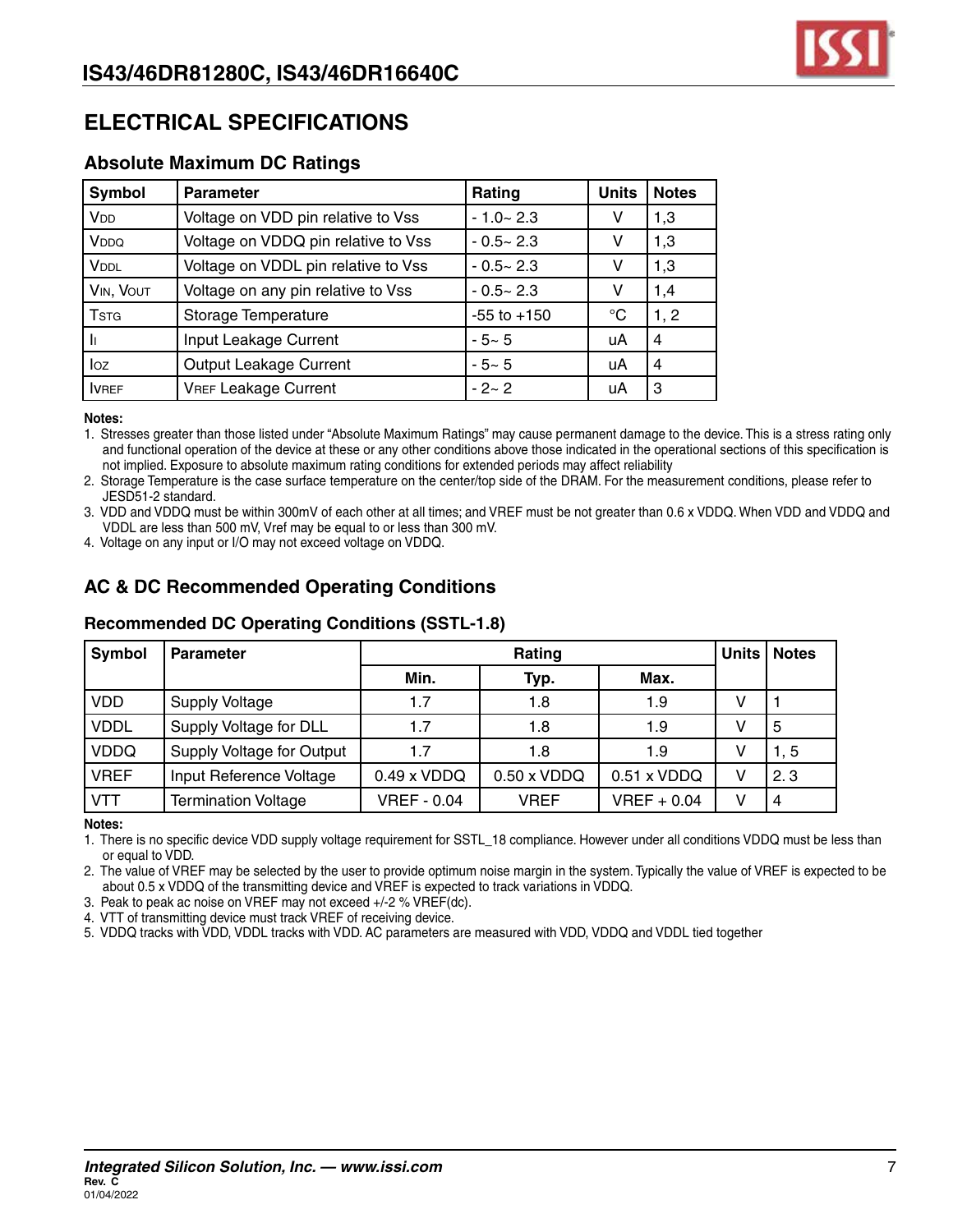

### **Operating Temperature Condition**

| Symbol       | <b>Parameter</b>              | Rating $(1,2,3)$      | Units       |
|--------------|-------------------------------|-----------------------|-------------|
| <b>TOPER</b> | <b>Commercial Temperature</b> | $Tc = 0$ to $+85$     | $^{\circ}C$ |
|              | Industrial Temperature,       | Tc = $-40$ to $+95$   | ∘C          |
|              | Automotive Temperature (A1)   | $Ta = -40$ to $+85$   | °C          |
|              | Automotive Temperature (A2)   | $T_c = -40$ to $+105$ | $^{\circ}C$ |
|              |                               | $Ta = -40$ to $+105$  | °C          |

Notes:

1. Tc = Operating case temperature at center of package

2. Ta = Operating ambient temperature immediately above package center.

3. Both temperature specifications must be met.

#### **Thermal Resistance:**

| Package     | <b>Substrate</b> | Theta-ia<br>$(Airflow = 0m/s)$ | Theta-ia<br>$(Airflow = 1m/s)$ | Theta-ia<br>$(Airflow = 2m/s)$ | Theta-jc | <b>Units</b> |
|-------------|------------------|--------------------------------|--------------------------------|--------------------------------|----------|--------------|
| 60-ball BGA | 4-laver          | 55.1                           | 34.7                           | 32.2                           | 8.0      | C/W          |
| 84-ball BGA | 4-laver          | 53.4                           | 33.6                           | 31.3                           | 7.9      | C/W          |

### **ODT DC Electrical Characteristics**

| <b>PARAMETER/CONDITION</b>                                                    | <b>SYMBOL</b> | l MIN. | <b>NOM</b> | MAX  |   | UNITS   NOTES |
|-------------------------------------------------------------------------------|---------------|--------|------------|------|---|---------------|
| RTT effective impedance value for EMR(1)[A6,A2]=0,1; 75 $\Omega$              | RTT1(eff)     | 60     | 75         | l 90 | Ω |               |
| RTT effective impedance value for EMR(1)[A6,A2]=1,0; 150 $\Omega$   RTT2(eff) |               | 120    | 150        | 180  | Ω |               |
| RTT effective impedance value for EMR(1)[A6,A2]=1,1; 50 $\Omega$              | RTT3(eff)     | 40     | 50         | -60  | Ω |               |
| Deviation of VM with respect to VDDQ/2                                        | AVM.          | - 6    |            | $+6$ | % |               |

**Notes:**

1. Test condition for RTT measurements

Measurement Definition for  $R_{TT}(eff)$ : Apply VIH (ac) and VIL (ac) to test pin separately, then measure current I(VIH (ac)) and I(VIL (ac)) respectively. VIH (ac), VIL (ac), and VDDQ values defined in SSTL\_18

 $RTT$  (eff)  $VIH$  (ac) -  $VIL$  (ac)

 $\overline{I(VHH (ac)) - I(VHL (ac))}$ 

Measurement Definition for VM: Measure voltage (VM) at test pin (midpoint) with no load.

 $\triangle$ VM = [(2 x VM / VDDQ) - 1] x 100%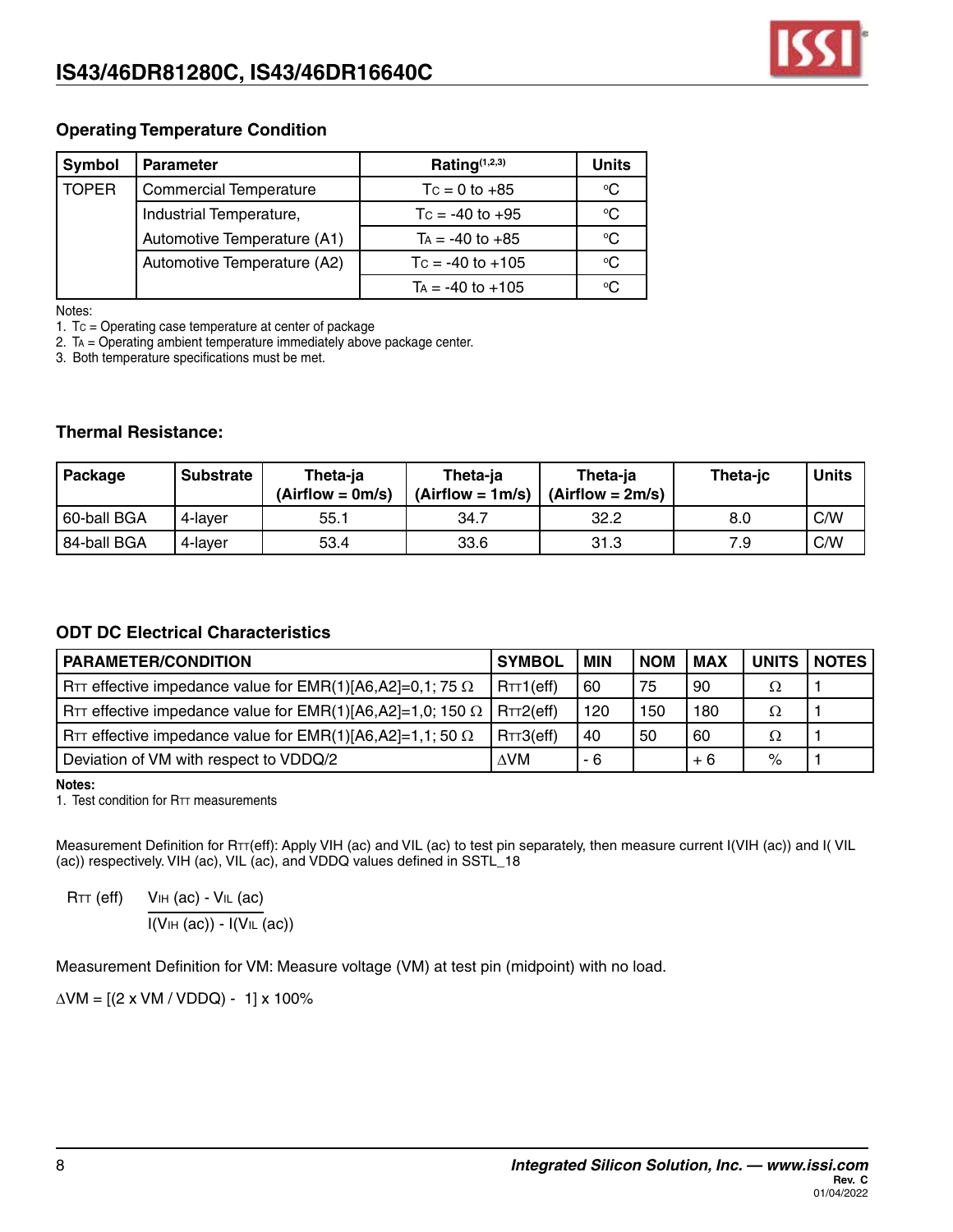

### **Input DC logic level**

| <b>Symbol</b> | <b>Parameter</b>    | Min.           | Max.         | Units | <b>Notes</b> |
|---------------|---------------------|----------------|--------------|-------|--------------|
| VIH(dc)       | dc input logic HIGH | $VREF + 0.125$ | $VDDQ + 0.3$ |       |              |
| VIL(dc)       | dc input logic LOW  | - 0.3          | VREF - 0.125 |       |              |

### **Input AC logic level**

|          | Symbol   Parameter               | <b>DDR2-400, DDR2-533</b> |              | <b>DDR2-667, DDR2-800</b> | Units   Notes |  |
|----------|----------------------------------|---------------------------|--------------|---------------------------|---------------|--|
|          |                                  | Min.                      | Max.         | Min.                      | Max           |  |
|          | VIH (ac) $ $ ac input logic HIGH | $VREF+0.250$              | VDDQ + Vpeak | $VREF + 0.200$            | VDDQ + Vpeak  |  |
| VIL (ac) | ac input logic LOW               | VSSQ - Vpeak              | VREF - 0.250 | VSSQ - Vpeak              | VREF - 0.200  |  |

#### **Notes:**

1. Refer to Overshoot/undershoot specifications for Vpeak value: maximum peak amplitude allowed for overshoot and undershoot.

#### **AC Input Test Conditions**

| Symbol<br><b>Condition</b> |                                         | Value             | <b>Units</b> | <b>Notes</b> |
|----------------------------|-----------------------------------------|-------------------|--------------|--------------|
| <b>VREF</b>                | Input reference voltage                 | $0.5 \times VDDQ$ |              |              |
| VSWING(MAX)                | Input signal maximum peak to peak swing | 1.0               |              |              |
| <b>SLEW</b>                | Input signal minimum slew rate          | 1.0               | V/ns         | 2, 3         |

#### **Notes:**

1. Input waveform timing is referenced to the input signal crossing through the VIH/IL(AC) level applied to the device under test.

2. The input signal minimum slew rate is to be maintained over the range from VREF to VIH(ac) min for rising edges and the range from VREF to VIL(ac) max for falling edges as shown in the below figure.

3. AC timings are referenced with input waveforms switching from VIL(ac) to VIH(ac) on the positive transitions and VIH(ac) to VIL(ac) on the negative transitions.

### **AC input test signal waveform**

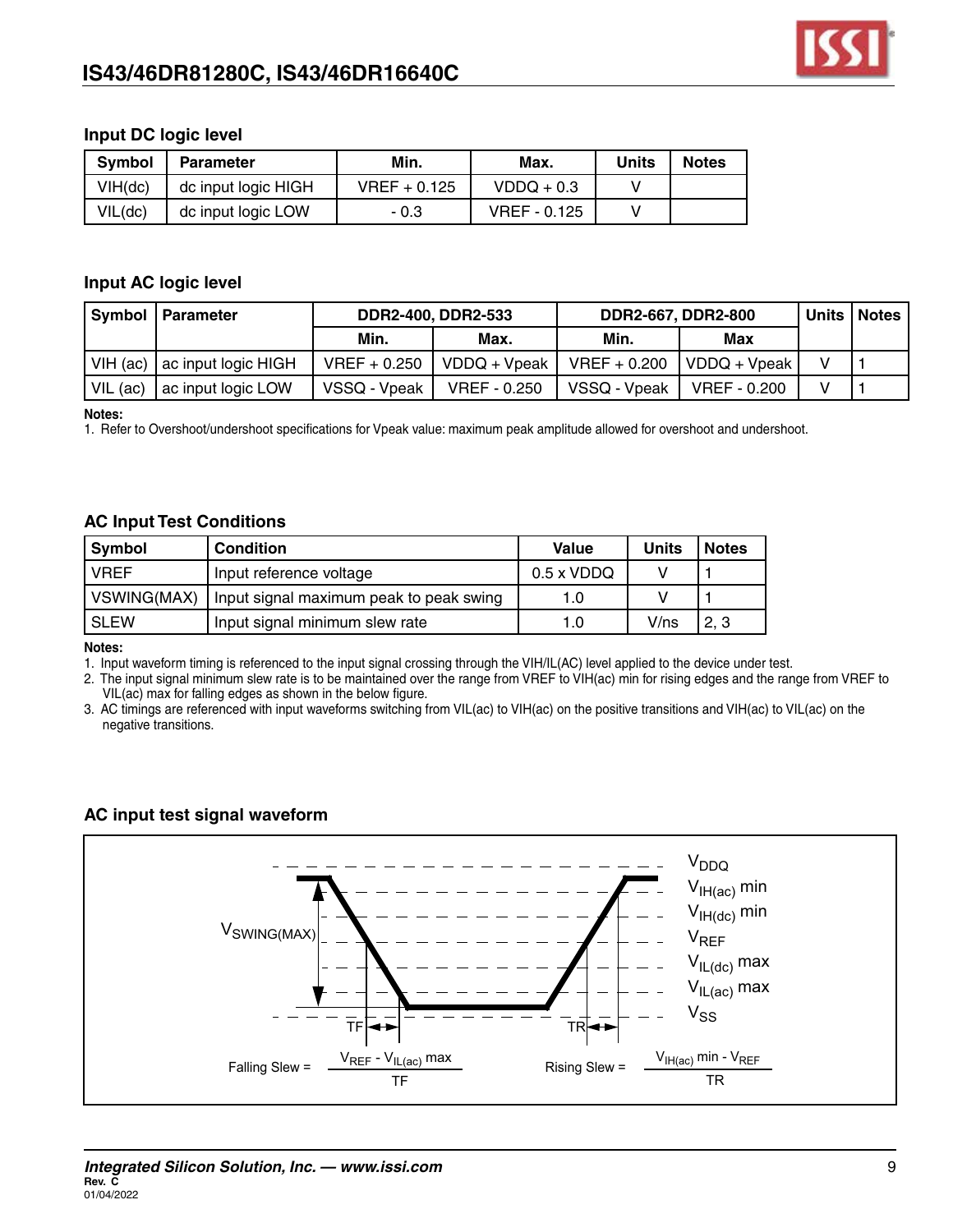

### **Differential input AC Logic Level**

| Symbol       | I Parameter                                                                                | ' Min. | ' Max.      | Units | Notes |
|--------------|--------------------------------------------------------------------------------------------|--------|-------------|-------|-------|
| $ $ VID (ac) | ac differential input voltage                                                              | 0.5    | <b>VDDQ</b> |       |       |
| $VIX$ (ac)   | ac differential crosspoint voltage $(0.5 \times VDDQ - 0.175)$ $(0.5 \times VDDQ + 0.175)$ |        |             |       |       |

**Notes:**

1. VID(AC) specifies the input differential voltage |VTR -VCP | required for switching, where VTR is the true input signal (such as CK, DQS and VCP is the complementary input signal (such as CK or DQS). The minimum value is equal to VIH(AC) - VIL(AC).

2. The typical value of VIX(AC) is expected to be about 0.5 x VDDQ of the transmitting device and VIX(AC) is expected to track variations in VDDQ. VIX(AC) indicates the voltage at which differential input signals must cross.

3. Refer to Overshoot/undershoot specifications for Vpeak value: maximum peak amplitude allowed for overshoot and undershoot.

### **Differential signal levels**



#### **Differential AC Output Parameters**

| Symbol   Parameter                                                                                                            | Min. | Max. | Units   Notes |  |
|-------------------------------------------------------------------------------------------------------------------------------|------|------|---------------|--|
| $\sqrt{6}$ VOX (ac) $\sqrt{6}$ ac differential crosspoint voltage $\sqrt{6}$ o.5 x VDDQ - 0.125 $\sqrt{6}$ o.5 x VDDQ + 0.125 |      |      |               |  |

**Note:**

1. The typical value of VOX(AC) is expected to be about 0.5 x VDDQ of the transmitting device and VOX(AC) is expected to track variations in VDDQ. VOX(AC) indicates the voltage at which differential output signals must cross.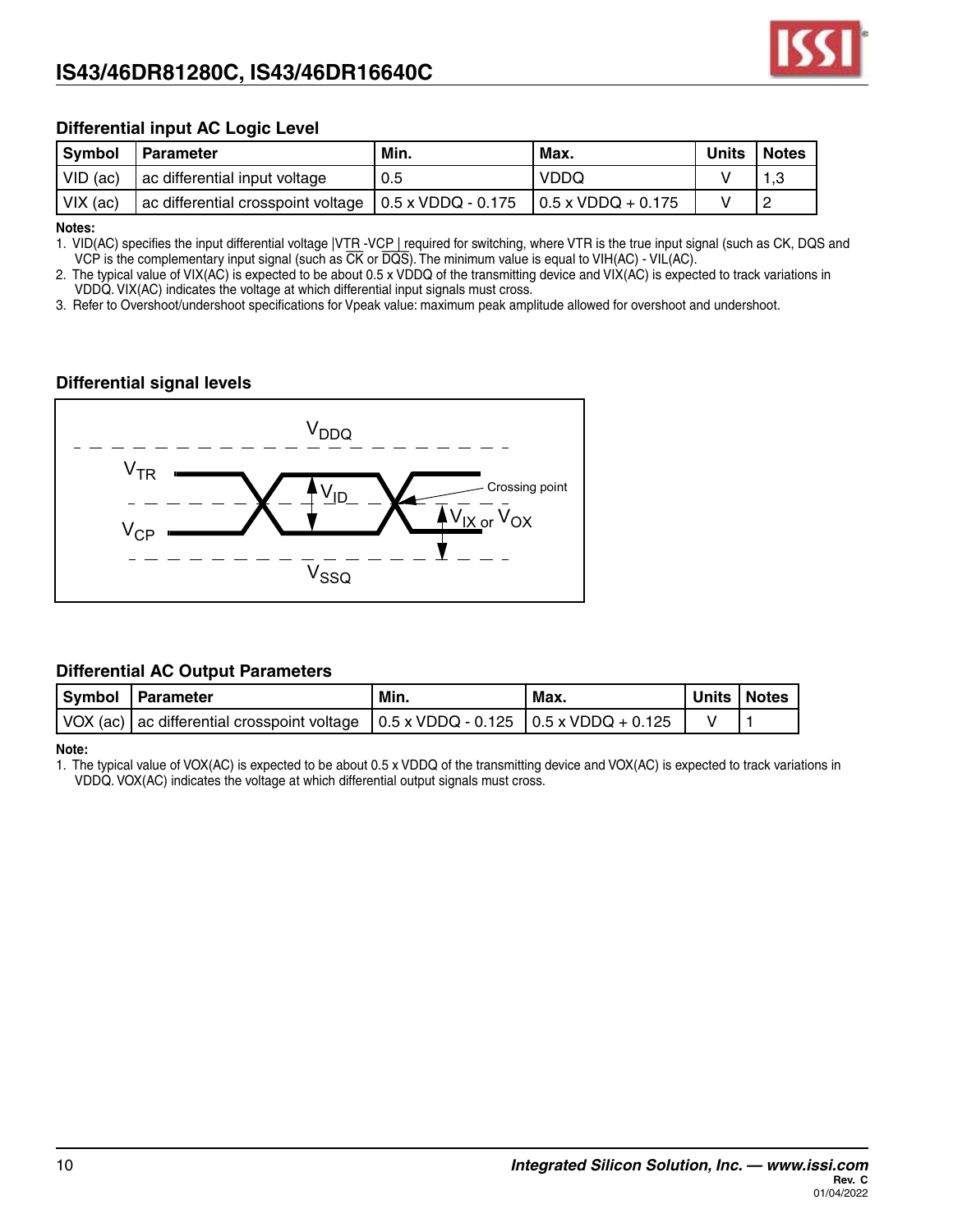### **OVERSHOOT/UNDERSHOOT SPECIFICATION**

### **AC overshoot/undershoot specification for Address and Control pins**

| l Parameter                                          | <b>Specification</b> |                 |                 |                 |  |  |
|------------------------------------------------------|----------------------|-----------------|-----------------|-----------------|--|--|
|                                                      | <b>DDR2-400</b>      | <b>DDR2-533</b> | <b>DDR2-667</b> | <b>DDR2-800</b> |  |  |
| Maximum peak amplitude allowed for overshoot area    | 0.5V                 | 0.5V            | 0.5V            | 0.5V            |  |  |
| Maximum peak amplitude allowed for undershoot area   | 0.5V                 | 0.5V            | 0.5V            | 0.5V            |  |  |
| Maximum overshoot area above VDD (see figure below)  | $1.33$ V-ns          | $1.0 V$ -ns     | $0.8$ V-ns      | $0.66$ V-ns     |  |  |
| Maximum undershoot area below VSS (see figure below) | 1.33 V-ns            | $1.0 V$ -ns     | $0.8$ V-ns      | $0.66$ V-ns     |  |  |



AC overshoot and undershoot definition for address and control pins

### **AC overshoot/undershoot specification for Clock, Data, Strobe, and Mask pins: DQ, (**U/L/R**)** DQS**, (U/L/R) DQS, DM, CK,** CK

| <b>Parameter</b>                                      | <b>Specification</b> |                 |                 |                 |  |  |
|-------------------------------------------------------|----------------------|-----------------|-----------------|-----------------|--|--|
|                                                       | <b>DDR2-400</b>      | <b>DDR2-533</b> | <b>DDR2-667</b> | <b>DDR2-800</b> |  |  |
| Maximum peak amplitude allowed for overshoot area     | 0.5V                 | 0.5V            | 0.5V            | 0.5V            |  |  |
| Maximum peak amplitude allowed for undershoot area    | 0.5V                 | 0.5V            | 0.5V            | 0.5V            |  |  |
| Maximum overshoot area above VDDQ (See Figure below)  | 0.38 V-ns            | $0.28$ V-ns     | $0.23$ V-ns     | 0.23 V-ns       |  |  |
| Maximum undershoot area below VSSQ (See Figure below) | 0.38 V-ns            | $0.28$ V-ns     | $0.23$ V-ns     | $0.23$ V-ns     |  |  |



AC overshoot and undershoot definition for clock, data, strobe, and mask pins

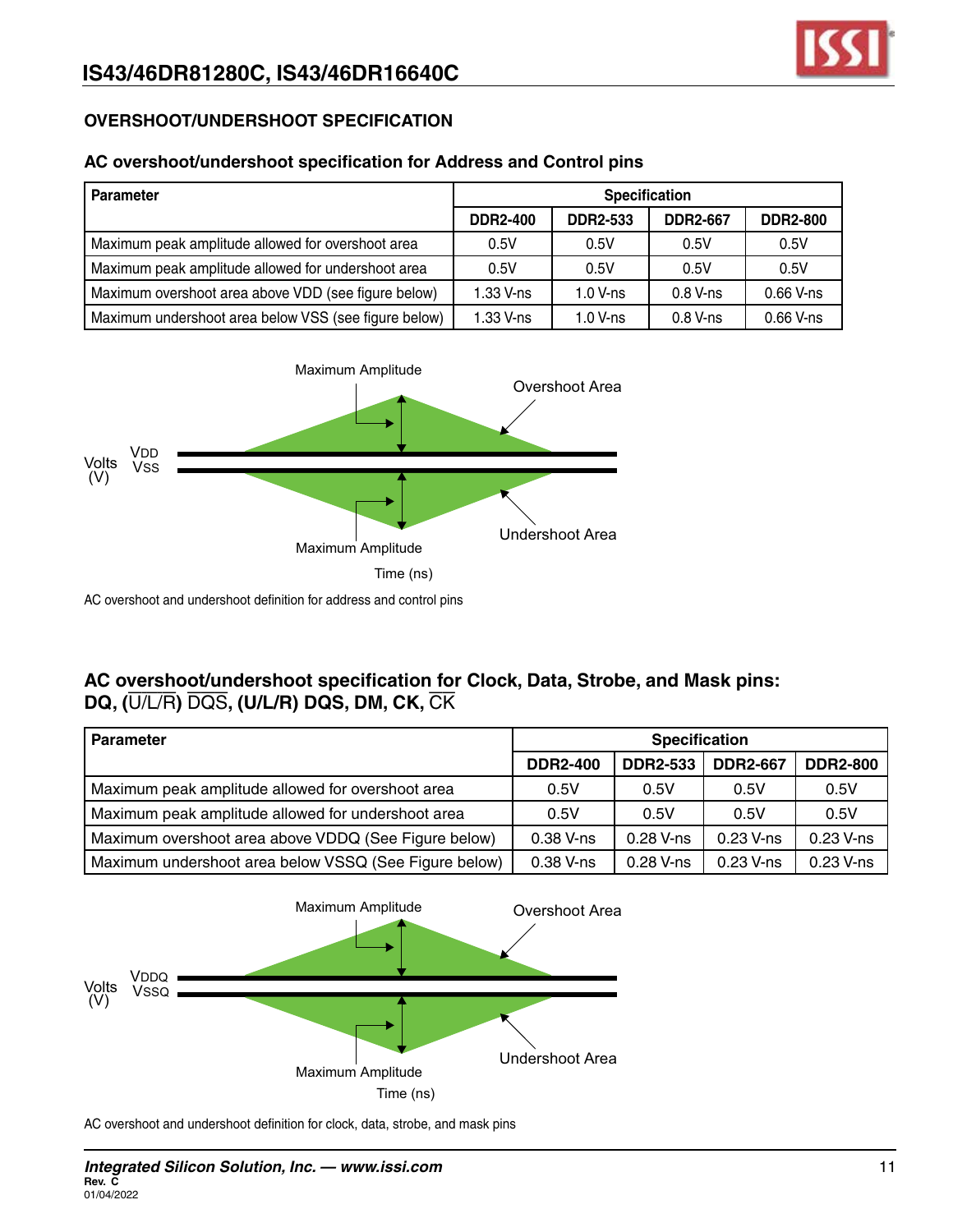

### **Output Buffer Characteristics**

### **Output AC Test Conditions**

| Symbol | <b>Parameter</b>                          | <b>SSTL 18</b>     | Units | Notes |
|--------|-------------------------------------------|--------------------|-------|-------|
| I VOTR | Output Timing Measurement Reference Level | $\vert$ 0.5 x VDDQ |       |       |

#### **Output DC Current Drive**

| <b>Symbol</b>   | <b>Parameter</b>                        | SSTL 18 | <b>Units</b> | <b>Notes</b> |
|-----------------|-----------------------------------------|---------|--------------|--------------|
| $\vert$ IOH(dc) | <b>Output Minimum Source DC Current</b> | - 134   | mA           | 1, 3, 4      |
| $\vert$ IOL(dc) | Output Minimum Sink DC Current          | 13.4    | mA           | 2.3.4        |

**Notes:**

1. VDDQ = 1.7 V; VOUT = 1420 mV. (VOUT - VDDQ)/IOH must be less than 21 Ω for values of VOUT between VDDQ and VDDQ - 280 mV.

2. VDDQ = 1.7 V; VOUT = 280 mV. VOUT/IOL must be less than 21  $\Omega$  for values of VOUT between 0 V and 280 mV.

3. The dc value of VREF applied to the receiving device is set to VTT

4. The values of IOH(dc) and IOL(dc) are based on the conditions given in Notes 1 and 2. They are used to test device drive current capability to ensure VIH min plus a noise margin and VIL max minus a noise margin are delivered to an SSTL\_18 receiver. The actual current values are derived by shifting the desired driver operating point (see Section 3.3 of JESD8-15A) along a 21 Ω load line to define a convenient driver current for measurement.

### **OCD Default Characteristics**

| <b>Description</b>                                | <b>Parameter</b> | Min                                                 | <b>Nom</b> | Max | Unit | <b>Notes</b> |
|---------------------------------------------------|------------------|-----------------------------------------------------|------------|-----|------|--------------|
| Output impedance                                  |                  | See full strength default<br>driver characteristics |            |     | Ω    |              |
| Output impedance step size<br>for OCD calibration |                  |                                                     |            | 1.5 | Ω    | 6            |
| Pull-up and pull-down<br>mismatch                 |                  |                                                     |            | 4   | Ω    | 1,2,3        |
| Output slew rate                                  | Sout             | 1.5                                                 |            | 5   | V/ns | 1,4,5,7,8,9  |

**Notes:**

1. Absolute Specifications (TOPER; VDD = +1.8V ±0.1V, VDDQ = +1.8V ±0.1V). DRAM I/O specifications for timing, voltage, and slew rate are no longer applicable if OCD is changed from default settings.

2. Impedance measurement condition for output source dc current: VDDQ = 1.7 V; VOUT = 1420 mV; (VOUTVDDQ)/IOH must be less than 23.4 Ω for values of VOUT between VDDQ and VDDQ - 280 mV. Impedance measurement condition for output sink dc current: VDDQ = 1.7 V; VOUT = 280 mV; VOUT/IOL must be less than 23.4  $\Omega$  for values of VOUT between 0 V and 280 mV.

3. Mismatch is absolute value between pull-up and pull-down, both are measured at same temperature and voltage.

4. Slew rate measured from VIL(ac) to VIH(ac).

5. The absolute value of the slew rate as measured from DC to DC is equal to or greater than the slew rate as measured from AC to AC. This is guaranteed by design and characterization.

6. This represents the step size when the OCD is near 18  $\Omega$  at nominal conditions across all process corners/variations and represents only the DRAM uncertainty. A 0 Ω value (no calibration) can only be achieved if the OCD impedance is 18 Ω +/-0.75 Ω under nominal conditions.

7. DRAM output slew rate specification applies to 400 MT/s, 533 MT/s, 667 MT/s, and 800 MT/s speed bins.

8. Timing skew due to DRAM output slew rate mis-match between DQS / DQS and associated DQ's is included in tDQSQ and tQHS specification.

9. DDR2 SDRAM output slew rate test load is defined in General Note 3 of the AC Timing specification Table.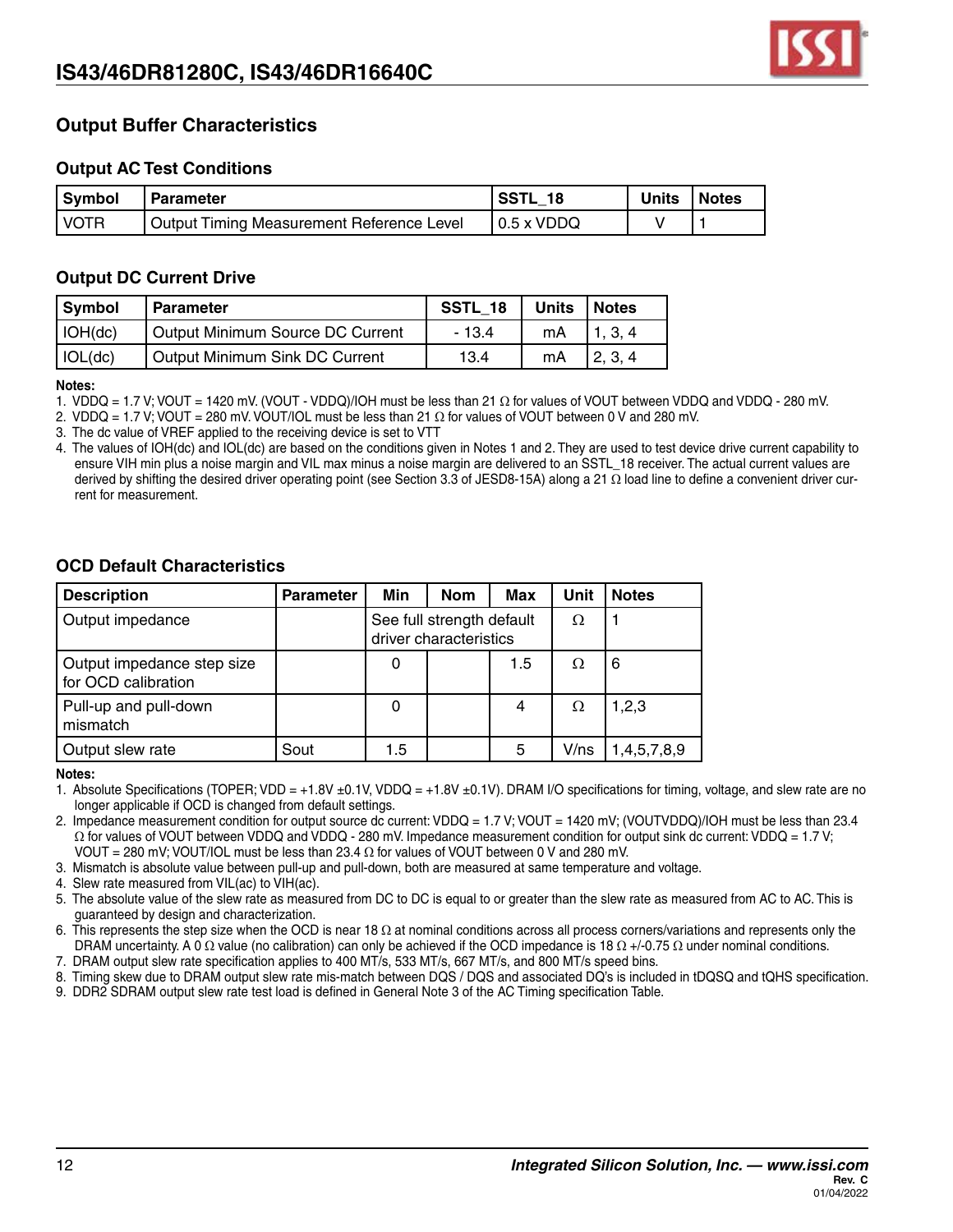

### **IDD Specifications & Test Conditions**

|                    | <b>Symbol</b> Conditions                                                                                                                                                                                                                                                                                                      |                                | -25D/-25E                       | $-3D$         | $-37C$        | $-5B$                | <b>Units</b> |
|--------------------|-------------------------------------------------------------------------------------------------------------------------------------------------------------------------------------------------------------------------------------------------------------------------------------------------------------------------------|--------------------------------|---------------------------------|---------------|---------------|----------------------|--------------|
|                    |                                                                                                                                                                                                                                                                                                                               |                                | DDR <sub>2</sub> -<br>800D/800E | DDR2-<br>667D | DDR2-<br>533C | <b>DDR2-</b><br>400B |              |
| IDD <sub>0</sub>   | Operating one bank active-precharge current;<br>$tCK = tCK(IDD)$ , $tRC = tRC(IDD)$ , $tRAS = tRASmin(IDD)$ ;<br>CKE is HIGH, CS is HIGH between valid commands;<br>Address bus inputs are SWITCHING; Data bus inputs are<br><b>SWITCHING</b>                                                                                 |                                | 100                             | 90            | 85            | 80                   | mA           |
| IDD1               | Operating one bank active-read-precharge current;<br>$IOUT = 0mA; BL = 4, CL = CL(ID), AL = 0;$<br>$tCK = tCK(IDD)$ , $tRC = tRC (IDD)$ , $tRAS = tRASmin(IDD)$ , $tRCD =$<br>tRCD(IDD);<br>CKE is HIGH, CS is HIGH between valid commands;<br>Address bus inputs are SWITCHING; Data pattern is same as<br>IDD4W             |                                | 115                             | 105           | 95            | 85                   | mA           |
| IDD <sub>2</sub> P | Precharge power-down current; All banks idle;<br>$tCK = tCK(IDD)$ ; CKE is LOW;<br>Other control and address bus inputs are STABLE;<br>Data bus inputs are FLOATING                                                                                                                                                           |                                | 25                              | 23            | 20            | 20                   | mA           |
| IDD <sub>2Q</sub>  | Precharge quiet standby current; All banks idle;<br>$tCK = tCK(IDD);$<br>CKE is HIGH, CS is HIGH; Other control and address bus inputs<br>are STABLE;                                                                                                                                                                         |                                | 35                              | 30            | 25            | 23                   | mA           |
| IDD2N              | Data bus inputs are FLOATING<br>Precharge standby current; All banks idle;<br>$tCK = tCK(IDD);$<br>CKE is HIGH, CS is HIGH; Other control and address bus inputs<br>are SWITCHING;<br>Data bus inputs are SWITCHING                                                                                                           |                                | 35                              | 30            | 28            | 25                   | mA           |
| IDD3P              | Active power-down current; All banks open;<br>$tCK = tCK(IDD)$ ; CKE is LOW;                                                                                                                                                                                                                                                  | Power Down<br><b>Fast Exit</b> | 40                              | 35            | 35            | 35                   | mA           |
|                    | Other control and address bus inputs are STABLE;<br>Data bus inputs are FLOATING                                                                                                                                                                                                                                              | Power Down<br><b>Slow Exit</b> | 30                              | 28            | 28            | 28                   |              |
|                    | <b>IDD3N</b> Active standby current; All banks open;<br>$tCK = tCK(IDD)$ , $tRAS = tRASmax(IDD)$ , $tRP = tRP(IDD)$ ;<br>CKE is HIGH, CS is HIGH between valid commands;<br>Other control and address bus inputs are SWITCHING; Data bus<br>inputs are SWITCHING                                                              |                                | 80                              | 70            | 65            | 60                   | mA           |
|                    | IDD4W Operating burst write current; All banks open, Continuous burst<br>writes;<br>$BL = 4$ , $CL = CL(IDD)$ , $AL = 0$ ; $tCK = tCK(IDD)$ , $tRAS =$<br>$tRASmax(IDD)$ , $tRP = tRP(IDD)$ ;<br>CKE is HIGH, CS is HIGH between valid commands;<br>Address bus inputs are SWITCHING; Data bus inputs are<br><b>SWITCHING</b> |                                | 200                             | 180           | 170           | 160                  | mA           |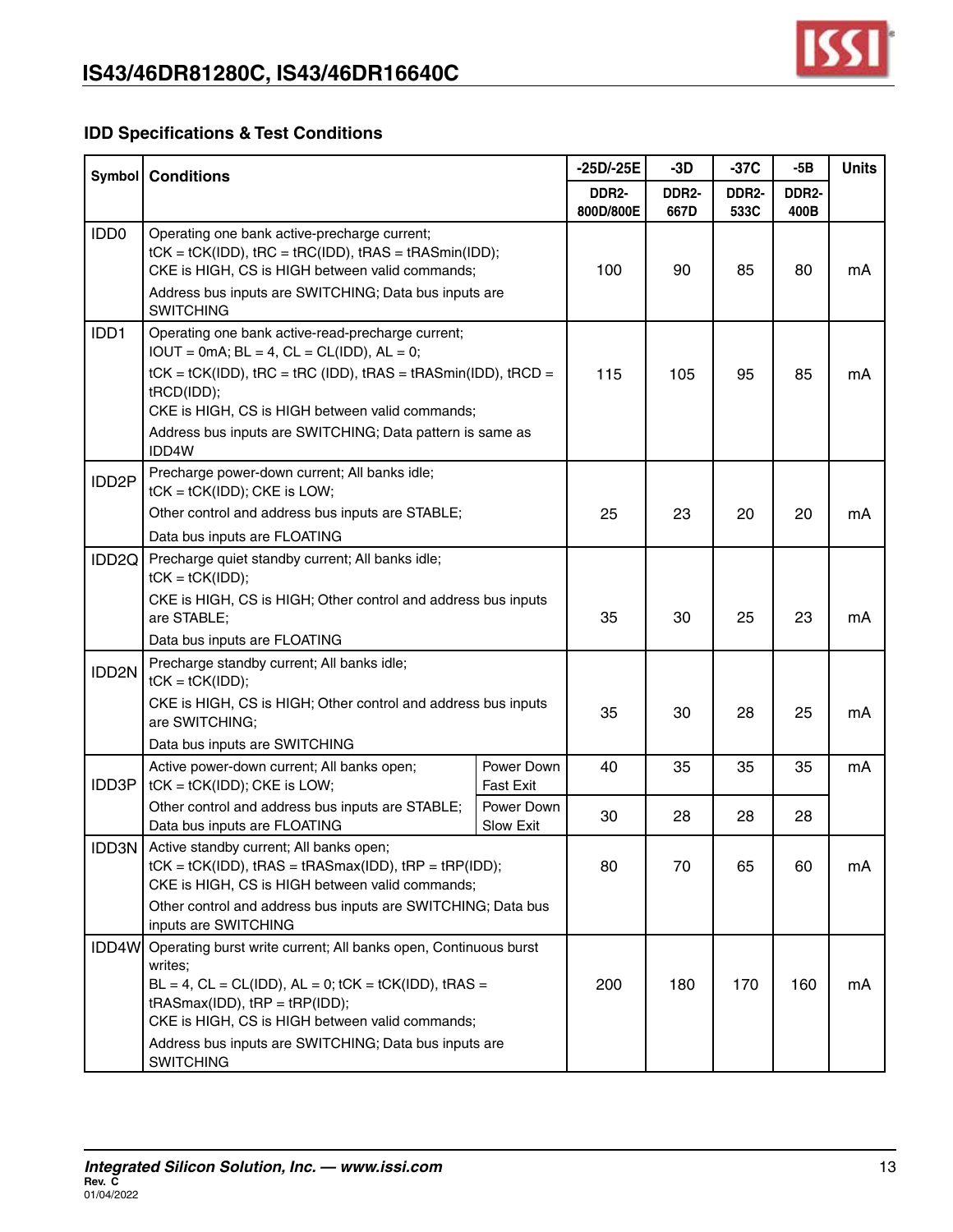

### **IDD Specifications & Test Conditions (continued)**

|       | $-25D/-25E$<br><b>Symbol</b> Conditions                                                                                                                                                                                                                                                                                                                                                     |                                 | $-3D$                      | $-37C$        | $-5B$         | <b>Units</b> |
|-------|---------------------------------------------------------------------------------------------------------------------------------------------------------------------------------------------------------------------------------------------------------------------------------------------------------------------------------------------------------------------------------------------|---------------------------------|----------------------------|---------------|---------------|--------------|
|       |                                                                                                                                                                                                                                                                                                                                                                                             | DDR <sub>2</sub> -<br>800D/800E | DDR <sub>2</sub> -<br>667D | DDR2-<br>533C | DDR2-<br>400B |              |
| IDD4R | Operating burst read current; All banks open, Continuous burst<br>reads,<br>$IOUT = 0$ mA; $BL = 4$ , $CL = CL(IDD)$ , $AL = 0$ ; $tCK = tCK(IDD)$ , $tRAS$<br>$=$ tRASmax(IDD), tRP = tRP(IDD);<br>CKE is HIGH, CS is HIGH between valid commands;<br>Address bus inputs are SWITCHING; Data pattern is same as<br>IDD4W                                                                   | 180                             | 160                        | 150           | 140           | mA           |
| IDD5B | Burst refresh current;<br>tCK = tCK(IDD); Refresh command at every tRFC(IDD) interval;<br>CKE is HIGH, CS is HIGH between valid commands; Other control<br>and address bus inputs are SWITCHING;<br>Data bus inputs are SWITCHING                                                                                                                                                           | 180                             | 170                        | 160           | 150           | mA           |
| IDD6  | Self refresh current:<br>CK and CK at 0 V; CKE $\leq$ 0.2 V;<br>Other control and address bus inputs are FLOATING;<br>Data bus inputs are FLOATING                                                                                                                                                                                                                                          | 10                              | 10                         | 10            | 10            | mA           |
| IDD7  | Operating bank interleave read current;<br>All bank interleaving reads, $IOUT = OmA$ ; $BL = 4$ , $CL = CL (IDD)$ , AL<br>$=$ tRCD(IDD) - 1 x tCK(IDD);<br>$tCK = tCK(IDD)$ , $tRC = tRC(IDD)$ , $tRRD = tRRD(IDD)$ ,<br>$tRCD = 1 \times tCK(IDD);$<br>CKE is HIGH, CS is HIGH between valid commands; Address bus<br>inputs are STABLE during DESELECTs;<br>Data pattern is same as IDD4R | 260                             | 240                        | 220           | 200           | mA           |

**Notes:**

1. IDD specifications are tested after the device is properly initialized

2. Input slew rate is specified by AC Parametric Test Condition

3. IDD parameters are specified with ODT disabled.

4. Data bus consists of DQ, DM, DQS, DQS, RDQS, RDQS, LDQS, LDQS, UDQS, and UDQS. IDD values must be met with all combinations of EMR(1) bits 10 and 11.

5. For DDR2-667/800 testing, tCK in the Conditions should be interpreted as tCK(avg)

6. Definitions for IDD

 $LOW = Vin \leq VILAC(max)$ 

 $HIGH = Vin \geq VIHAC(min)$ 

STABLE = inputs stable at a HIGH or LOW level

FLOATING = inputs at VREF = VDDQ/2

SWITCHING = inputs changing between HIGH and LOW every other clock cycle (once per two clocks) for address and control signals, and inputs changing between HIGH and LOW every other data transfer (once per clock) for DQ signals not including masks or strobes.

7. The -25E, -37C, and-5B device specifications are shown for reference only.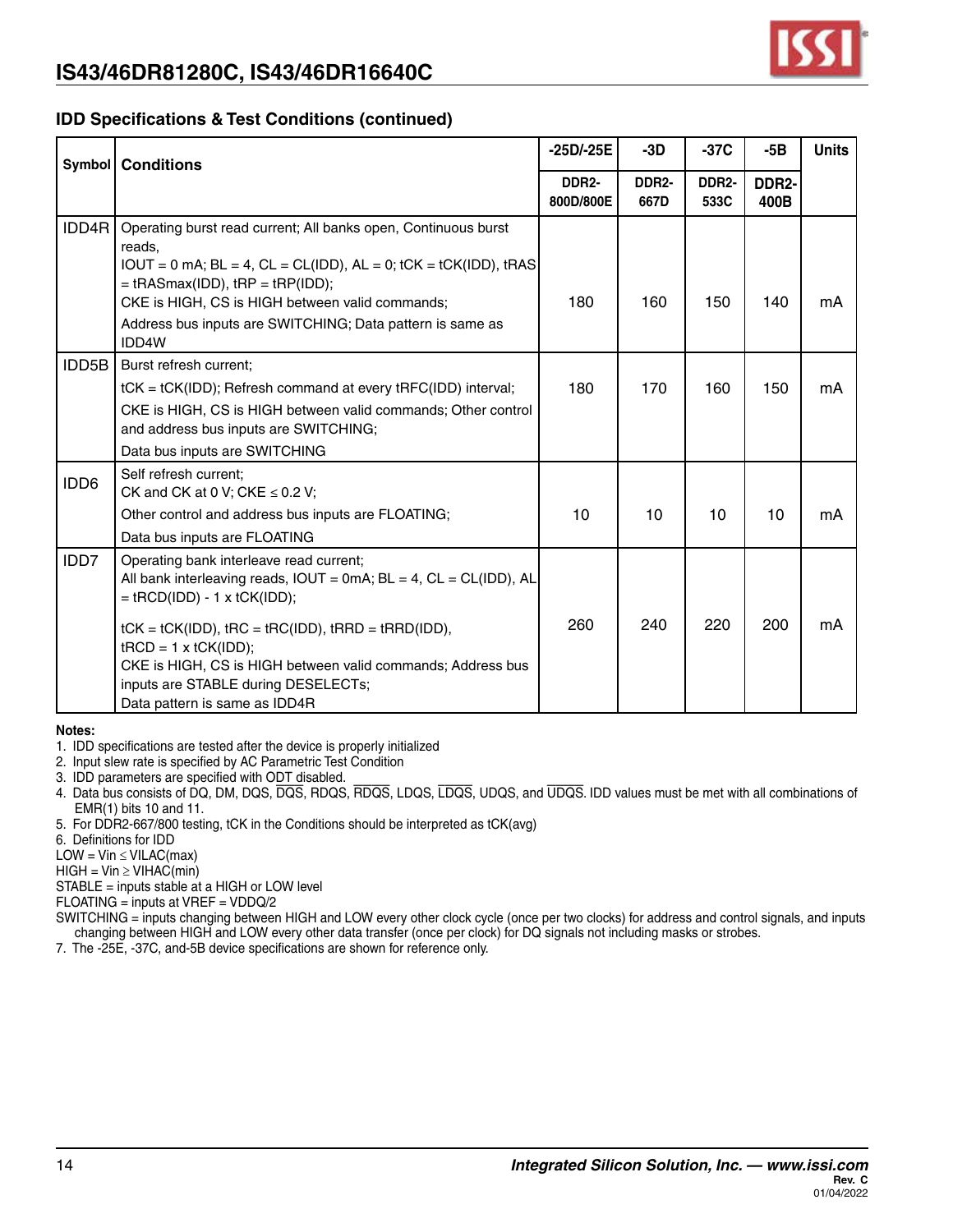

### **IDD testing parameters**

| <b>Speed</b>     | <b>DDR2-800D</b> | <b>DDR2-667D</b> | <b>Units</b> |
|------------------|------------------|------------------|--------------|
| Bin(CL-tRCD-tRP) | $5 - 5 - 5$      | $5 - 5 - 5$      |              |
| CL(IDD)          | 5                | 5                | tCK          |
| tRCD(IDD)        | 12.5             | 15               | ns           |
| tRC(IDD)         | 55               | 55               | ns           |
| tRRD(IDD) x8     | 7.5              | 7.5              | ns           |
| tRRD(IDD) x16    | 10               | 10               | ns           |
| tCK(IDD)         | 2.5              | 3                | ns           |
| tRASmin(IDD)     | 40               | 40               | ns           |
| tRASmax(IDD)     | 70               | 70               | ms           |
| tRP(IDD)         | 12.5             | 15               | ns           |
| tRFC(IDD)        | 105              | 105              | ns           |

### **Input/Output Capacitance:**

| <b>Parameter</b>                                           | Symbol      |      | <b>DDR2-400</b> |      | <b>DDR2-667</b> | <b>DDR2-800</b> | <b>Units</b> |    |
|------------------------------------------------------------|-------------|------|-----------------|------|-----------------|-----------------|--------------|----|
|                                                            |             |      | <b>DDR2-553</b> |      |                 |                 |              |    |
|                                                            |             | Min. | Max.            | Min. | <b>Max</b>      | Min.            | Max.         |    |
| Input capacitance, CK and CK                               | <b>CCK</b>  | 1.0  | 2.0             | 1.0  | 2.0             | 1.0             | 2.0          | pF |
| Input capacitance delta, CK and CK                         | <b>CDCK</b> |      | 0.25            | —    | 0.25            |                 | 0.25         | pF |
| Input capacitance, all other input-only pins               | CI          | 1.0  | 2.0             | 1.0  | 2.0             | 1.0             | 1.75         | pF |
| Input capacitance delta, all other input-only<br>pins      | CDI         |      | 0.25            |      | 0.25            |                 | 0.25         | pF |
| Input/output capacitance, DQ, DM, DQS,<br>$\overline{DQS}$ | <b>CIO</b>  | 2.5  | 4.0             | 2.5  | 3.5             | 2.5             | 3.5          | pF |
| Input/output capacitance delta, DQ, DM,<br>DQS, DQS        | <b>CDIO</b> |      | 0.5             |      | 0.5             |                 | 0.5          | pF |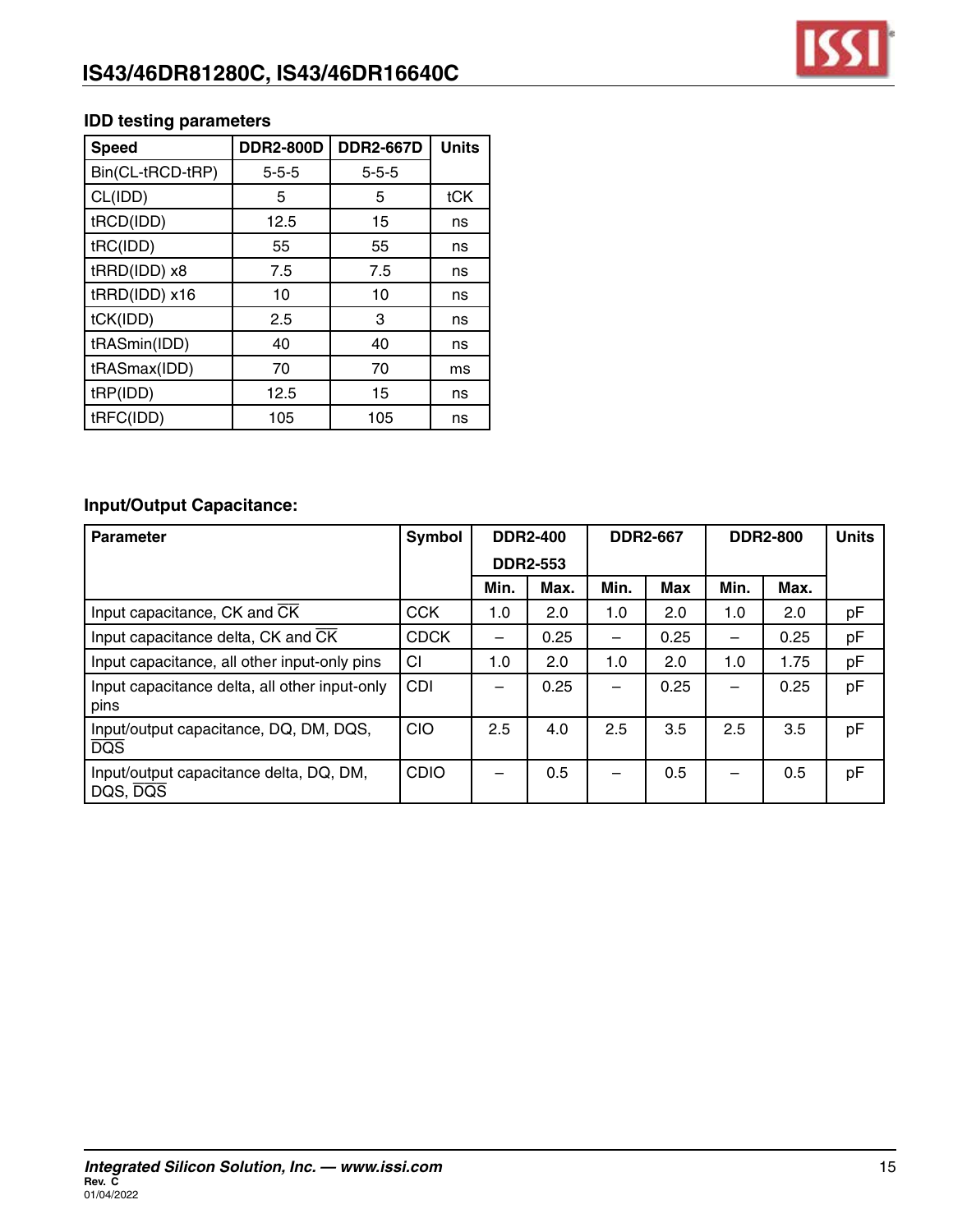

### **Electrical Characteristics & AC Timing Specifications**

### **Refresh parameters** (TOPER; VDDQ = 1.8 V +/- 0.1 V; VDD = 1.8 V +/- 0.1 V)

| <b>Parameter</b>                       |       | Symbol                                       |       | Units | <b>Notes</b> |
|----------------------------------------|-------|----------------------------------------------|-------|-------|--------------|
| Refresh to active/Refresh command time | tRFC  |                                              | 127.5 | ns    |              |
|                                        |       | $-40^{\circ}$ C $\leq$ Tc $<$ 0 $^{\circ}$ C | 7.8   | ms    | 1,2          |
|                                        | tREFI | $0^{\circ}C \leq Tc \leq 85^{\circ}C$        | 7.8   | ms    |              |
| Average periodic refresh interval      |       | $85^{\circ}$ C < Tc $\leq 95^{\circ}$ C      | 3.9   | ms    | 1,2          |
|                                        |       | $95^{\circ}$ C < Tc $\leq 105^{\circ}$ C     | 3.9   | ms    | 1,2,3        |

#### **Notes:**

- 1. If refresh timing is violated, data corruption may occur and the data must be re-written with valid data before a valid READ can be executed.
- 2. Specified for Industrial and Automotive grade only; not applicable for Commercial grade. Toper may not be violated.
- 3. Specified for Automotive grade (A2) only; not applicable for any other grade. Toper may not be violated.

|                        | $-25D$      | $-25E$           | $-3D$       | $-37C$      | -5B         |
|------------------------|-------------|------------------|-------------|-------------|-------------|
| Speed bin (JEDEC)      | DDR2-800D   | <b>DDR2-800E</b> | DDR2-667D   | DDR2-533C   | DDR2-400B   |
| CL-tRCD-tRP            | $5 - 5 - 5$ | $6 - 6 - 6$      | $5 - 5 - 5$ | $4 - 4 - 4$ | $3 - 3 - 3$ |
| tRCD                   | 12.5        | 15               | 15          | 15          | 15          |
| tRP                    | 12.5        | 15               | 15          | 15          | 15          |
| tRC                    | 55          | 55               | 55          | 55          | 55          |
| tRAS                   | 40          | 40               | 40          | 40          | 40          |
| tCK(avg)@CL=3          | 5           | 5                | 5           | 5           | 5           |
| $tCK(\text{avg})@CL=4$ | 3.75        | 3.75             | 3.75        | 3.75        | 5           |
| $tCK(\text{avg})@CL=5$ | 2.5         | 3                | 3           |             |             |
| $tCK(\text{avg})@CL=6$ | 2.5         | 2.5              |             |             |             |

#### **Key Timing Parameters by Speed Grade**

#### **Note:**

Each of the -25D and -3D speed options is individually backward compatible with all the timing specifications for slower options (ie. -25D complies with specifications for -25D, -25E, -3D, -37C, -5B). -25E, -37C, and -5B shown for reference only.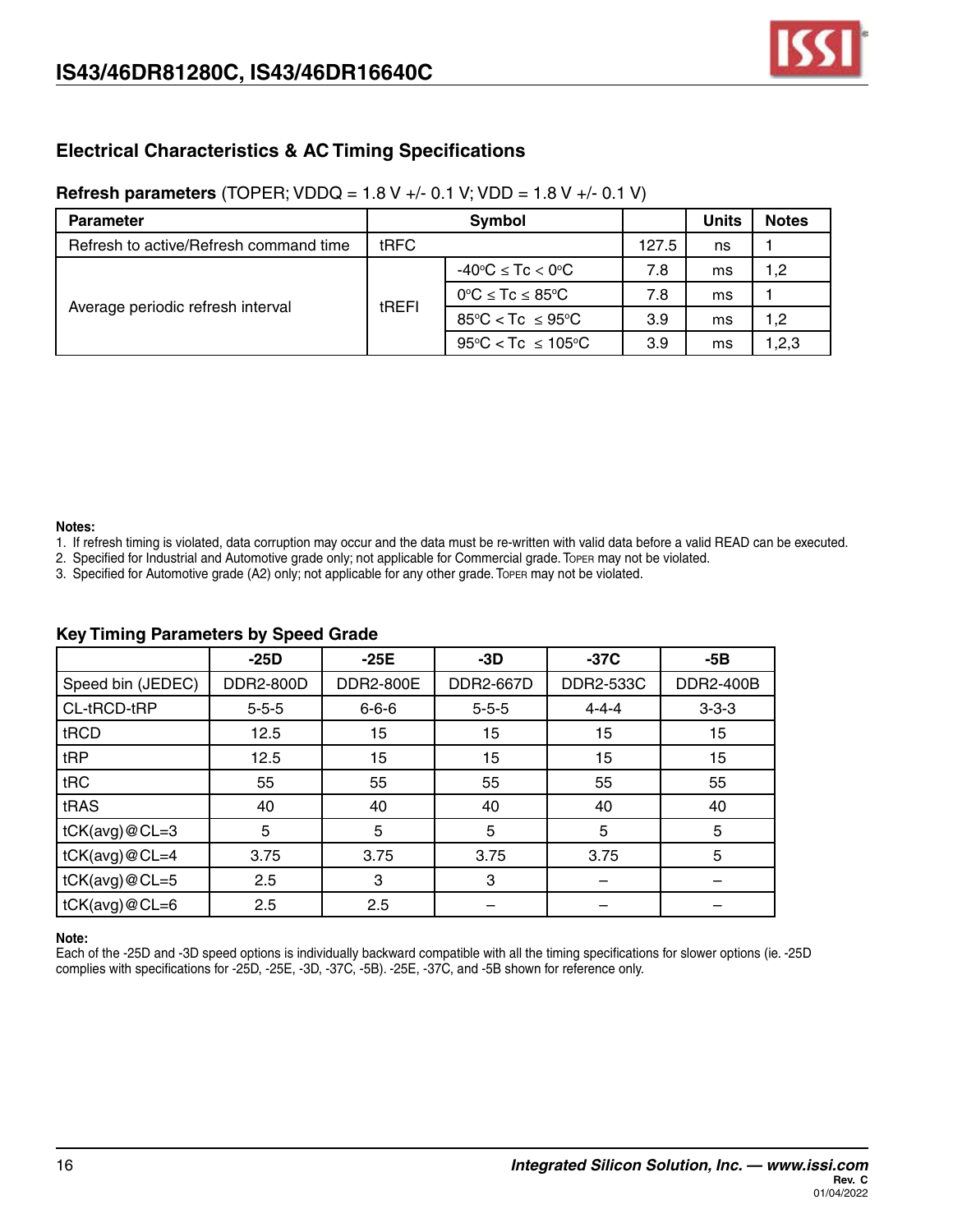

### **Timing Parameters by Speed Grade (DDR2-400 and DDR2-533)**

|                                                              |               | <b>DDR2-400</b>   |                          | <b>DDR2-553</b>          |                          |              |                    |
|--------------------------------------------------------------|---------------|-------------------|--------------------------|--------------------------|--------------------------|--------------|--------------------|
| <b>Parameter</b>                                             | <b>Symbol</b> | Min.              | Max.                     | Min.                     | Max                      | <b>Units</b> | <b>Notes</b>       |
| Clock cycle time, CL=x                                       | tCK           | 5                 | 8                        | 3.75                     | 8                        | ns           | 15                 |
| CK HIGH pulse width                                          | tCH           | 0.45              | 0.55                     | 0.45                     | 0.55                     | tCK          |                    |
| CK LOW pulse width                                           | tCL           | 0.45              | 0.55                     | 0.45                     | 0.55                     | tCK          |                    |
| DQS latching rising transitions to associated clock<br>edges | tDQSS         | $-0.25$           | 0.25                     | $-0.25$                  | 0.25                     | tCK          |                    |
| DQS falling edge to CK setup time                            | tDSS          | 0.2               |                          | 0.2                      | $\overline{\phantom{0}}$ | tCK          |                    |
| DQS falling edge hold time from CK                           | tDSH          | 0.2               |                          | 0.2                      |                          | tCK          |                    |
| DQS input HIGH pulse width                                   | tDQSH         | 0.35              |                          | 0.35                     | $\qquad \qquad -$        | tCK          |                    |
| DQS input LOW pulse width                                    | tDQSL         | 0.35              | $\qquad \qquad -$        | 0.35                     | $\qquad \qquad -$        | tCK          |                    |
| Write preamble                                               | tWPRE         | 0.35              | $\qquad \qquad -$        | 0.35                     | $\qquad \qquad -$        | tCK          |                    |
| Write postamble                                              | tWPST         | 0.4               | 0.6                      | 0.4                      | 0.6                      | tCK          | 10                 |
| Address and control input setup time                         | tIS(base)     | 350               |                          | 250                      | $\overline{\phantom{0}}$ | ps           | 5, 7, 9,<br>22     |
| Address and control input hold time                          | tlH(base)     | 475               |                          | 375                      |                          | ps           | 5, 7, 9,<br>23     |
| Control & Address input pulse width for each input           | tIPW          | 0.6               | —                        | 0.6                      | $\overline{\phantom{0}}$ | <b>tCK</b>   |                    |
| DQ and DM input setup time (differential strobe)             | tDS(base)     | 150               | —                        | 100                      | —                        | ps           | 6, 7, 8,<br>20, 28 |
| DQ and DM input hold time (differential strobe)              | tDH(base)     | 275               |                          | 225                      |                          | ps           | 6, 7, 8,<br>21, 28 |
| DQ and DM input setup time (single-ended strobe)             | tDS1(base)    | 25                |                          | $-25$                    |                          | ps           | 6, 7, 8,<br>25     |
| DQ and DM input hold time (single-ended strobe)              | tDH1(base)    | 25                |                          | $-25$                    |                          | ps           | 6, 7, 8,<br>26     |
| DQ and DM input pulse width for each input                   | tDIPW         | 0.35              | $\overline{\phantom{0}}$ | 0.35                     | $\overline{\phantom{0}}$ | <b>tCK</b>   |                    |
| DQ output access time from CK/CK                             | tAC           | $-600$            | $+600$                   | $-500$                   | $+500$                   | ps           |                    |
| DQS output access time from CK/ CK                           | tDQSCK        | $-500$            | $+500$                   | $-450$                   | $+450$                   | ps           |                    |
| Data-out high-impedance time from CK/ CK                     | tHZ           |                   | tAC max                  |                          | tAC<br>max               | ps           | 18                 |
| DQS(DQS) low-impedance time from CK/ CK                      | tLZ(DQS)      | tAC min           | $tAC$ max                | tAC min                  | tAC<br>max               | ps           | 18                 |
| DQ low-impedance time from CK/ CK                            | tLZ(DQ)       | 2 x tAC<br>min    | tAC max                  | 2 x tAC<br>min           | tAC<br>max               | ps           | 18                 |
| DQS-DQ skew for DQS and associated DQ signals                | tDQSQ         |                   | 350                      |                          | 300                      | ps           | 13                 |
| CK half pulse width                                          | tHP           | min (tCL,<br>tCH) |                          | min (tCL,<br>tCH)        |                          | ps           | 11,12              |
| DQ hold skew factor                                          | tQHS          |                   | 450                      | $\overline{\phantom{0}}$ | 400                      | ps           | 12                 |
| DQ/DQS output hold time from DQS                             | tQH           | $tHP -$<br>tQHS   | —                        | tHP - tQHS               | $\qquad \qquad -$        | ps           |                    |
| Read preamble                                                | tRPRE         | 0.9               | 1.1                      | 0.9                      | 1.1                      | tCK          | 19                 |
| Read postamble                                               | tRPST         | 0.4               | 0.6                      | 0.4                      | 0.6                      | tCK          | 19                 |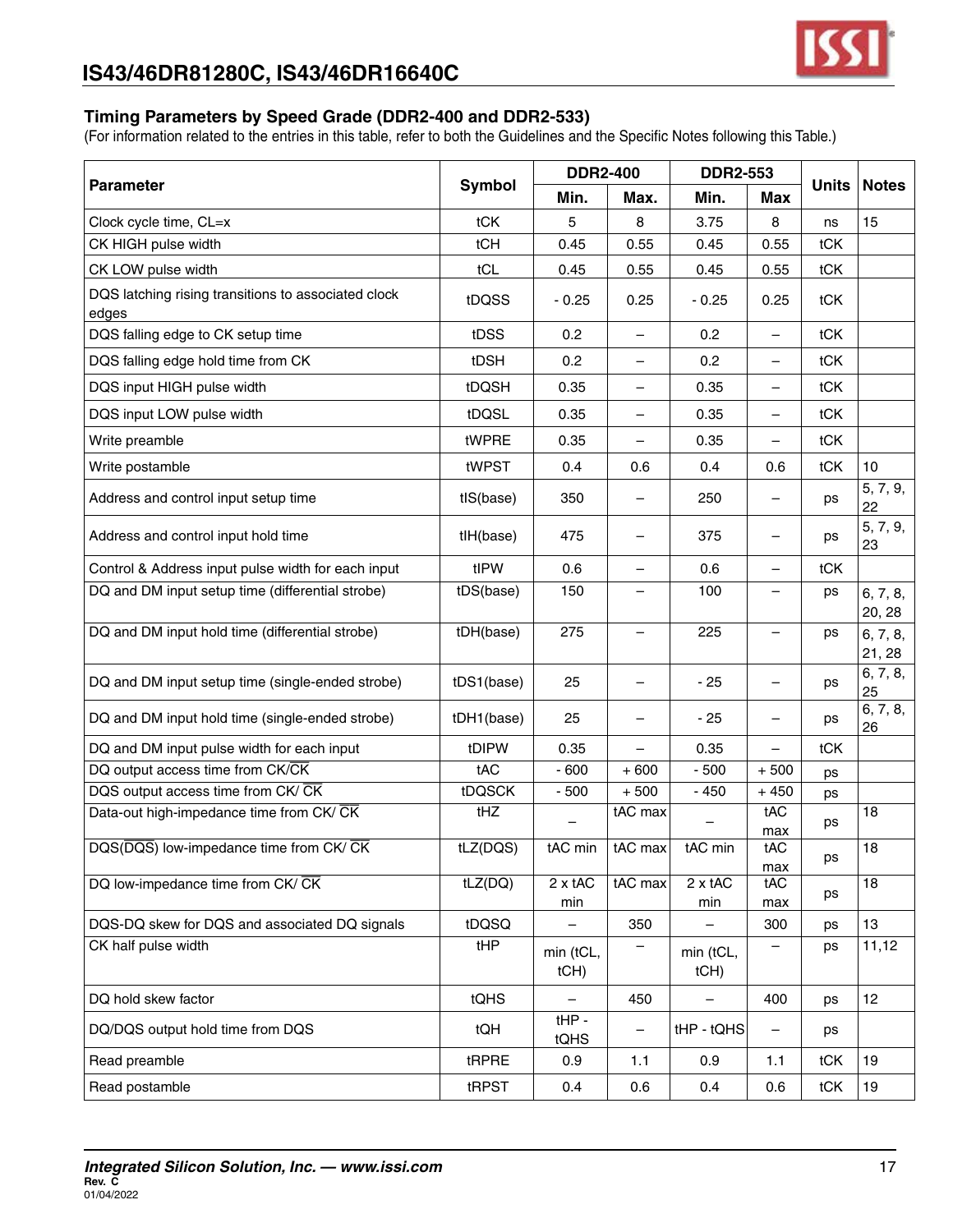

### **Timing Parameters by Speed Grade (DDR2-400 and DDR2-533) cont'd**

| <b>Parameter</b>                                                     | <b>Symbol</b> |     |                         | <b>DDR2-400</b>               |                | <b>DDR2-533</b>                   | <b>Units</b>   | <b>Notes</b>                     |    |  |
|----------------------------------------------------------------------|---------------|-----|-------------------------|-------------------------------|----------------|-----------------------------------|----------------|----------------------------------|----|--|
|                                                                      |               |     | Min.                    | Max.                          | Min.           | Max.                              |                |                                  |    |  |
| Active to active command period                                      | tRRD          | x8  | 7.5                     |                               | 7.5            | -                                 |                | 4                                |    |  |
|                                                                      |               | x16 | 10                      |                               | 10             |                                   | ns             |                                  |    |  |
| <b>Four Activate Window</b>                                          | tFAW          | x8  | 37.5                    | —                             | 37.5           | —                                 | ns             |                                  |    |  |
|                                                                      |               | x16 | 50                      |                               | 50             |                                   | ns             |                                  |    |  |
| CAS to CAS command delay                                             | tCCD          |     | 2                       |                               | $\overline{c}$ |                                   | tCK            |                                  |    |  |
| Write recovery time                                                  | tWR           |     | 15                      |                               | 15             | -                                 | ns             |                                  |    |  |
| Auto precharge write recovery + precharge<br>time                    | tDAL          |     | $WR + tRP$              |                               | $WR + tRP$     |                                   | tCK            | 14                               |    |  |
| Internal write to read command delay                                 | tWTR          |     | 10                      | $\qquad \qquad -$             | 7.5            | $\overline{\phantom{0}}$          | ns             | 24                               |    |  |
| Internal read to precharge command delay                             | tRTP          |     | 7.5                     |                               | 7.5            |                                   | ns             | 3                                |    |  |
| CKE minimum pulse width (HIGH and<br>LOW pulse width)                | tCKE          |     | 3                       |                               | 3              |                                   | tCK            | 27                               |    |  |
| Exit self refresh to a non-read command                              | <b>tXSNR</b>  |     | $t$ RFC + 10            |                               | $t$ RFC + 10   |                                   | ns             |                                  |    |  |
| Exit self refresh to a read command                                  | tXSRD         |     | 200                     | $\overline{\phantom{0}}$      | 200            | —                                 | tCK            |                                  |    |  |
| Exit precharge power down to any non-<br>read command                | tXP           |     | $\mathbf{2}$            |                               | 2              |                                   | tCK            |                                  |    |  |
| Exit active power down to read command                               | tXARD         |     | $\overline{2}$          |                               | $\overline{2}$ |                                   | tCK            | 1                                |    |  |
| Exit active power down to read command<br>(slow exit, lower power)   | <b>tXARDS</b> |     | $6 - AL$                |                               | $6 - AL$       |                                   | tCK            | 1,2                              |    |  |
| ODT turn-on delay                                                    | tAOND         |     | $\overline{2}$          | $\overline{2}$                | $\overline{2}$ | $\overline{2}$                    | tCK            | 16                               |    |  |
| ODT turn-on                                                          | <b>tAON</b>   |     | tAC(min)                | $tAC(max)+1$                  | tAC(min)       | $tAC$ (max)+1                     | ns             | 16                               |    |  |
| ODT turn-on (Power-Down mode)                                        | tAONPD        |     |                         |                               | $tAC(min)+2$   | $2 \times tCK +$<br>$tAC(max)+1$  | $tAC(min) + 2$ | $2 \times tCK +$<br>$tAC(max)+1$ | ns |  |
| ODT turn-off delay                                                   | tAOFD         |     | 2.5                     | 2.5                           | 2.5            | 2.5                               | tCK            | 17,<br>44                        |    |  |
| ODT turn-off                                                         | tAOF          |     | tAC(min)                | $tAC(max) +$<br>0.6           | tAC(min)       | $tAC(max) + 0.6$                  | ns             | 17,<br>44                        |    |  |
| ODT turn-off (Power-Down mode)                                       | tAOFPD        |     | $tAC(min)+2$            | $2.5$ x tCK +<br>$tAC(max)+1$ | $tAC(min)+2$   | $2.5 \times tCK+$<br>$tAC(max)+1$ | ns             |                                  |    |  |
| ODT to power down entry latency                                      | tANPD         |     | 3                       |                               | 3              |                                   | tCK            |                                  |    |  |
| ODT power down exit latency                                          | tAXPD         |     | 8                       |                               | 8              |                                   | tCK            |                                  |    |  |
| Mode register set command cycle time                                 | tMRD          |     | $\overline{\mathbf{c}}$ | $\overline{\phantom{0}}$      | 2              | -                                 | tCK            |                                  |    |  |
| MRS command to ODT update delay                                      | tMOD          |     | $\pmb{0}$               | 12                            | $\mathbf 0$    | 12 <sup>2</sup>                   | ns             |                                  |    |  |
| OCD drive mode output delay                                          | <b>tOIT</b>   |     | 0                       | 12                            | 0              | 12                                | ns             |                                  |    |  |
| Minimum time clocks remains ON after<br>CKE asynchronously drops LOW | tDelay        |     | tIS+tCK+tIH             |                               | tIS+tCK+tIH    |                                   | ns             | 15                               |    |  |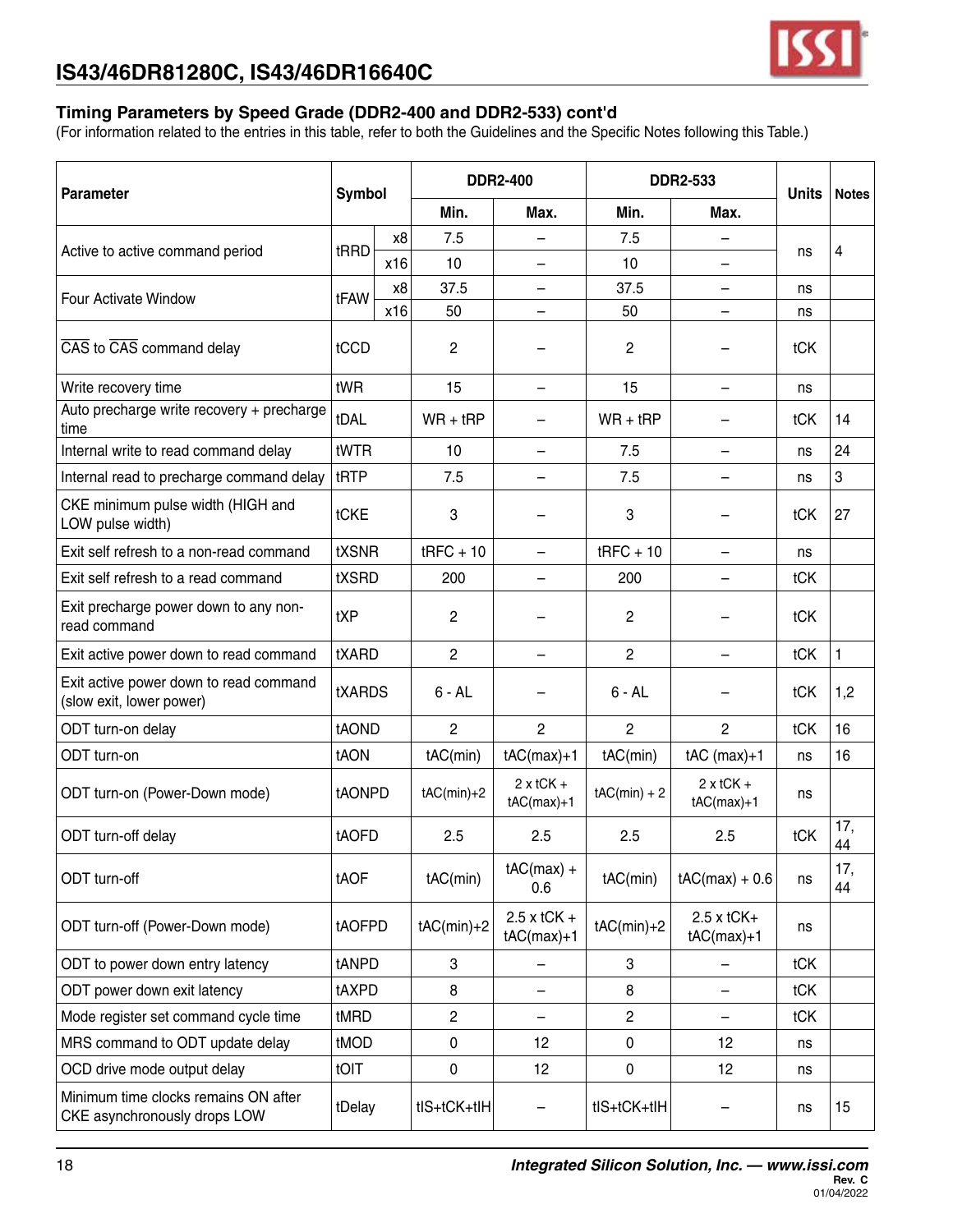

### **Timing Parameters by Speed Grade (DDR2-667 and DDR2-800)**

|                                                              |               | <b>DDR2-667</b>                   |                          | <b>DDR2-800</b>                   |                          |              |                        |
|--------------------------------------------------------------|---------------|-----------------------------------|--------------------------|-----------------------------------|--------------------------|--------------|------------------------|
| <b>Parameter</b>                                             | <b>Symbol</b> | Min.                              | Max.                     | Min.                              | Max                      | <b>Units</b> | <b>Notes</b>           |
| Average clock period                                         | tCK(avg)      | 3                                 | 8                        | 2.5                               | 8                        | ns           | 35,36                  |
| Average clock HIGH pulse width                               | tCH(avg)      | 0.45                              | 0.55                     | 0.45                              | 0.55                     | tCK(avg)     | 35,36                  |
| Average clock LOW pulse width                                | tCL(avg)      | 0.45                              | 0.55                     | 0.45                              | 0.55                     | tCK(avg)     | 35,36                  |
| DQS latching rising transitions to associated<br>clock edges | tDQSS         | $-0.25$                           | 0.25                     | $-0.25$                           | 0.25                     | tCK(avg)     | 30                     |
| DQS falling edge to CK setup time                            | tDSS          | 0.2                               | —                        | 0.2                               |                          | tCK(avg)     | 30                     |
| DQS falling edge hold time from CK                           | tDSH          | 0.2                               | $\qquad \qquad -$        | 0.2                               | $\overline{\phantom{0}}$ | tCK(avg)     | 30                     |
| DQS input HIGH pulse width                                   | tDQSH         | 0.35                              | $\qquad \qquad -$        | 0.35                              | -                        | tCK(avg)     |                        |
| DQS input LOW pulse width                                    | tDQSL         | 0.35                              | $\overline{\phantom{m}}$ | 0.35                              | $\overline{\phantom{0}}$ | tCK(avg)     |                        |
| Write preamble                                               | tWPRE         | 0.35                              |                          | 0.35                              | -                        | tCK(avg)     |                        |
| Write postamble                                              | tWPST         | 0.4                               | 0.6                      | 0.4                               | 0.6                      | tCK(avg)     | 10                     |
| Address and control input setup time                         | tIS(base)     | 200                               |                          | 175                               |                          | ps           | 5, 7, 9, 22,<br>29     |
| Address and control input hold time                          | tH(base)      | 275                               |                          | 250                               |                          | ps           | 5, 7, 9, 23,<br>29     |
| Control & Address input pulse width for each<br><u>input</u> | tIPW          | 0.6                               | —                        | 0.6                               | —                        | tCK(avg)     |                        |
| DQ and DM input setup time                                   | tDS(base)     | 50                                |                          | 50                                |                          | ps           | 6, 7, 8, 20,<br>28, 31 |
| DQ and DM input hold time                                    | tDH(base)     | 175                               |                          | 125                               |                          | ps           | 6, 7, 8, 21,<br>28, 31 |
| DQ and DM input pulse width for each input                   | tDIPW         | 0.35                              | $\overline{\phantom{0}}$ | 0.35                              | $\overline{\phantom{0}}$ | tCK(avg)     |                        |
| DQ output access time from CK/CK                             | tAC           | $-450$                            | 450                      | $-400$                            | 400                      | ps           | 40                     |
| DQS output access time from CK/CK                            | tDQSCK        | $-400$                            | 400                      | $-350$                            | 350                      | ps           | 40                     |
| Data-out high-impedance time from CK/CK                      | tHZ           | —                                 | tAC, max                 |                                   | tAC,<br>max              | ps           | 18,40                  |
| DQS/DQS low-impedance time from CK/CK                        | tLZ(DQS)      | tAC, min                          | tAC, max                 | tAC, min                          | tAC,<br>max              | ps           | 18,40                  |
| DQ low-impedance time from CK/CK                             | tLZ(DQ)       | 2 x tAC, min                      | tAC, max                 | 2 x tAC, min                      | tAC,<br>max              | ps           | 18,40                  |
| DQS-DQ skew for DQS and associated DQ<br>signals             | tDQSQ         |                                   | 240                      |                                   | 200                      | ps           | 13                     |
| CK half pulse width                                          | tHP           | Min(<br>tCH(abs),<br>$tCL(abs)$ ) |                          | Min(<br>tCH(abs),<br>$tCL(abs)$ ) |                          | ps           | 37                     |
| DQ hold skew factor                                          | <b>tQHS</b>   | $\overline{\phantom{0}}$          | 340                      | $\overline{\phantom{0}}$          | 300                      | ps           | 38                     |
| DQ/DQS output hold time from DQS                             | <b>IQH</b>    | tHP - tQHS                        | -                        | tHP - tQHS                        |                          | ps           | 39                     |
| Read preamble                                                | tRPRE         | 0.9                               | 1.1                      | 0.9                               | 1.1                      | tCK(avg)     | 19,41                  |
| Read postamble                                               | tRPST         | 0.4                               | 0.6                      | 0.4                               | 0.6                      | tCK(avg)     | 19,42                  |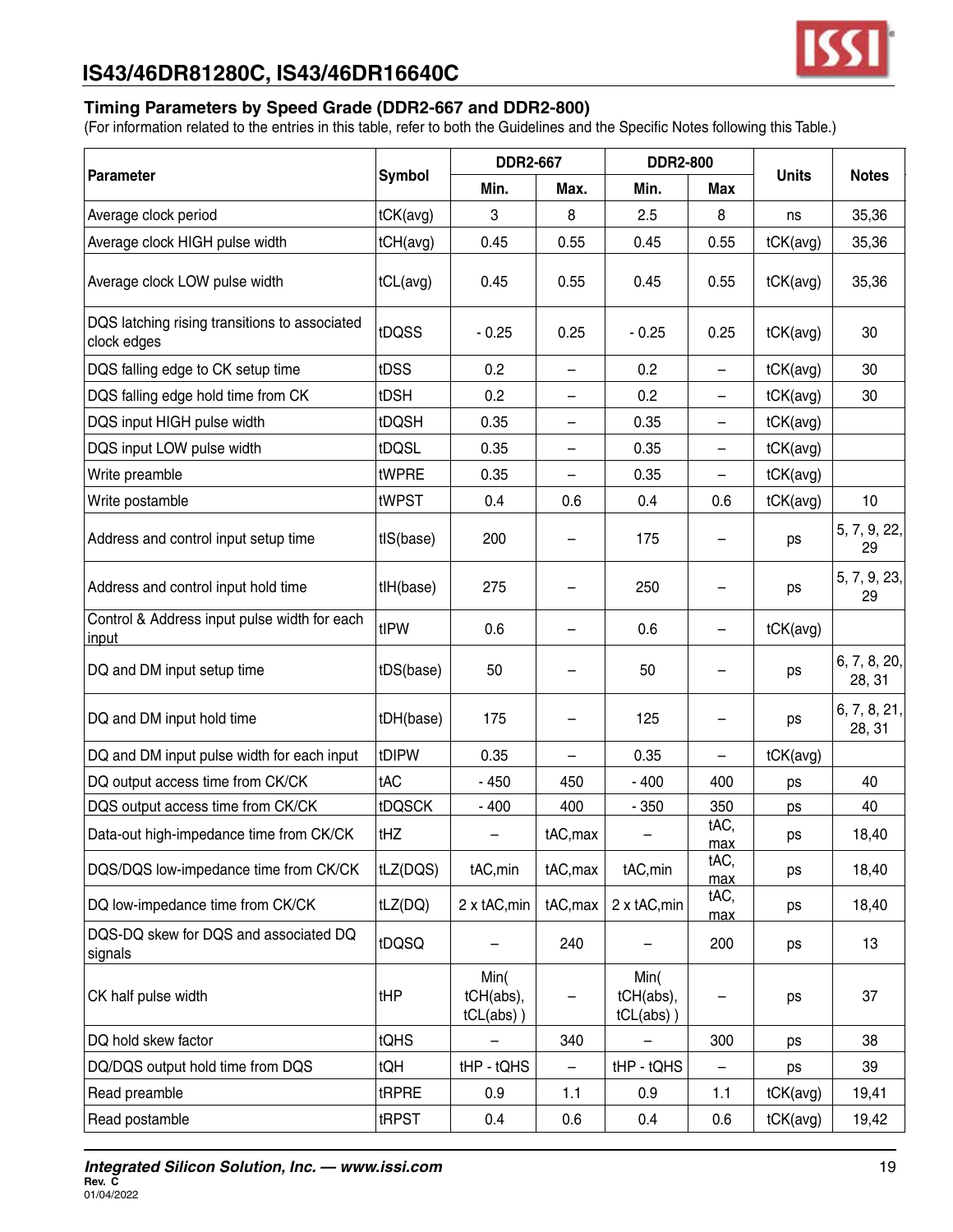

### **Timing parameters by speed grade (DDR2-667 and DDR2-800) cont'd**

| <b>Parameter</b>                                                     | <b>Symbol</b> |     |                                 | <b>DDR2-667</b>                            |                                          | <b>DDR2-800</b>                          | <b>Units</b> | <b>Notes</b>  |
|----------------------------------------------------------------------|---------------|-----|---------------------------------|--------------------------------------------|------------------------------------------|------------------------------------------|--------------|---------------|
|                                                                      |               |     | Min.                            | Max                                        | Min.                                     | Max.                                     |              |               |
| Activate to activate command period                                  | tRRD          | x8  | 7.5                             |                                            | 7.5                                      |                                          | ns           | 4,32          |
|                                                                      |               | x16 | 10                              |                                            | 10                                       |                                          |              |               |
| Four Activate Window                                                 | tFAW          | x8  | 37.5                            |                                            | 35                                       |                                          | ns           |               |
|                                                                      |               | x16 | 50                              | —                                          | 45                                       | $\overline{\phantom{0}}$                 | ns           |               |
| CAS to CAS command delay                                             | tCCD          |     | $\overline{c}$                  | -                                          | 2                                        | —                                        | nCK          |               |
| Write recovery time                                                  | tWR           |     | 15                              | —                                          | 15                                       |                                          | ns           | 32            |
| Auto precharge write recovery +<br>precharge time                    | tDAL          |     | $WR + t nRP$                    |                                            | $WR +$<br>tnRP                           |                                          | nCK          | 33            |
| Internal write to read command delay                                 | tWTR          |     | 7.5                             | -                                          | 7.5                                      | $\overline{\phantom{0}}$                 | ns           | 24, 32        |
| Internal read to precharge command<br>delay                          | tRTP          |     | 7.5                             |                                            | 7.5                                      |                                          | ns           | 3, 32         |
| CKE minimum pulse width (HIGH and<br>LOW pulse width)                | tCKE          |     | 3                               |                                            | 3                                        |                                          | nCK          | 27            |
| Exit self refresh to a non-read command                              | tXSNR         |     | $t$ RFC + 10                    | $\qquad \qquad -$                          | $t$ RFC + 10                             | $\overline{\phantom{0}}$                 | ns           | 32            |
| Exit self refresh to a read command                                  | tXSRD         |     | 200                             | $\overline{\phantom{0}}$                   | 200                                      |                                          | nCK          |               |
| Exit precharge power down to any<br>command                          | tXP           |     | $\overline{c}$                  |                                            | 2                                        |                                          | nCK          |               |
| Exit active power down to read<br>command                            | tXARD         |     | $\overline{c}$                  |                                            | 2                                        |                                          | nCK          | 1             |
| Exit active power down to read<br>command (slow exit, lower power)   | <b>tXARDS</b> |     | $7 - AL$                        |                                            | $8 - AL$                                 |                                          | nCK          | 1, 2          |
| ODT turn-on delay                                                    | tAOND         |     | 2                               | $\overline{2}$                             | $\overline{c}$                           | $\overline{2}$                           | nCK          | 16            |
| ODT turn-on                                                          | tAON          |     | tAC, min                        | $tAC, max + 0.7$                           | tAC, min                                 | $tAC, max + 0.7$                         | ns           | 6, 16,<br>40  |
| ODT turn-on (Power-Down mode)                                        | tAONPD        |     | $tAC$ , min + 2                 | 2 x tCK(avg) +<br>$tAC,max + 1$            | tAC, min<br>$+2$                         | 2 x tCK(avg) +<br>$tAC,max + 1$          | ns           |               |
| ODT turn-off delay                                                   | tAOFD         |     | 2.5                             | 2.5                                        | 2.5                                      | 2.5                                      | nCK          | 17, 45        |
| ODT turn-off                                                         | tAOF          |     | tAC, min                        | $tAC, max + 0.6$   $tAC, min$              |                                          | $tAC, max + 0.6$                         | ns           | 17,<br>43, 45 |
| ODT turn-off (Power-Down mode)                                       | tAOFPD        |     | tAC, min+2                      | $2.5 \times tCK$ (avg)<br>$+$ tAC, max + 1 | tAC, min+2                               | $2.5 \times tCK(avg) +$<br>$tAC,max + 1$ | ns           |               |
| ODT to power down entry latency                                      | tANPD         |     | 3                               |                                            | 3                                        |                                          | nCK          |               |
| <b>ODT Power Down Exit Latency</b>                                   | tAXPD         |     | 8                               | $\qquad \qquad -$                          | 8                                        | -                                        | nCK          |               |
| Mode register set command cycle time                                 | tMRD          |     | $\overline{2}$                  | $\qquad \qquad -$                          | 2                                        | $\qquad \qquad -$                        | nCK          |               |
| OCD drive mode output delay                                          | tOIT          |     | 0                               | 12                                         | 0                                        | 12                                       | ns           | 32            |
| Minimum time clocks remains ON after<br>CKE asynchronously drops LOW | tDelay        |     | $t$ IS + $t$ CK(avg)<br>$+$ tlH |                                            | $t$ IS +<br>$tCK(\text{avg})$<br>$+$ tlH |                                          | ns           | 15            |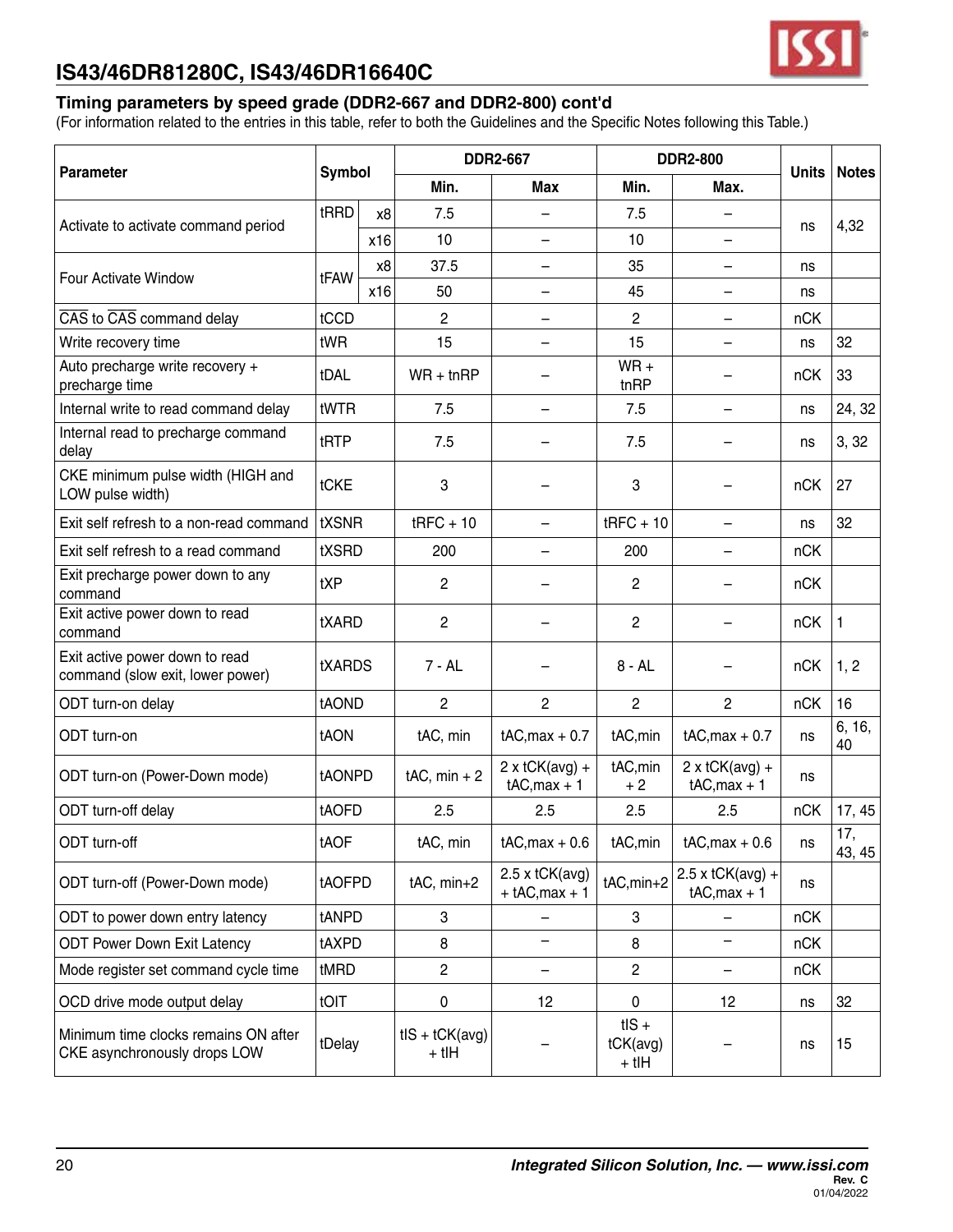

### **Guidelines for AC Parameters**

### **1. DDR2 SDRAM AC Timing Reference Load**

Figure "AC Timing Reference Load" represents the timing reference load used in defining the relevant timing parameters of the part. It is not intended to be either a precise representation of the typical system environment or a depiction of the actual load presented by a production tester. System designers will use IBIS or other simulation tools to correlate the timing reference load to a system environment. Manufacturers correlate to their production test conditions (generally a coaxial transmission line terminated at the tester electronics).



 **Figure - AC Timing Reference Load** 

The output timing reference voltage level for single ended signals is the crosspoint with VTT. The output timing reference voltage level for differential signals is the crosspoint of the true (e.g. DQS) and the complement (e.g. DQS) signal.

#### **2. Slew Rate Measurement Levels**

a) Output slew rate for falling and rising edges is measured between VTT - 250 mV and VTT + 250 mV for single ended signals. For differential signals (e.g. DQS -  $\overline{DQS}$ ) output slew rate is measured between DQS -  $\overline{DQS}$  = - 500 mV and DQS -  $\overline{DQS}$  = + 500 mV. Output slew rate is guaranteed by design, but is not necessarily tested on each device.

b) Input slew rate for single ended signals is measured from Vref(dc) to VIH(ac),min for rising edges and from Vref(dc) to VIL(ac),max for falling edges.

For differential signals (e.g. CK -  $\overline{CK}$ ) slew rate for rising edges is measured from CK -  $\overline{CK}$  - - 250 mV to CK -  $\overline{CK}$  = + 500 mV (+ 250 mV to - 500 mV for falling edges).

c) VID is the magnitude of the difference between the input voltage on CK and the input voltage on CK, or between DQS and  $\overline{DQS}$  for differential strobe.

#### **3. DDR2 SDRAM output slew rate test load**

Output slew rate is characterized under the test conditions as shown in Figure "Slew Rate Test Load".

#### **4. Differential data strobe**

DDR2 SDRAM pin timings are specified for either single ended mode or differential mode depending on the setting of the EMRS "Enable DQS" mode bit; timing advantages of differential mode are realized in system design. The method by which the DDR2 SDRAM pin timings are measured is mode dependent. In single ended mode, timing relationships are measured relative to the rising or falling edges of DQS crossing at VREF. In differential mode, these timing



 **Figure - Slew Rate Test Load**

relationships are measured relative to the crosspoint of DQS and its complement,  $\overline{DQS}$ . This distinction in timing methods is guaranteed by design and characterization. Note that when differential data strobe mode is disabled via the EMRS, the complementary pin,  $\overline{DQS}$ , must be tied externally to VSS through a 20  $\Omega$  to 10 k $\Omega$  resistor to insure proper operation.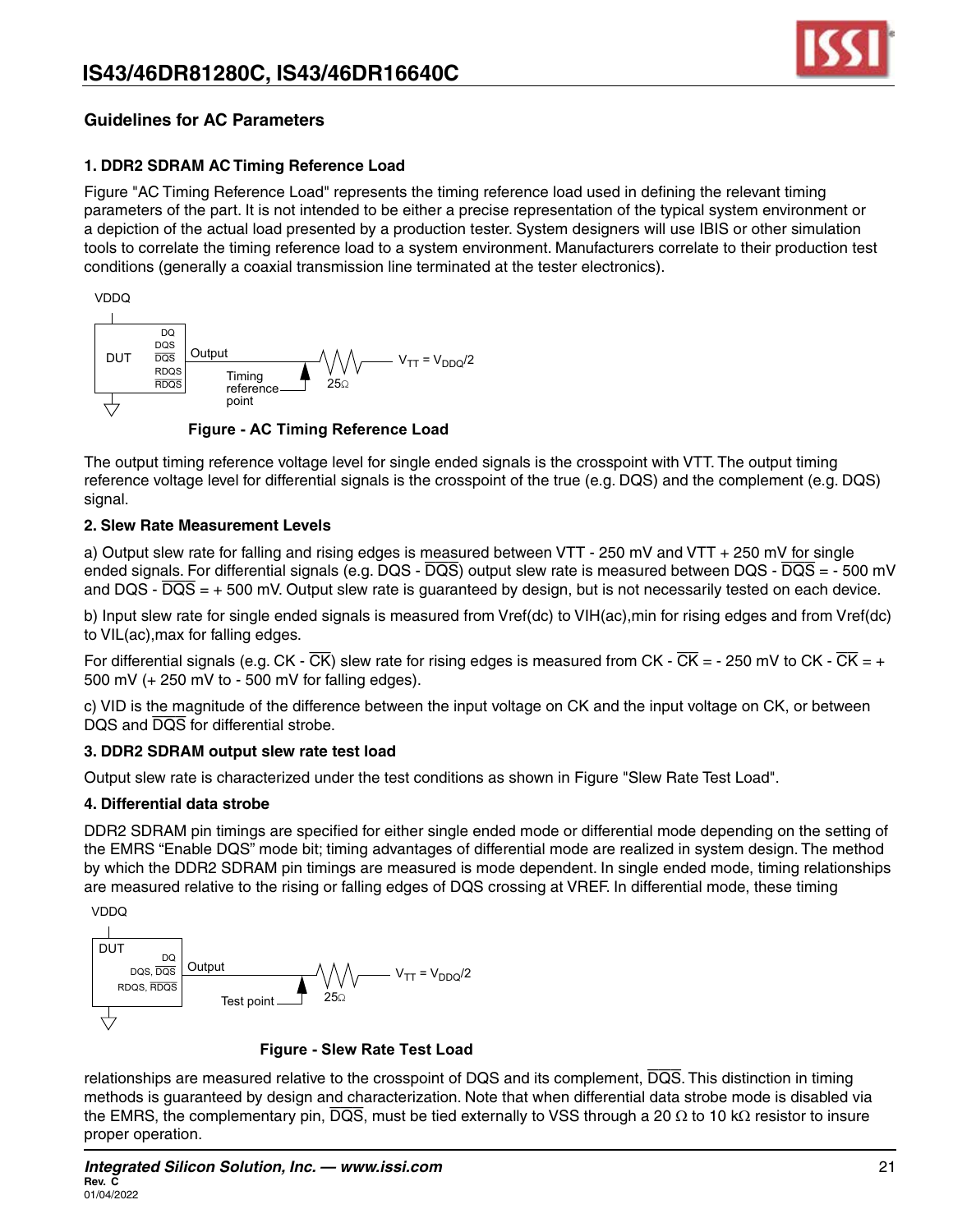



### **Data Input (Write) Timing**



**Data Output (Read) Timing**

**5.** AC timings are for linear signal transitions. See Specific Notes on derating for other signal transitions.

**6.** All voltages are referenced to VSS.

**7.** These parameters guarantee device behavior, but they are not necessarily tested on each device They may be guaranteed by device design or tester correlation.

**8.** Tests for AC timing, IDD, and electrical (AC and DC) characteristics, may be conducted at nominal reference/supply voltage levels, but the related specifications and device operation are guaranteed for the full voltage range specified.

### **Specific Notes for Dedicated AC Parameters**

**1.** User can choose which active power down exit timing to use via Mode Register Set [A12]. tXARD is expected to be used for fast active power down exit timing. tXARDS is expected to be used for slow active power down exit timing.

**2.** AL = Additive Latency.

**3.** This is a minimum requirement. Minimum read to precharge timing is AL + BL / 2 provided that the tRTP and tRAS(min) have been satisfied.

**4.** A minimum of two clocks (2 x tCK or 2 x nCK) is required irrespective of operating frequency.

**5.** Timings are specified with command/address input slew rate of 1.0 V/ns. See Specific Notes on derating for other slew rate values.

**6.** Timings are specified with DQs, DM, and DQS's (DQS/RDQS in single ended mode) input slew rate of 1.0V/ns. See Specific Notes on derating for other slew rate values.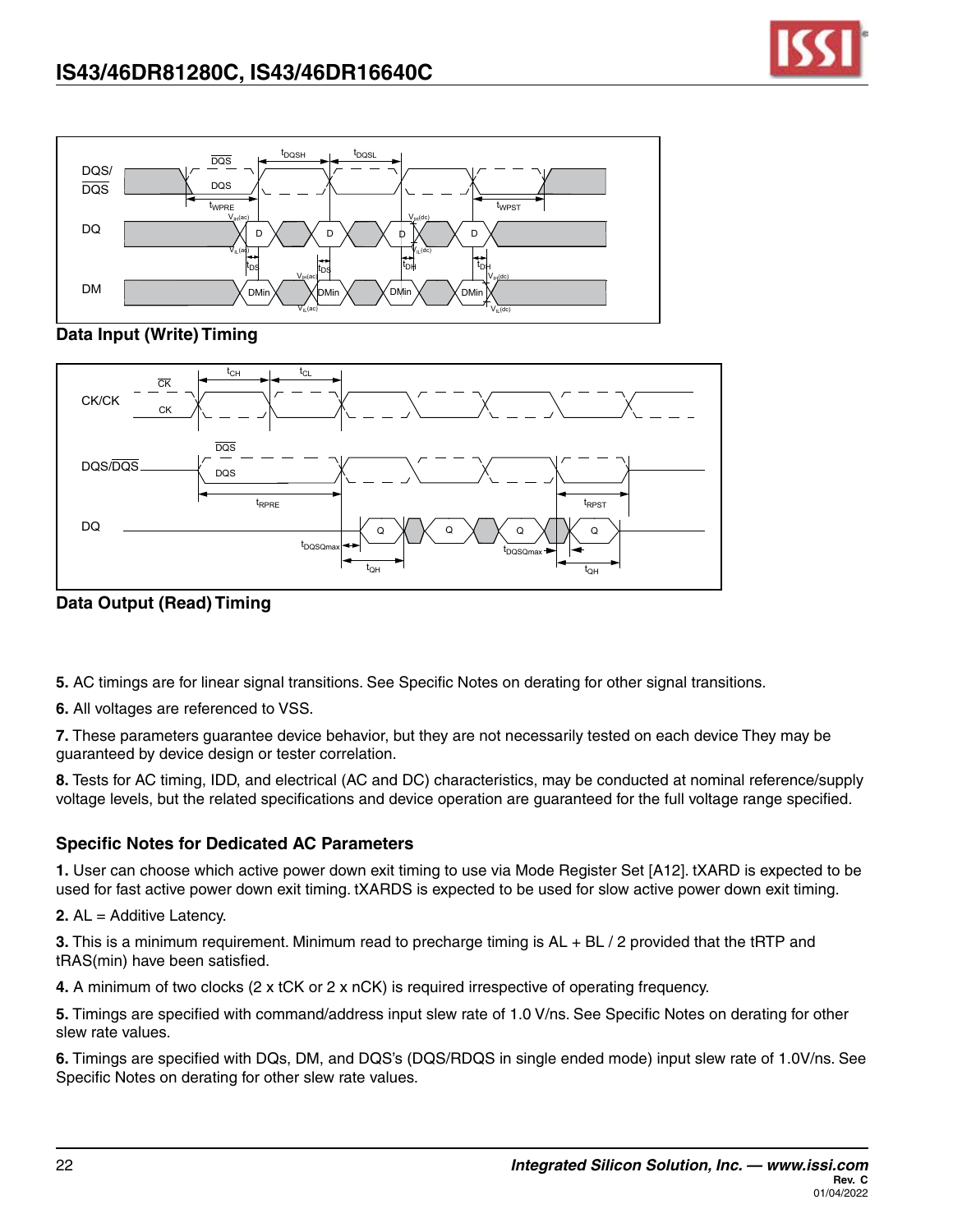**7.** Timings are specified with CK/CK differential slew rate of 2.0 V/ns. Timings are guaranteed for DQS signals with a differential slew rate of 2.0 V/ns in differential strobe mode and a slew rate of 1 V/ns in single ended mode. See Specific Notes on derating for other slew rate values.

8. Data setup and hold time derating (tDs, tDH).

|      |     |        | DtDS, DtDH derating values for DDR2-400, DDR2-553 (All units in 'ps'; the note applies to the entire table) |       |                          |                          |                          |                          |            |     |            |                                    |                          |                          |                          |        |                          |        |                      |
|------|-----|--------|-------------------------------------------------------------------------------------------------------------|-------|--------------------------|--------------------------|--------------------------|--------------------------|------------|-----|------------|------------------------------------|--------------------------|--------------------------|--------------------------|--------|--------------------------|--------|----------------------|
|      |     |        |                                                                                                             |       |                          |                          |                          |                          |            |     |            | DQS, DQS Differential Slew Rate    |                          |                          |                          |        |                          |        |                      |
|      |     |        | 4.0 V/ns                                                                                                    |       | 3.0 V/ns                 |                          | 2.0 V/ns                 |                          | $1.8$ V/ns |     | $1.6$ V/ns |                                    | $1.4$ V/ns               |                          | $1.2$ V/ns               |        | $1.0 V$ /ns              |        | $0.8$ V/ns           |
|      |     | DtDS I | <b>DtDH</b>                                                                                                 |       | DtDS DtDH                | DtDS DtDH                |                          |                          |            |     |            | DtDS DtDH DtDS DtDH DtDS DtDH DtDS |                          |                          | l DtDH l                 |        | DtDS DtDH                |        | <b>DtDS   DtDH  </b> |
| DQ   | 2.0 | 125    | 45                                                                                                          | 125   | 45                       | 125                      | 45                       | $\overline{\phantom{0}}$ |            |     |            |                                    | -                        | -                        | -                        |        |                          |        |                      |
| Slew | 1.5 | 83     | 21                                                                                                          | 83    | 21                       | 83                       | 21                       | 95                       | 33         |     |            |                                    |                          |                          |                          |        |                          |        |                      |
| rate | 1.0 | 0      | 0                                                                                                           | 0     | 0                        | 0                        | 0                        | 12                       | 12         | 24  | 24         |                                    | $\overline{\phantom{0}}$ | $\overline{\phantom{0}}$ |                          |        | $\overline{\phantom{a}}$ |        |                      |
| V/ns | 0.9 | ۰      |                                                                                                             | $-11$ | $-14$                    | $-11$                    | $-14$                    |                          | $-2$       | 13  | 10         | 25                                 | 22                       | $\overline{\phantom{0}}$ | $\overline{\phantom{0}}$ |        |                          |        |                      |
|      | 0.8 |        |                                                                                                             |       |                          | $-25$                    | $-31$                    | $-13$                    | -19        | -1  | $-7$       | 11                                 | 5                        | 23                       | 17                       |        | -                        |        |                      |
|      | 0.7 |        |                                                                                                             |       | $\overline{\phantom{0}}$ | $\overline{\phantom{0}}$ | $\overline{\phantom{0}}$ | $-31$                    | $-42$      | -19 | $-30$      | $-7$                               | $-18$                    | 5                        | -6                       | 17     | 6                        |        |                      |
|      | 0.6 |        |                                                                                                             |       |                          |                          | $\overline{\phantom{0}}$ |                          |            | -43 | $-59$      | -31                                | $-47$                    | $-19$                    | $-35$                    | $-7$   | -23                      | 5      | $-11$                |
|      | 0.5 | ۰      |                                                                                                             |       | $\overline{\phantom{0}}$ | $\overline{\phantom{0}}$ | $\overline{\phantom{0}}$ |                          |            |     |            | $-74$                              | -89                      | $-62$                    | $-77$                    | $-50$  | -65                      | -38    | -53                  |
|      | 0.4 |        |                                                                                                             |       |                          |                          |                          |                          |            |     |            |                                    | -                        | $-127$                   | $-140$                   | $-115$ | $-128$                   | $-103$ | $-116$               |



|      |     | DtDS, DtDH derating values for DDR2-667, DDR2-800 (All units in 'ps'; the note applies to the entire table)<br>DQS. DQS Differential Slew Rate |             |          |     |           |                          |                          |            |             |            |              |            |       |            |     |           |        |             |
|------|-----|------------------------------------------------------------------------------------------------------------------------------------------------|-------------|----------|-----|-----------|--------------------------|--------------------------|------------|-------------|------------|--------------|------------|-------|------------|-----|-----------|--------|-------------|
|      |     |                                                                                                                                                |             |          |     |           |                          |                          |            |             |            |              |            |       |            |     |           |        |             |
|      |     |                                                                                                                                                | 4.0 V/ns    | 3.0 V/ns |     | 2.0 V/ns  |                          |                          | $1.8$ V/ns |             | $1.6$ V/ns |              | $1.4$ V/ns |       | $1.2$ V/ns |     | 1.0 V/ns  |        | $0.8$ V/ns  |
|      |     | DtDS I                                                                                                                                         | <b>DtDH</b> | DtDS     |     | DtDH DtDS | <b>DtDH</b>              | DtDS I                   | DtDH       | DtDS   DtDH |            | DtDS DtDH    |            | DtDS  | DtDH       |     | DtDS DtDH | DtDS I | <b>DtDH</b> |
| DQ   | 2.0 | 100                                                                                                                                            | 45          | 100      | 45  | 100       | 45                       | $\overline{\phantom{0}}$ |            |             |            |              |            | -     |            |     |           |        |             |
| Slew | .5  | 67                                                                                                                                             | 21          | 67       | 21  | 67        | 21                       | 79                       | 33         | -           |            |              | -          | -     | -          |     |           |        |             |
| rate | 1.0 | 0                                                                                                                                              | 0           | 0        | 0   | $\Omega$  | 0                        | 12                       | 12         | 24          | 24         |              |            |       |            |     |           |        |             |
| V/ns | 0.9 | ۰                                                                                                                                              |             | -5       | -14 | -5        | $-14$                    | 7                        | $-2$       | 19          | 10         | 31           | 22         | ٠     |            |     |           |        |             |
|      | 0.8 | -                                                                                                                                              |             |          |     | $-13$     | $-31$                    | -1                       | $-19$      | 11          | $-7$       | 23           | 5          | 35    | 17         | ۰   |           |        |             |
|      | 0.7 |                                                                                                                                                |             | -        |     |           | $\blacksquare$           | $-10$                    | $-42$      | 2           | $-30$      | 14           | $-18$      | 26    | -6         | 38  | 6         |        |             |
|      | 0.6 | -                                                                                                                                              |             |          |     |           | -                        |                          |            | -10         | -59        | $\mathbf{2}$ | -47        | 14    | $-35$      | 26  | $-23$     | 38     | -11         |
|      | 0.5 | $\blacksquare$                                                                                                                                 |             | -        |     |           | $\overline{\phantom{0}}$ | ۰                        |            |             | -          | $-24$        | -89        | $-12$ | $-77$      | 0   | -65       | 12     | $-53$       |
|      | 0.4 |                                                                                                                                                |             |          |     |           |                          |                          |            |             |            |              |            | -52   | $-140$     | -40 | $-128$    | -28    | $-116$      |

**DDR2-667/800 tDS/tDH derating with differential data strobe**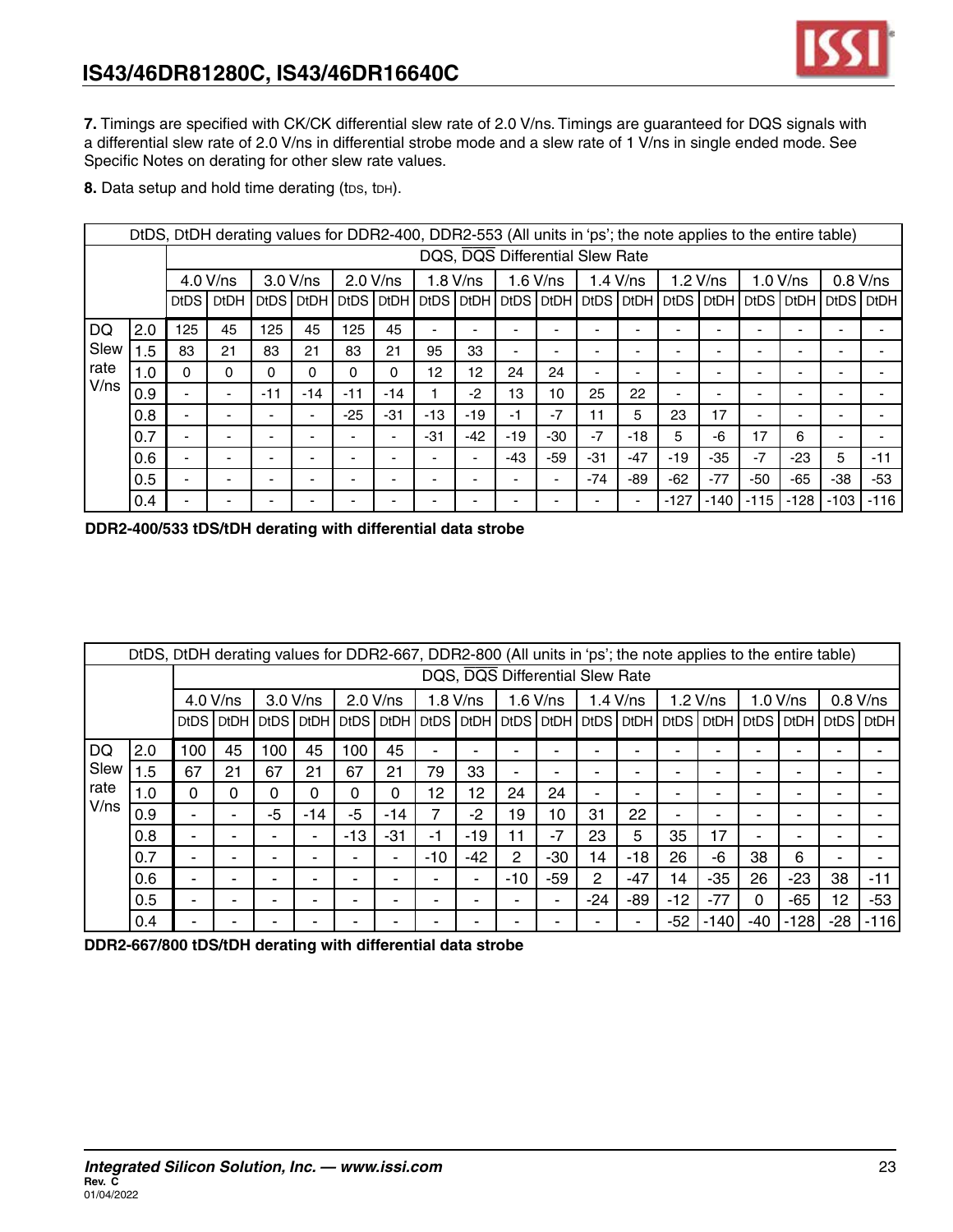

|      |              |       |             |                          |            | DtDS1, DtDH1 derating values for DDR2-400, DDR2-533 (All units in 'ps'; the note applies to the entire table) |             |       |                             |       |            |        |            |            |        |                |        |        |            |
|------|--------------|-------|-------------|--------------------------|------------|---------------------------------------------------------------------------------------------------------------|-------------|-------|-----------------------------|-------|------------|--------|------------|------------|--------|----------------|--------|--------|------------|
|      |              |       |             |                          |            |                                                                                                               |             |       | DQS, Single-ended Slew Rate |       |            |        |            |            |        |                |        |        |            |
|      |              |       | $2.0 V$ /ns |                          | $1.5$ V/ns |                                                                                                               | $1.0 V$ /ns |       | $0.9 V$ /ns                 |       | $0.8$ V/ns |        | $0.7$ V/ns | $0.6$ V/ns |        | $0.5$ V/ns     |        |        | $0.4$ V/ns |
|      |              | DtDS1 | DtDH1       | DtDS1                    | DtDH1      | DtDS1                                                                                                         | <b>DtDH</b> | DtDS1 | DtDH1                       | DtDS1 | DtDH1      | DtDS1  | DtDH1      | DtDS1      | DtDH1  | DtDS1          | DtDH1  | DtDS1  | DtDH1      |
| DQ   | 2.0          | 188   | 167         | 145                      | 125        | 63                                                                                                            |             |       |                             |       |            |        |            |            |        |                |        |        |            |
| Slew | $.5^{\circ}$ | 146   | 167         | 125                      | 125        | 83                                                                                                            | 42          | 81    | 43                          | ۰.    |            | -      |            |            |        |                |        |        |            |
| rate | 1.0          | 63    | 125         | 42                       | 83         | 0                                                                                                             | 0           | $-2$  |                             | $-7$  | $-13$      | ٠      |            |            |        |                |        |        |            |
| V/ns | 0.9          |       |             | 31                       | 69         | $-11$                                                                                                         | $-14$       | -13   | $-13$                       | $-18$ | $-27$      | $-29$  | $-45$      |            |        |                |        |        |            |
|      | 0.8          |       |             | $\overline{\phantom{0}}$ | ۰          | $-25$                                                                                                         | $-31$       | $-27$ | -30                         | $-32$ | $-44$      | -43    | $-62$      | $-60$      | -86    | $\blacksquare$ |        |        |            |
|      | 0.7          |       |             | $\overline{\phantom{0}}$ | ۰          | -                                                                                                             |             | $-45$ | $-53$                       | $-50$ | $-67$      | -61    | $-85$      | $-78$      | $-109$ | $-108$         | $-152$ | ٠      |            |
|      | 0.6          |       |             | $\overline{\phantom{0}}$ |            |                                                                                                               |             |       |                             | $-74$ | $-96$      | $-85$  | $-114$     | $-102$     | $-138$ | $-132$         | $-181$ | $-183$ | $-246$     |
|      | 0.5          |       |             | $\overline{\phantom{0}}$ | ۰          |                                                                                                               |             | -     |                             |       |            | $-128$ | $-156$     | $-145$     | $-180$ | $-175$         | $-223$ | $-226$ | $-288$     |
|      | 0.4          |       |             |                          |            |                                                                                                               |             |       |                             |       |            |        |            | $-210$     | $-243$ | $-240$         | $-286$ | -291   | $-351$     |

### **DDR2-400/533 tDS1/tDH1 derating with single-ended data strobe**

For all input signals the total tDS (setup time) and tDH (hold time) required is calculated by adding the data sheet tDS(base) and tDH(base) value to the DtDS and DtDH derating value respectively. Example: tDS (total setup time) = tDS(base) + DtDS.

Setup (tDS) nominal slew rate for a rising signal is defined as the slew rate between the last crossing of VREF(dc) and the first crossing of Vih(ac)min. Setup (tDS) nominal slew rate for a falling signal is defined as the slew rate between the last crossing of VREF(dc) and the first crossing of Vil(ac)max. If the actual signal is always earlier than the nominal slew rate line between shaded 'VREF(dc) to ac region', use nominal slew rate for derating value. If the actual signal is later than the nominal slew rate line anywhere between shaded 'VREF(dc) to ac region', the slew rate of a tangent line to the actual signal from the ac level to dc level is used for derating value.

Hold (tDH) nominal slew rate for a rising signal is defined as the slew rate between the last crossing of Vil(dc)max and the first crossing of VREF(dc). Hold (tDH) nominal slew rate for a falling signal is defined as the slew rate between the last crossing of Vih(dc)min and the first crossing of VREF(dc). If the actual signal is always later than the nominal slew rate line between shaded 'dc level to VREF(dc) region', use nominal slew rate for derating value. If the actual signal is earlier than the nominal slew rate line anywhere between shaded 'dc to VREF(dc) region', the slew rate of a tangent line to the actual signal from the dc level to VREF(dc) level is used for derating value.

Although for slow slew rates the total setup time might be negative (i.e. a valid input signal will not have reached VIH/ IL(ac) at the time of the rising clock transition) a valid input signal is still required to complete the transition and reach VIH/IL(ac).

For slew rates in between the values listed in the "Data Setup and Hold Time Derating" tables, the derating values may obtained by linear interpolation.

These values are typically not subject to production test. They are verified by design and characterization.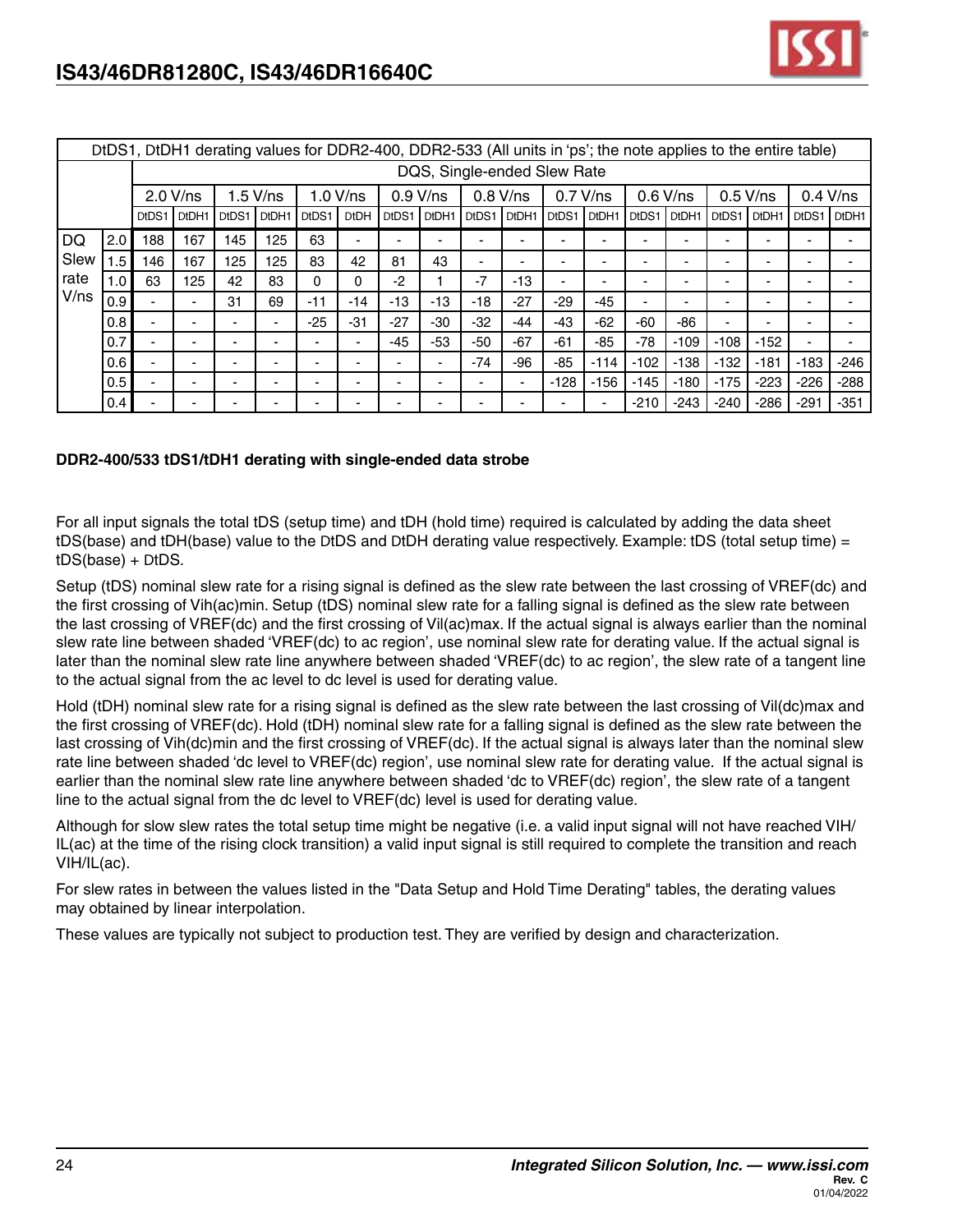

|  |  | 9. Input Setup and Hold Time Derating (tIS, tIH) |  |
|--|--|--------------------------------------------------|--|
|  |  |                                                  |  |

|           |      |               | tIS, tIH Derating Values for DDR2-400, DDR2-533 |                                |               |         |          |       |              |
|-----------|------|---------------|-------------------------------------------------|--------------------------------|---------------|---------|----------|-------|--------------|
|           |      |               |                                                 | CK, /CK Differential Slew Rate |               |         |          |       |              |
|           |      |               | 2.0 V/ns                                        |                                | $1.5$ V/ns    |         | 1.0 V/ns | Units | <b>Notes</b> |
|           |      | $\Delta t$ IS | ∆tIH                                            | $\Delta t$ IS                  | $\Delta t$ IH | ∆tIS    | ∆tIH     |       |              |
|           | 4.0  | 187           | 94                                              | 217                            | 124           | 247     | 154      | ps    | 1            |
|           | 3.5  | 179           | 89                                              | 209                            | 119           | 239     | 149      | ps    | 1            |
|           | 3    | 167           | 83                                              | 197                            | 113           | 227     | 143      | ps    | 1            |
|           | 2.5  | 150           | 75                                              | 180                            | 105           | 210     | 135      | ps    | 1            |
|           | 2.0  | 125           | 45                                              | 155                            | 75            | 185     | 105      | ps    | 1            |
|           | 1.5  | 83            | 21                                              | 113                            | 51            | 143     | 81       | ps    | 1            |
|           | 1.0  | $\mathbf 0$   | $\mathbf 0$                                     | 30                             | 30            | 60      | 60       | ps    | 1            |
| Command/  | 0.9  | -11           | $-14$                                           | 19                             | 16            | 49      | 46       | ps    | 1            |
| Address   | 0.8  | $-25$         | $-31$                                           | 5                              | $-1$          | 35      | 29       | ps    | 1            |
| Slew rate | 0.7  | -43           | $-54$                                           | $-13$                          | $-24$         | 17      | 6        | ps    | 1            |
| (V/ns)    | 0.6  | $-67$         | $-83$                                           | $-37$                          | $-53$         | $-7$    | $-23$    | ps    | 1            |
|           | 0.5  | $-110$        | $-125$                                          | -80                            | $-95$         | $-50$   | $-65$    | ps    | 1            |
|           | 0.4  | $-175$        | $-188$                                          | $-145$                         | $-158$        | $-115$  | $-128$   | ps    | $\mathbf{1}$ |
|           | 0.3  | $-285$        | $-292$                                          | $-255$                         | $-262$        | $-225$  | $-232$   | ps    | 1            |
|           | 0.25 | $-350$        | $-375$                                          | $-320$                         | $-345$        | $-290$  | $-315$   | ps    | 1            |
|           | 0.2  | $-525$        | $-500$                                          | $-495$                         | $-470$        | $-465$  | $-440$   | ps    | 1            |
|           | 0.15 | $-800$        | $-708$                                          | $-770$                         | $-678$        | $-740$  | $-648$   | ps    | 1            |
|           | 0.1  | $-1450$       | $-1125$                                         | $-1420$                        | $-1095$       | $-1390$ | $-1065$  | ps    | 1            |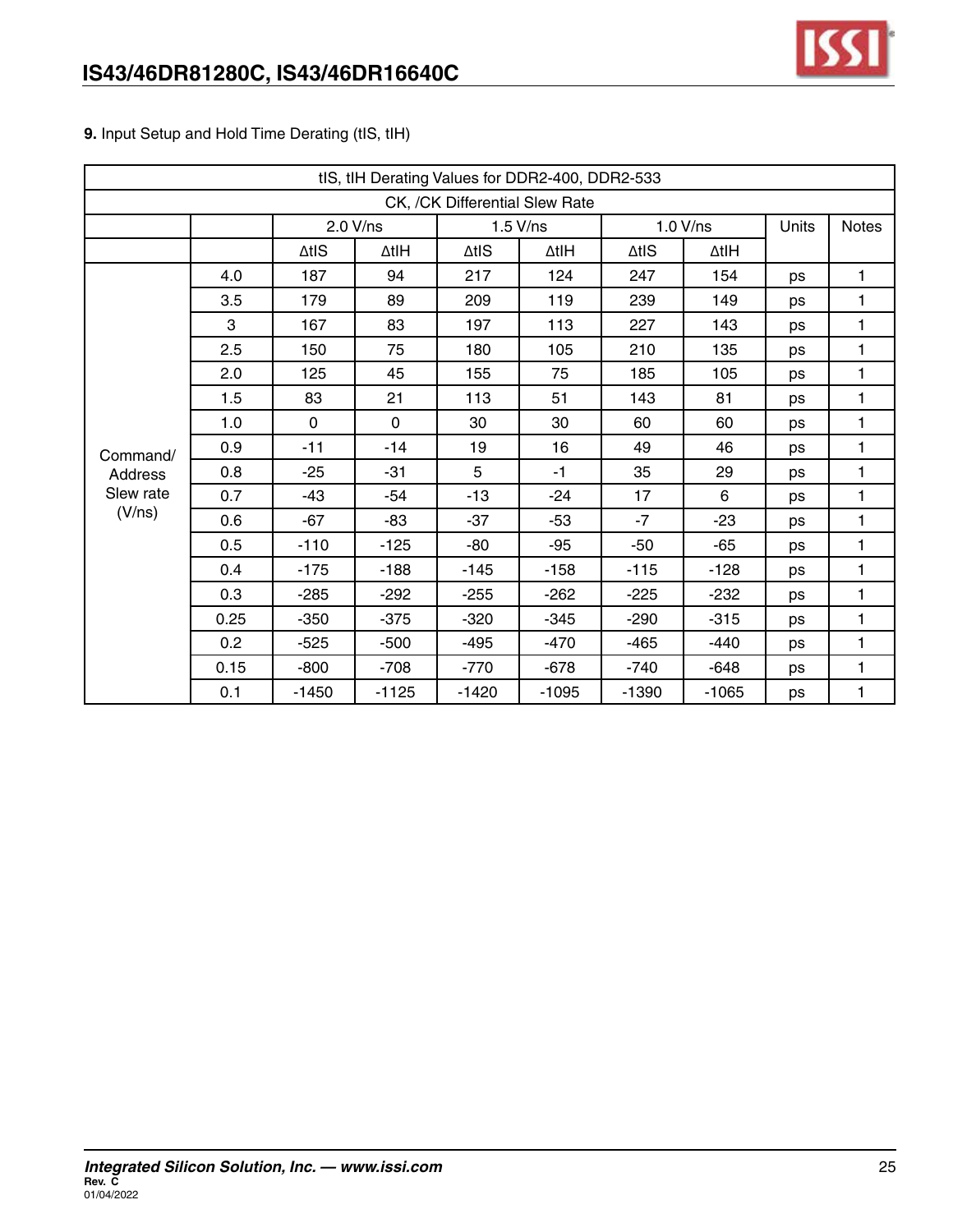

|           |                |             | ∆tIS and ∆tIH Derating Values for DDR2-667, DDR2-800 |               |                                      |               |          |       |              |
|-----------|----------------|-------------|------------------------------------------------------|---------------|--------------------------------------|---------------|----------|-------|--------------|
|           |                |             |                                                      |               | <b>CK, CK Differential Slew Rate</b> |               |          |       |              |
|           |                |             | 2.0 V/ns                                             |               | $1.5$ V/ns                           |               | 1.0 V/ns | Units | <b>Notes</b> |
|           |                | ∆tis        | ∆tIH                                                 | $\Delta t$ IS | ∆tIH                                 | $\Delta t$ IS | ∆tlH     |       |              |
|           | $\overline{4}$ | 150         | 94                                                   | 180           | 124                                  | 210           | 154      | ps    | 1            |
|           | 3.5            | 143         | 89                                                   | 173           | 119                                  | 203           | 149      | ps    | 1            |
|           | 3              | 133         | 83                                                   | 163           | 113                                  | 193           | 143      | ps    | 1            |
|           | 2.5            | 120         | 75                                                   | 150           | 105                                  | 180           | 135      | ps    | 1            |
|           | $\overline{2}$ | 100         | 45                                                   | 130           | 75                                   | 160           | 105      | ps    | 1            |
|           | 1.5            | 67          | 21                                                   | 97            | 51                                   | 127           | 81       | ps    | 1            |
|           | 1              | $\mathbf 0$ | $\mathbf 0$                                          | 30            | 30                                   | 60            | 60       | ps    | 1            |
| Command/  | 0.9            | -5          | $-14$                                                | 25            | 16                                   | 55            | 46       | ps    | 1            |
| Address   | 0.8            | $-13$       | $-31$                                                | 17            | $-1$                                 | 47            | 29       | ps    | 1            |
| Slew rate | 0.7            | $-22$       | $-54$                                                | 8             | $-24$                                | 38            | 6        | ps    | 1            |
| (V/ns)    | 0.6            | $-34$       | $-83$                                                | $-4$          | $-53$                                | 26            | $-23$    | ps    | 1            |
|           | 0.5            | $-60$       | $-125$                                               | $-30$         | $-95$                                | $\Omega$      | $-65$    | ps    | 1            |
|           | 0.4            | $-100$      | $-188$                                               | -70           | $-158$                               | -40           | $-128$   | ps    | 1            |
|           | 0.3            | $-168$      | $-292$                                               | $-138$        | $-262$                               | $-108$        | $-232$   | ps    | 1            |
|           | 0.25           | $-200$      | $-375$                                               | $-170$        | $-345$                               | $-140$        | $-315$   | ps    | 1            |
|           | 0.2            | $-325$      | $-500$                                               | $-295$        | $-470$                               | $-265$        | $-440$   | ps    | 1            |
|           | 0.15           | $-517$      | $-708$                                               | $-487$        | $-678$                               | $-457$        | $-648$   | ps    | 1            |
|           | 0.1            | $-1000$     | $-1125$                                              | $-970$        | $-1095$                              | $-940$        | $-1065$  | ps    | 1            |

For all input signals the total tIS (setup time) and tIH (hold time) required is calculated by adding the data sheet tIS(base) and tIH(base) value to the ∆tIS and ∆tIH derating value respectively. Example: tIS (total setup time) = tIS(base) + ∆tIS

Setup (tIS) nominal slew rate for a rising signal is defined as the slew rate between the last crossing of VREF(dc) and the first crossing of Vih(ac)min. Setup (tIS) nominal slew rate for a falling signal is defined as the slew rate between the last crossing of VREF(dc) and the first crossing of Vil(ac)max. If the actual signal is always earlier than the nominal slew rate line between shaded 'VREF(dc) to ac region', use nominal slew rate for derating value. If the actual signal is later than the nominal slew rate line anywhere between shaded 'VREF(dc) to ac region', the slew rate of a tangent line to the actual signal from the ac level to dc level is used for derating value.

Hold (tIH) nominal slew rate for a rising signal is defined as the slew rate between the last crossing of Vil(dc)max and the first crossing of VREF(dc). Hold (tIH) nominal slew rate for a falling signal is defined as the slew rate between the last crossing of Vih(dc)min and the first crossing of VREF(dc). If the actual signal is always later than the nominal slew rate line between shaded 'dc to VREF(dc) region', use nominal slew rate for derating value. If the actual signal is earlier than the nominal slew rate line anywhere between shaded 'dc to VREF(dc) region', the slew rate of a tangent line to the actual signal from the dc level to VREF(dc) level is used for derating value.

Although for slow slew rates the total setup time might be negative (i.e. a valid input signal will not have reached VIH/ IL(ac) at the time of the rising clock transition) a valid input signal is still required to complete the transition and reach VIH/IL(ac).

For slew rates in between the values listed in the "Input Setup and Hold Time Derating" tables, the derating values may obtained by linear interpolation.

These values are typically not subject to production test. They are verified by design and characterization.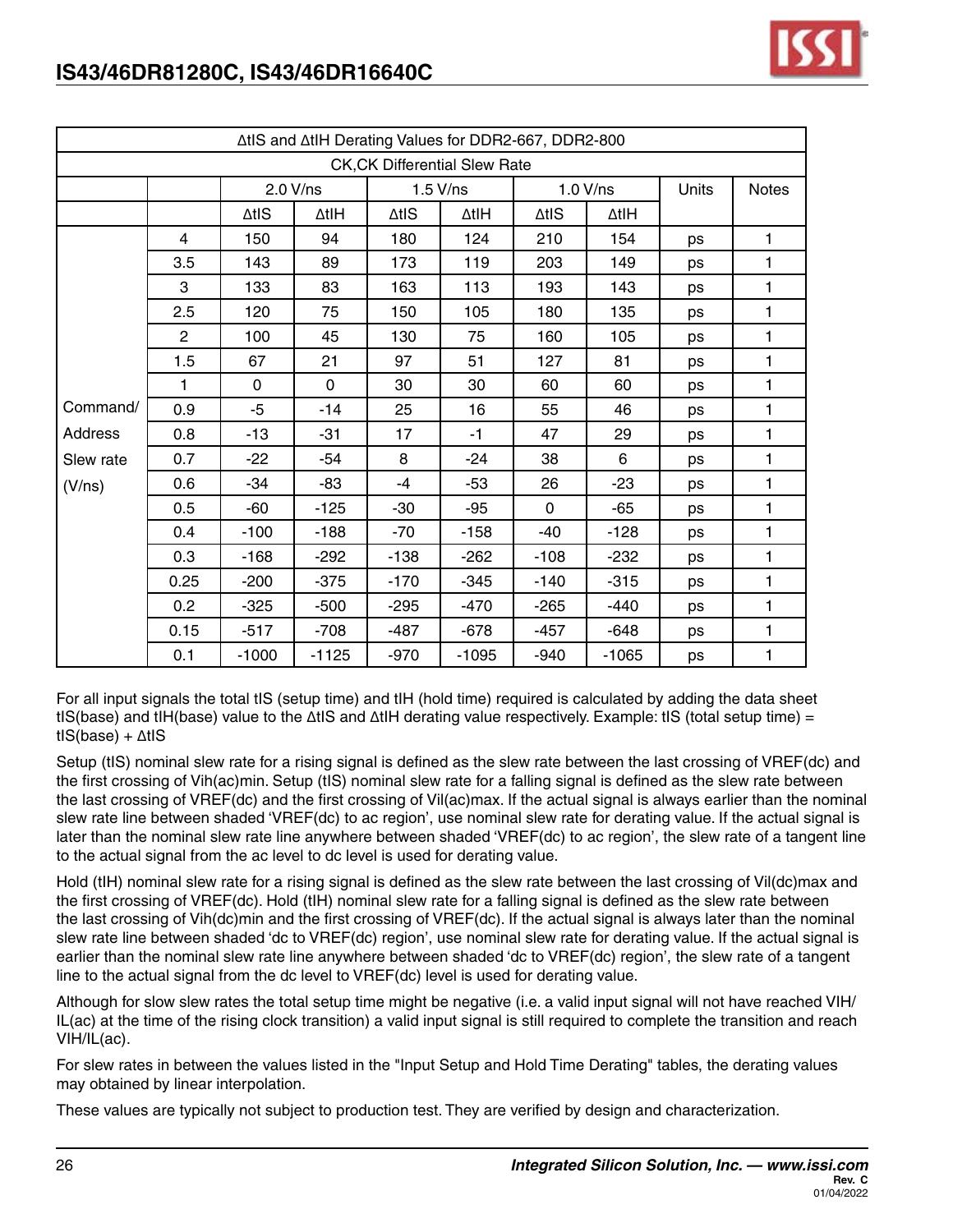

**10**. The maximum limit for this parameter is not a device limit. The device will operate with a greater value for this parameter, but system performance (bus turnaround) will degrade accordingly.

**11**. MIN ( tCL, tCH) refers to the smaller of the actual clock LOW time and the actual clock HIGH time as provided to the device (i.e. this value can be greater than the minimum specification limits for tCL and tCH). For example, tCL and tCH are = 50% of the period, less the half period jitter ( tJIT(HP)) of the clock source, and less the half period jitter due to crosstalk ( tJIT(crosstalk)) into the clock traces.

**12.**  $tQH = tHP - tQHS$ , where:

tHP = minimum half clock period for any given cycle and is defined by clock HIGH or clock LOW (tCH, tCL). tQHS accounts for:

1) The pulse duration distortion of on-chip clock circuits; and

2) The worst case push-out of DQS on one transition followed by the worst case pull-in of DQ on the next transition, both of which are, separately, due to data pin skew and output pattern effects, and p-channel to n-channel variation of the output drivers.

**13**. tDQSQ: Consists of data pin skew and output pattern effects, and p-channel to n-channel variation of the output drivers as well as output slew rate mismatch between DQS / DQS and associated DQ in any given cycle.

**14.**  $tDAL = WR + RU{ tRP[ns] / tCK[ns] }$ , where RU stands for round up.

WR refers to the tWR parameter stored in the MRS. For tRP, if the result of the division is not already an integer, round up to the next highest integer. tCK refers to the application clock period.

Example: For DDR533 at tCK = 3.75ns with WR programmed to 4 clocks.

 $tDAL = 4 + (15 \text{ ns} / 3.75 \text{ ns})$  clocks =  $4 + (4)$  clocks = 8 clocks.

**15**. The clock frequency is allowed to change during self–refresh mode or precharge power-down mode. In case of clock frequency change during precharge power-down, a specific procedure is required as described in section 3.13.

**16**. ODT turn on time min is when the device leaves high impedance and ODT resistance begins to turn on. ODT turn on time max is when the ODT resistance is fully on. Both are measured from tAOND, which is interpreted differently per speed bin. For DDR2-400/533, tAOND is 10 ns (= 2 x 5 ns) after the clock edge that registered a first ODT HIGH if tCK = 5 ns. For DDR2-667/800, tAOND is 2 clock cycles after the clock edge that registered a first ODT HIGH counting the actual input clock edges.

**17**. ODT turn off time min is when the device starts to turn off ODT resistance. ODT turn off time max is when the bus is in high impedance. Both are measured from tAOFD, which is interpreted differently per speed bin. For DDR2-400/533, tAOFD is 12.5 ns (= 2.5 x 5 ns) after the clock edge that registered a first ODT LOW if tCK = 5 ns. For DDR2-667/800, if tCK(avg) = 3 ns is assumed, tAOFD is 1.5 ns (=  $0.5 \times 3$  ns) after the second trailing clock edge counting from the clock edge that registered a first ODT LOW and by counting the actual input clock edges.

**18**. tHZ and tLZ transitions occur in the same access time as valid data transitions. These parameters are referenced to a specific voltage level which specifies when the device output is no longer driving (tHZ), or begins driving (tLZ) . One method to calculate the point when device is no longer driving (tHZ), or begins driving (tLZ) is by measuring the signal at two different voltages. The actual voltage measurement points are not critical as long as the calculation is consistent. tLZ(DQ) refers to tLZ of the DQ's and tLZ(DQS) refers to tLZ of the (U/L/R)DQS and (U/L/R)DQS each treated as single-ended signal.

**19**. tRPST end point and tRPRE begin point are not referenced to a specific voltage level but specify when the device output is no longer driving (tRPST), or begins driving (tRPRE). One method to calculate these points when the device is no longer driving (tRPST), or begins driving (tRPRE) is by measuring the signal at two different voltages. The actual voltage measurement points are not critical as long as the calculation is consistent.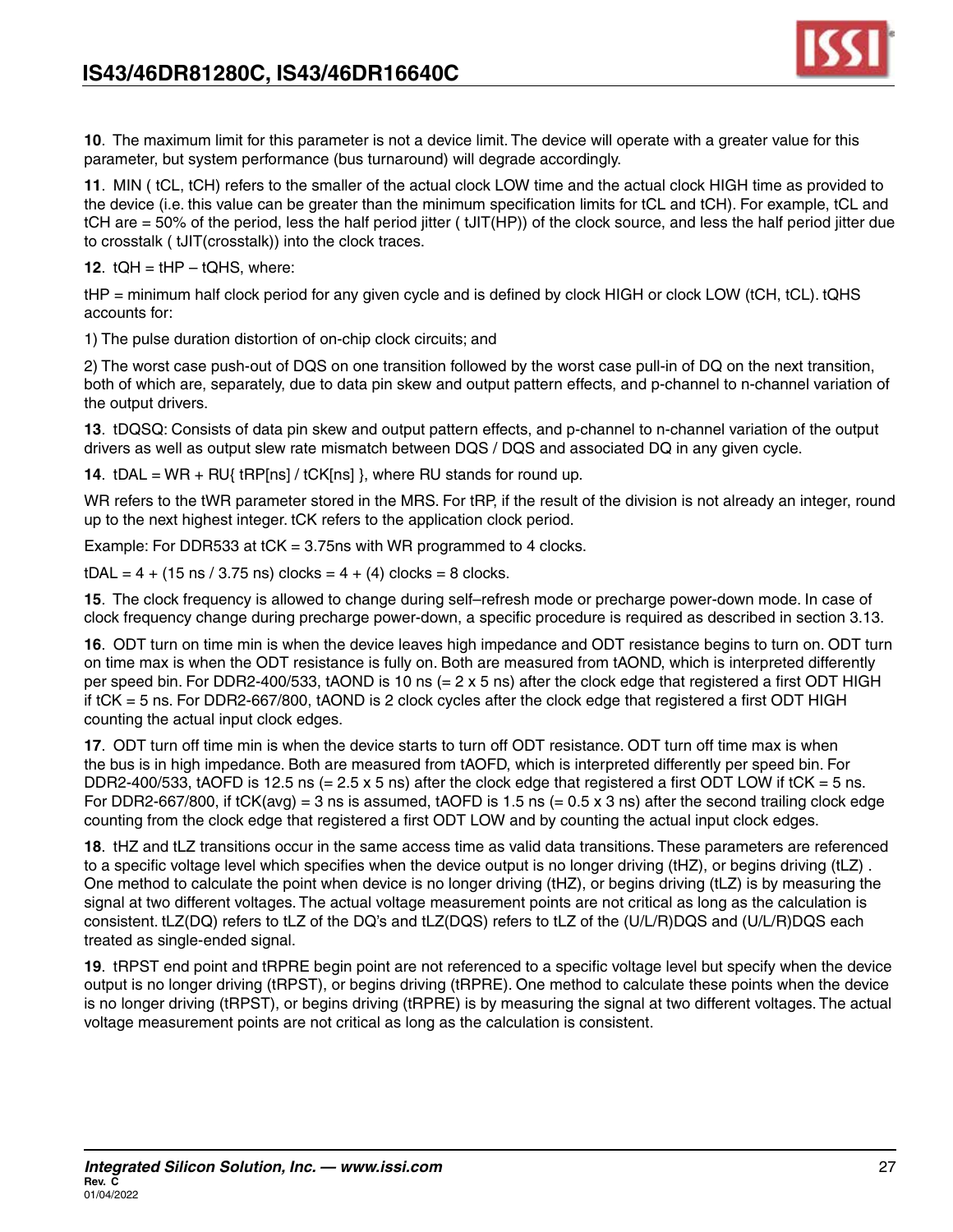

**20**. Input waveform timing tDS with differential data strobe enabled is referenced from the input signal crossing at the VIH(ac) level to the differential data strobe crosspoint for a rising signal, and from the input signal crossing at the VIL(ac) level to the differential data strobe crosspoint for a falling signal applied to the device under test. DQS, DQS signals must be monotonic between Vil(dc)max and Vih(dc)min.

**21**. Input waveform timing tDH with differential data strobe enabled is referenced from the differential data strobe crosspoint to the input signal crossing at the VIH(dc) level for a falling signal and from the differential data strobe crosspoint to the input signal crossing at the VIL(dc) level for a rising signal applied to the device under test. DQS, DQS signals must be monotonic between Vil(dc)max and Vih(dc)min.

**22**. Input waveform timing is referenced from the input signal crossing at the VIH(ac) level for a rising signal and VIL(ac) for a falling signal applied to the device under test.

**23**. Input waveform timing is referenced from the input signal crossing at the VIL(dc) level for a rising signal and VIH(dc) for a falling signal applied to the device under test.

**24**. tWTR is at lease two clocks (2 x tCK or 2 x nCK) independent of operation frequency.

**25.** Input waveform timing with single-ended data strobe enabled, is referenced from the input signal crossing at the VIH(ac) level to the single-ended data strobe crossing VIH/L(dc) at the start of its transition for a rising signal, and from the input signal crossing at the VIL(ac) level to the single-ended data strobe crossing VIH/L(dc) at the start of its transition for a falling signal applied to the device under test. The DQS signal must be monotonic between Vil(dc)max and Vih(dc)min.

**26**. Input waveform timing with single-ended data strobe enabled, is referenced from the input signal crossing at the VIH(dc) level to the single-ended data strobe crossing VIH/L(ac) at the end of its transition for a rising signal, and from the input signal crossing at the VIL(dc) level to the single-ended data strobe crossing VIH/L(ac) at the end of its transition for a falling signal applied to the device under test. The DQS signal must be monotonic between Vil(dc)max and Vih(dc)min.

**27**. tCKEmin of 3 clocks means CKE must be registered on three consecutive positive clock edges. CKE must remain at the valid input level the entire time it takes to achieve the 3 clocks of registration. Thus, after any CKE transition, CKE may not transition from its valid level during the time period of tIS + 2 x tCK + tIH.

**28**. If tDS or tDH is violated, data corruption may occur and the data must be re-written with valid data before a valid READ can be executed.

**29**. These parameters are measured from a command/address signal (CKE, CS, RAS, CAS, WE, ODT, BA0, A0, A1, etc.) transition edge to its respective clock signal  $(CK/\overline{CK})$  crossing. The spec values are not affected by the amount of clock jitter applied (i.e. tJIT(per), tJIT(cc), etc.), as the setup and hold are relative to the clock signal crossing that latches the command/address. That is, these parameters should be met whether clock jitter is present or not.

**30**. These parameters are measured from a data strobe signal ((L/U/R)DQS/DQS) crossing to its respective clock signal (CK/ $\overline{CK}$ ) crossing. The spec values are not affected by the amount of clock jitter applied (i.e. tJIT(per), tJIT(cc), etc.), as these are relative to the clock signal crossing. That is, these parameters should be met whether clock jitter is present or not.

**31**. These parameters are measured from a data signal ((L/U)DM, (L/U)DQ0, (L/U)DQ1, etc.) transition edge to its respective data strobe signal ((L/U/R)DQS/ DQS) crossing.

**32**. For these parameters, the DDR2 SDRAM device is characterized and verified to support tnPARAM = RU{tPARAM / tCK(avg)}, which is in clock cycles, assuming all input clock jitter specifications are satisfied.

For example, the device will support tnRP =  $RU$ {tRP / tCK(avg)}, which is in clock cycles, if all input clock jitter specifications are met. This means: For DDR2-667 5-5-5, of which tRP = 15ns, the device will support tnRP =  $RU{tRP}$ / tCK(avg)} = 5, i.e. as long as the input clock jitter specifications are met, Precharge command at Tm and Active command at Tm+5 is valid even if (Tm+5 - Tm) is less than 15ns due to input clock jitter.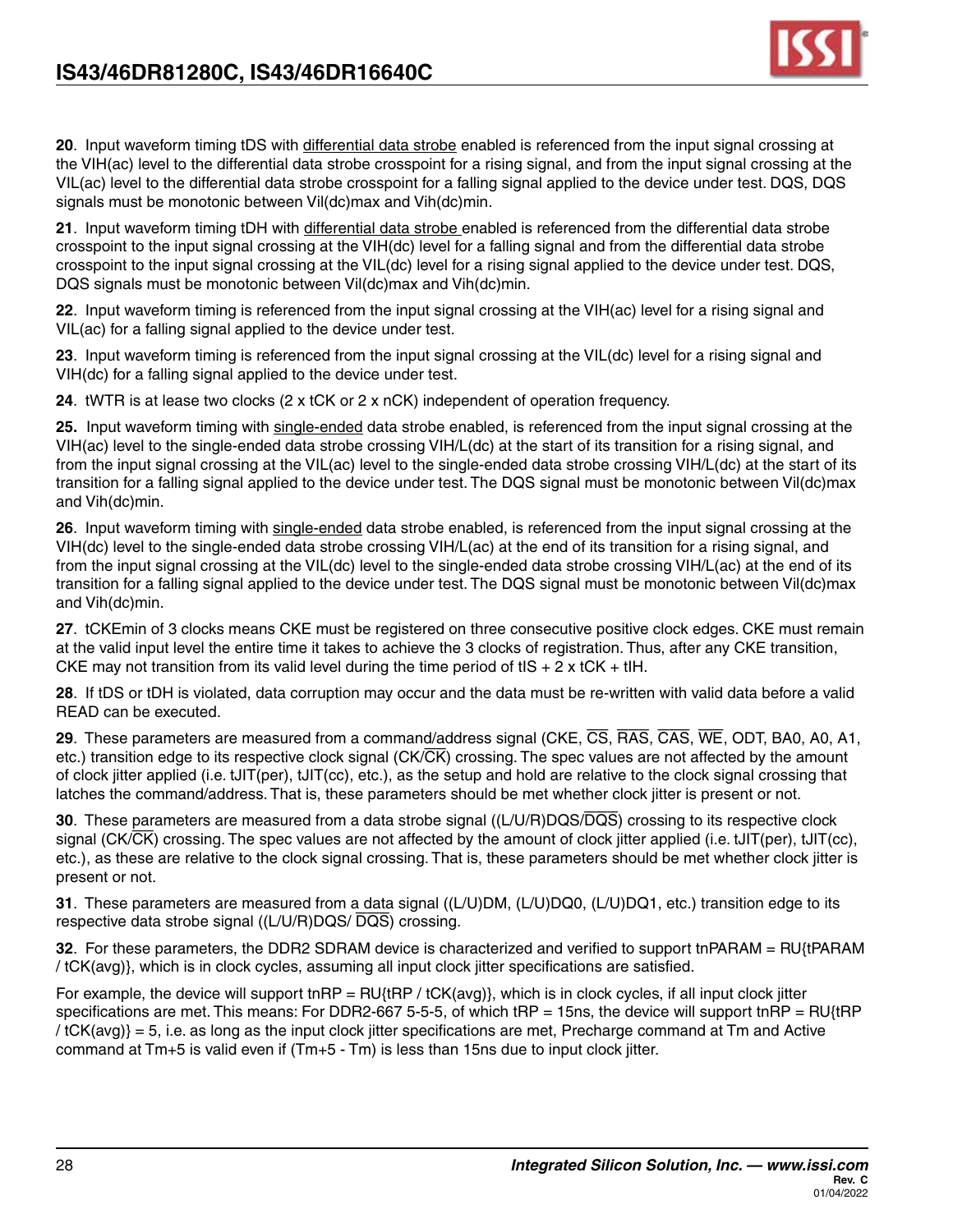

**33**. tDAL [nCK] = WR [nCK] + tnRP [nCK] = WR + RU {tRP [ps] / tCK(avg) [ps] }, where WR is the value programmed in the mode register set.

**34**. New units, 'tCK(avg)' and 'nCK', are introduced in DDR2-667 and DDR2-800.

Unit 'tCK(avg)' represents the actual tCK(avg) of the input clock under operation.

Unit 'nCK' represents one clock cycle of the input clock, counting the actual clock edges.

Note that in DDR2-400 and DDR2-533, 'tCK' is used for both concepts.

ex) tXP = 2 [nCK] means; if Power Down exit is registered at Tm, an Active command may be registered at Tm+2, even if  $(Tm+2 - Tm)$  is  $2 \times tCK(avg) + tERR(2per), min$ .

**35**. Input clock jitter spec parameter. These parameters and the ones in the table below are referred to as 'input clock jitter spec parameters' and these parameters apply to DDR2-667 and DDR2-800 only. The jitter specified is a random jitter meeting a Gaussian distribution.

| <b>Parameter</b>                                                | <b>Symbol</b>        |        | <b>DDR2-667</b> |        | <b>DDR2-800</b> | <b>Units</b> | <b>Notes</b> |
|-----------------------------------------------------------------|----------------------|--------|-----------------|--------|-----------------|--------------|--------------|
|                                                                 |                      | min    | max             | min    | max             |              |              |
| Clock period jitter                                             | tJIT(per)            | -125   | 125             | $-100$ | 100             | ps           | 35           |
| Clock period jitter during DLL locking<br>period                | tJIT(per, lck)       | $-100$ | 100             | -80    | 80              | ps           | 35           |
| Cycle to cycle clock period jitter                              | $t$ JIT $(cc$        | $-250$ | 250             | $-200$ | 200             | ps           | 35           |
| Cycle to cycle clock period jitter during<br>DLL locking period | tJIT(cc, lck)        | $-200$ | 200             | -160   | 160             | ps           | 35           |
| Cumulative error across 2 cycles                                | tERR(2per)           | $-175$ | 175             | $-150$ | 150             | ps           | 35           |
| Cumulative error across 3 cycles                                | tERR(3per)           | $-225$ | 225             | $-175$ | 175             | ps           | 35           |
| Cumulative error across 4 cycles                                | tERR(4per)           | $-250$ | 250             | $-200$ | 200             | ps           | 35           |
| Cumulative error across 5 cycles                                | tERR(5per)           | $-250$ | 250             | $-200$ | 200             | ps           | 35           |
| Cumulative error across n cycles, $n = 6$<br>10, inclusive      | $tERR(6-$<br>10per)  | $-350$ | 350             | $-300$ | 300             | ps           | 35           |
| Cumulative error across n cycles, $n = 11$<br>50, inclusive     | $tERR(11-$<br>50per) | -450   | 450             | $-450$ | 450             | ps           | 35           |
| Duty cycle jitter                                               | tJIT(duty)           | $-125$ | 125             | $-100$ | 100             | ps           | 35           |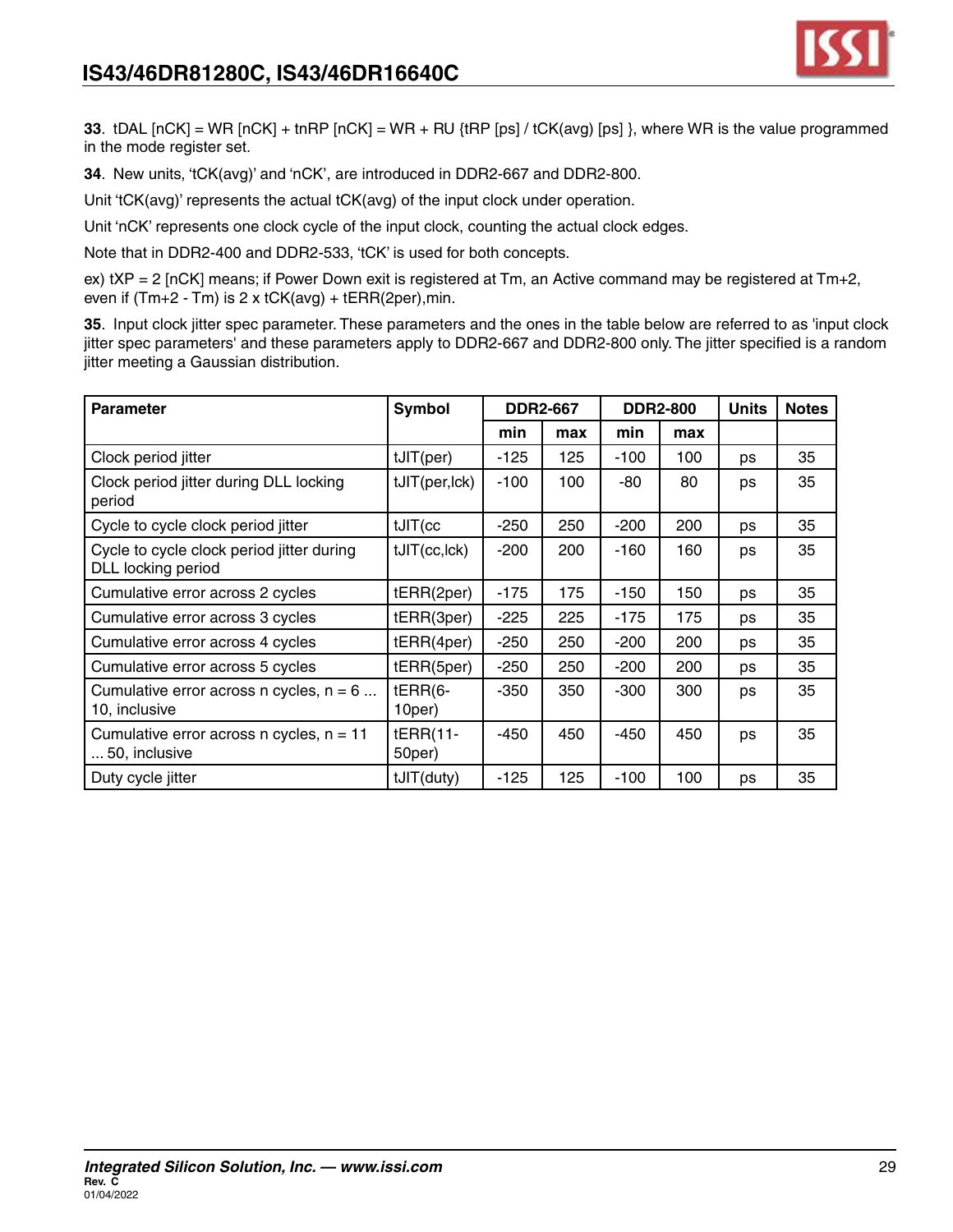

**36**. These parameters are specified per their average values, however it is understood that the following relationship between the average timing and the absolute instantaneous timing holds at all times. (Min and max of SPEC values are to be used for calculations in the table below.)

| <b>Parameter</b>                   | Symbol   | min                                                | max                                                      | Units |
|------------------------------------|----------|----------------------------------------------------|----------------------------------------------------------|-------|
| Absolute clock period              | tCK(abs) | $tCK(\text{avg})$ , min + $tJIT(\text{per})$ , min | $tCK(\text{avg})$ , max + $tJIT(\text{per})$ , max       | ps    |
| Absolute clock HIGH<br>pulse width | tCH(abs) | tCH(avg), min x tCK(avg), min +<br>tJIT(duty), min | tCH(avg), max x tCK(avg), max +<br>tJIT(duty), max       | ps    |
| Absolute clock LOW<br>pulse width  | tCL(abs) | tCL(avg), min x tCK(avg), min +<br>tJIT(duty), min | $tCL(avg)$ , max x $tCK(avg)$ , max +<br>tJIT(duty), max | ps    |

Example: For DDR2-667, tCH(abs), min =  $(0.48 \times 3000 \text{ ps}) - 125 \text{ ps} = 1315 \text{ ps}$ 

**37**. tHP is the minimum of the absolute half period of the actual input clock. tHP is an input parameter but not an input specification parameter. It is used in conjunction with tQHS to derive the DRAM output timing tQH.

The value to be used for tQH calculation is determined by the following equation;

 $tHP = Min (tCH(abs), tCL(abs)$ ,

where,

tCH(abs) is the minimum of the actual instantaneous clock HIGH time;

tCL(abs) is the minimum of the actual instantaneous clock LOW time;

**38**. tQHS accounts for:

1) The pulse duration distortion of on-chip clock circuits, which represents how well the actual tHP at the input is transferred to the output; and

2) The worst case push-out of DQS on one transition followed by the worst case pull-in of DQ on the next transition, both of which are independent of each other, due to data pin skew, output pattern effects, and pchannel to n-channel variation of the output drivers

**39**. tQH = tHP – tQHS, where:

tHP is the minimum of the absolute half period of the actual input clock; and

tQHS is the specification value under the max column.

{The less half-pulse width distortion present, the larger the tQH value is; and the larger the valid data eye will be.} Examples:

1) If the system provides tHP of 1315 ps into a DDR2-667 SDRAM, the DRAM provides tQH of 975 ps minimum.

2) If the system provides tHP of 1420 ps into a DDR2-667 SDRAM, the DRAM provides tQH of 1080 ps minimum.

**40**. When the device is operated with input clock jitter, this parameter needs to be derated by the actual tERR(6- 10per) of the input clock. (output deratings are relative to the SDRAM input clock.)

For example, if the measured jitter into a DDR2-667 SDRAM has  $tERR(6-10per)$ , min = - 272 ps and  $tERR(6-10per)$ ,  $max = +293$  ps, then tDQSCK,min(derated) = tDQSCK,min - tERR(6-10per),max = -400 ps - 293 ps = -693 ps and  $tDQSCK, max(detated) = tDQSCK, max - tERR(6-10per), min = 400 ps + 272 ps = + 672 ps.$  Similarly,  $tLZ(DQ)$  for DDR2-667 derates to tLZ(DQ),min(derated) = - 900 ps - 293 ps = - 1193 ps and tLZ(DQ),max(derated) = 450 ps + 272  $ps = +722$  ps. (Caution on the min/max usage!)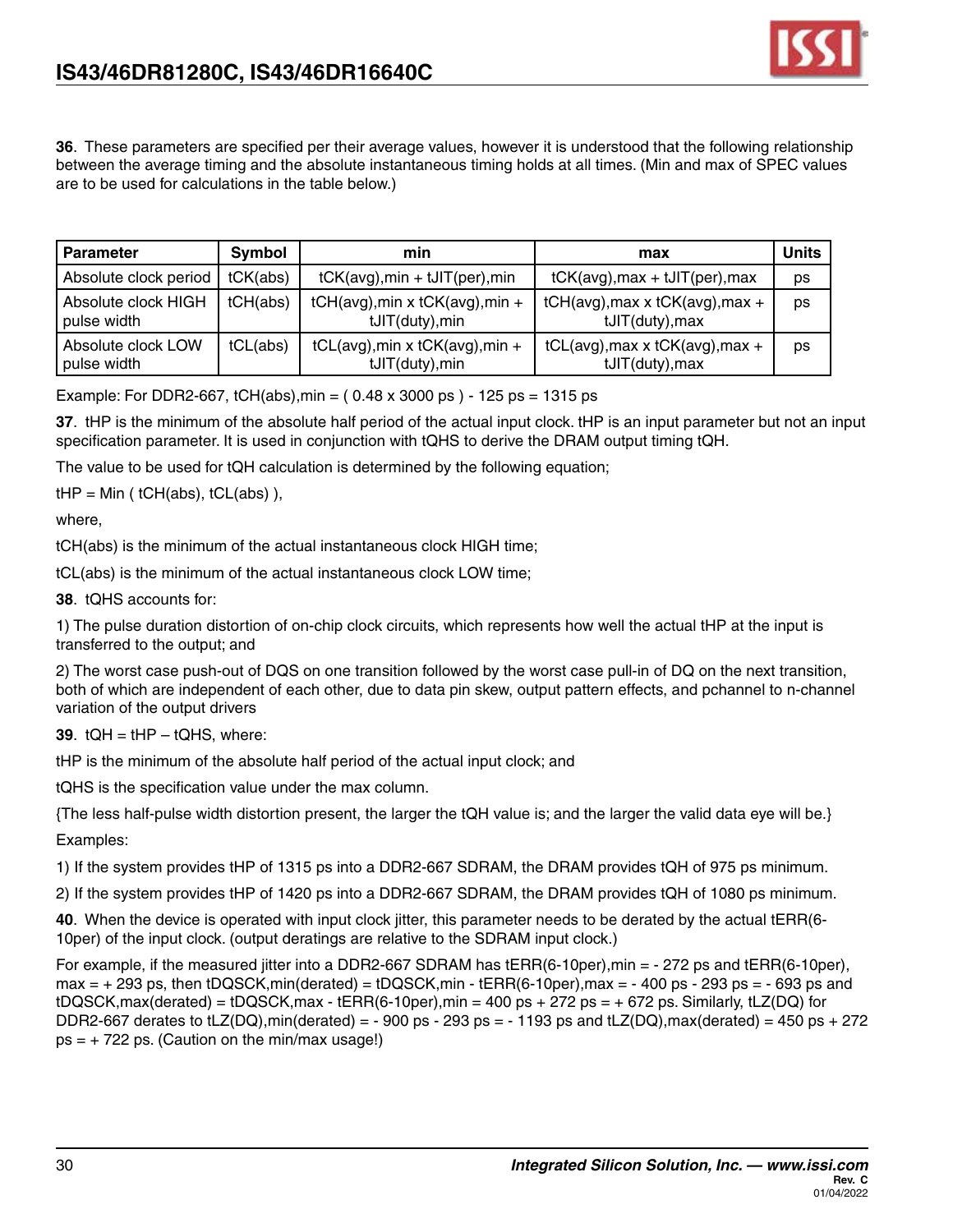

**41**. When the device is operated with input clock jitter, this parameter needs to be derated by the actual tJIT(per) of the input clock. (output deratings are relative to the SDRAM input clock.)

For example, if the measured jitter into a DDR2-667 SDRAM has  $tJIT(per)$ , min = - 72 ps and  $tJIT(per)$ , max = + 93 ps, then  $tRPRE, min(detated) = tRPRE, min + tJIT(per), min = 0.9 \times tCK(avg) - 72 ps = + 2178 ps and tRPRE, max(derated)$  $=$  tRPRE, max + tJIT(per), max = 1.1 x tCK(avg) + 93 ps = + 2843 ps. (Caution on the min/max usage!)

**42**. When the device is operated with input clock jitter, this parameter needs to be derated by the actual tJIT(duty) of the input clock. (output deratings are relative to the SDRAM input clock.)

For example, if the measured jitter into a DDR2-667 SDRAM has  $tJIT(duty)$ , min = - 72 ps and  $tJIT(duty)$ , max  $=$  + 93 ps, then tRPST,min(derated) = tRPST,min + tJIT(duty),min = 0.4 x tCK(avg) - 72 ps = + 928 ps and  $t$ RPST,max(derated) =  $t$ RPST,max +  $t$ JIT(duty),max = 0.6 x  $t$ CK(avg) + 93 ps = + 1592 ps. (Caution on the min/max usage!)

**43**. When the device is operated with input clock jitter, this parameter needs to be derated by { -tJIT(duty),max tERR(6-10per),max } and { - tJIT(duty),min - tERR(6-10per),min } of the actual input clock. (output deratings are relative to the SDRAM input clock.)

For example, if the measured jitter into a DDR2-667 SDRAM has tERR(6-10per), min =  $-272$  ps, tERR(6-10per), max = + 293 ps, tJIT(duty),min = - 106 ps and tJIT(duty),max = + 94 ps, then tAOF,min(derated) = tAOF,min +  $\{-$  tJIT(duty), max - tERR(6-10per), max } = - 450 ps + { - 94 ps - 293 ps} = - 837 ps and tAOF, max(derated) = tAOF, max + {  $t$ JIT(duty),min - tERR(6-10per),min } = 1050 ps + { 106 ps + 272 ps } = + 1428 ps. (Caution on the min/max usage!)

**44**. For tAOFD of DDR2-400/533, the 1/2 clock of tCK in the 2.5 x tCK assumes a tCH, input clock HIGH pulse width of 0.5 relative to tCK. tAOF,min and tAOF,max should each be derated by the same amount as the actual amount of tCH offset present at the DRAM input with respect to 0.5. For example, if an input clock has a worst case tCH of 0.45, the tAOF,min should be derated by subtracting 0.05 x tCK from it, whereas if an input clock has a worst case tCH of 0.55, the tAOF,max should be derated by adding 0.05 x tCK to it. Therefore, we have;

 $tAOF, min(derated) = tAC, min - [0.5 - Min(0.5, tCH, min)] \times tCK$ 

 $tAOF, max(derated) = tAC, max + 0.6 + [Max(0.5, tCH, max) - 0.5] x tCK$ 

or

 $tAOF, min(derated) = Min(tAC, min, tAC, min - [0.5 - tCH, min] x tCK)$ 

 $tAOF, max(derated) = 0.6 + Max(tAC, max, tAC, max + [tCH, max - 0.5] x tCK)$ 

where tCH,min and tCH,max are the minimum and maximum of tCH actually measured at the DRAM input balls.

**45**. For tAOFD of DDR2-667/800, the 1/2 clock of nCK in the 2.5 x nCK assumes a tCH(avg), average input clock HIGH pulse width of 0.5 relative to tCK(avg). tAOF,min and tAOF,max should each be derated by the same amount as the actual amount of tCH(avg) offset present at the DRAM input with respect to 0.5. For example, if an input clock has a worst case tCH(avg) of 0.48, the tAOF,min should be derated by subtracting 0.02 x tCK(avg) from it, whereas if an input clock has a worst case tCH(avg) of 0.52, the tAOF,max should be derated by adding 0.02 x tCK(avg) to it. Therefore, we have;

 $tAOF, min(derated) = tAC, min - [0.5 - Min(0.5, tCH(avg), min)] \times tCK(avg)$ 

 $tAOF, max(derated) = tAC, max + 0.6 + [Max(0.5, tCH(avg), max) - 0.5] \times tCK(avg)$ 

or

 $tAOF, min(derated) = Min(tAC, min, tAC, min - [0.5 - tCH(avg), min] x tCK(avg))$ 

 $tAOF, max(derated) = 0.6 + Max(tAC, max, tAC, max + [tCH(avg), max - 0.5] \times tCK(avg))$ 

where tCH(avg),min and tCH(avg),max are the minimum and maximum of tCH(avg) actually measured at the DRAM input balls.

Note that these deratings are in addition to the tAOF derating per input clock jitter, i.e. tJIT(duty) and tERR(6-10per). However tAC values used in the equations shown above are from the timing parameter table and are not derated.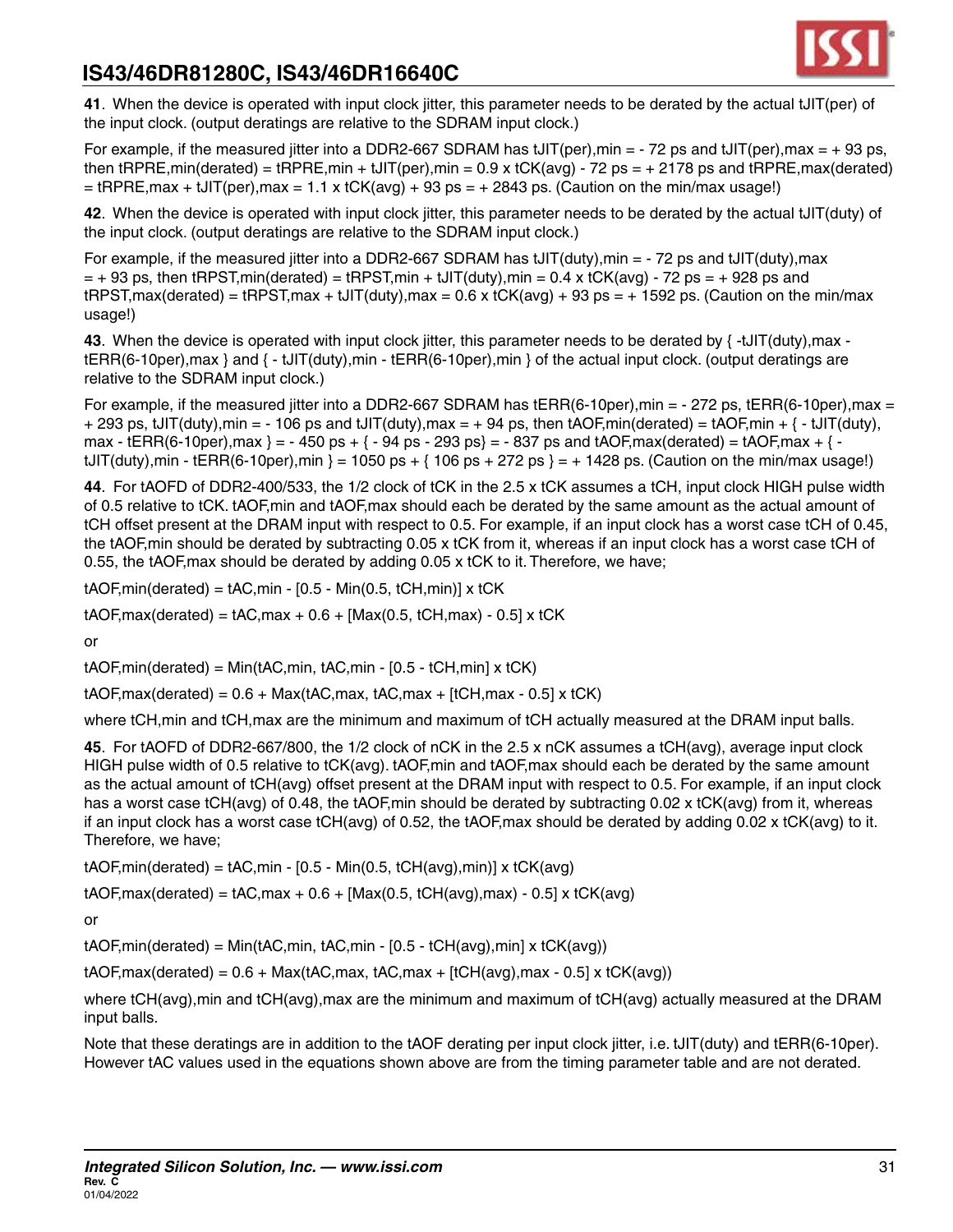

Thus the final derated values for tAOF are;

 $tAOF, min(derated final) = tAOF, min(derated) + { - tJIT(duty),max - tERR(6-10per),max }$ 

 $tAOF, max(derated final) = tAOF, max(derated) + {-tJIT(duty),min - tERR(6-10per),min }$ 

**46**. Flexibility is provided for the absolute refresh interval. A maximum of 8 Refresh commands can be posted to the DRAM, meaning that the maximum absolute interval between any refresh command and the next Refresh command is 9x tREFI.

### **FUNCTIONAL DESCRIPTION**

### **Power-up and Initialization**

DDR2 SDRAMs must be powered up and initialized in a predefined manner. Operational procedures other than those specified may result in undefined operation. For DDR2 SDRAMs, both bits BA0 and BA1 must be decoded for Mode/ Extended Mode Register Set (MRS/EMRS) commands. Users must initialize all four Mode Registers. The registers may be initialized in any order.

### **Power-up and Initialization Sequence**

The following sequence is required for Power-up and Initialization.

- a) Either one of the following sequence is required for Power-up.
- a1) While applying power, attempt to maintain CKE below 0.2 x VDDQ and ODT\*1 at a LOW state (all other inputs may be undefined.) The VDD voltage ramp time must be no greater than 200 ms from when VDD ramps from 300 mV to VDD min; and during the VDD voltage ramp, |VDD-VDDQ| ≤ 0.3 volts. Once the ramping of the supply voltages is complete (when VDDQ crosses VDDQ min), the supply voltage specifications provided in "Recommended DC operating conditions" (SSTL\_1.8), prevail.
	- VDD, VDDL and VDDQ are driven from a single power converter output, AND
	- VTT is limited to 0.95V max, AND
	- VREF tracks VDDQ/2, VREF must be within +/- 300mV with respect to VDDQ/2 during supply ramp time.
	- $-VDDQ \geq VREF$  must be met at all times.
- a2) While applying power, attempt to maintain CKE below 0.2 x VDDQ and ODT\*1 at a LOW state, all other inputs may be undefined, voltage levels at I/Os and outputs must be less than VDDQ during voltage ramp time to avoid DRAM latch-up. During the ramping of the supply voltages, VDD  $\geq$  VDDL  $\geq$  VDDQ must be maintained and is applicable to both AC and DC levels until the ramping of the supply voltages is complete, which is when VDDQ crosses VDDQ min. Once the ramping of the supply voltages is complete, the supply voltage specifications provided in "Recommended DC operating conditions" (SSTL\_1.8), prevail.
- Apply VDD/VDDL before or at the same time as VDDQ.
- VDD/VDDL voltage ramp time must be no greater than 200ms from when VDD ramps from 300mV to VDD min
- Apply VDDQ before or at the same time as VTT.
- The VDDQ voltage ramp time from when VDD min is achieved on VDD to when VDDQ min is achieved on VDDQ must be no greater than 500ms.

(Note: While VDD is ramping, current may be supplied from VDD through the DRAM to VDDQ.)

- VREF must track VDDQ/2, VREF must be within +/- 300mv with respect to VDDQ/2 during supply ramp time.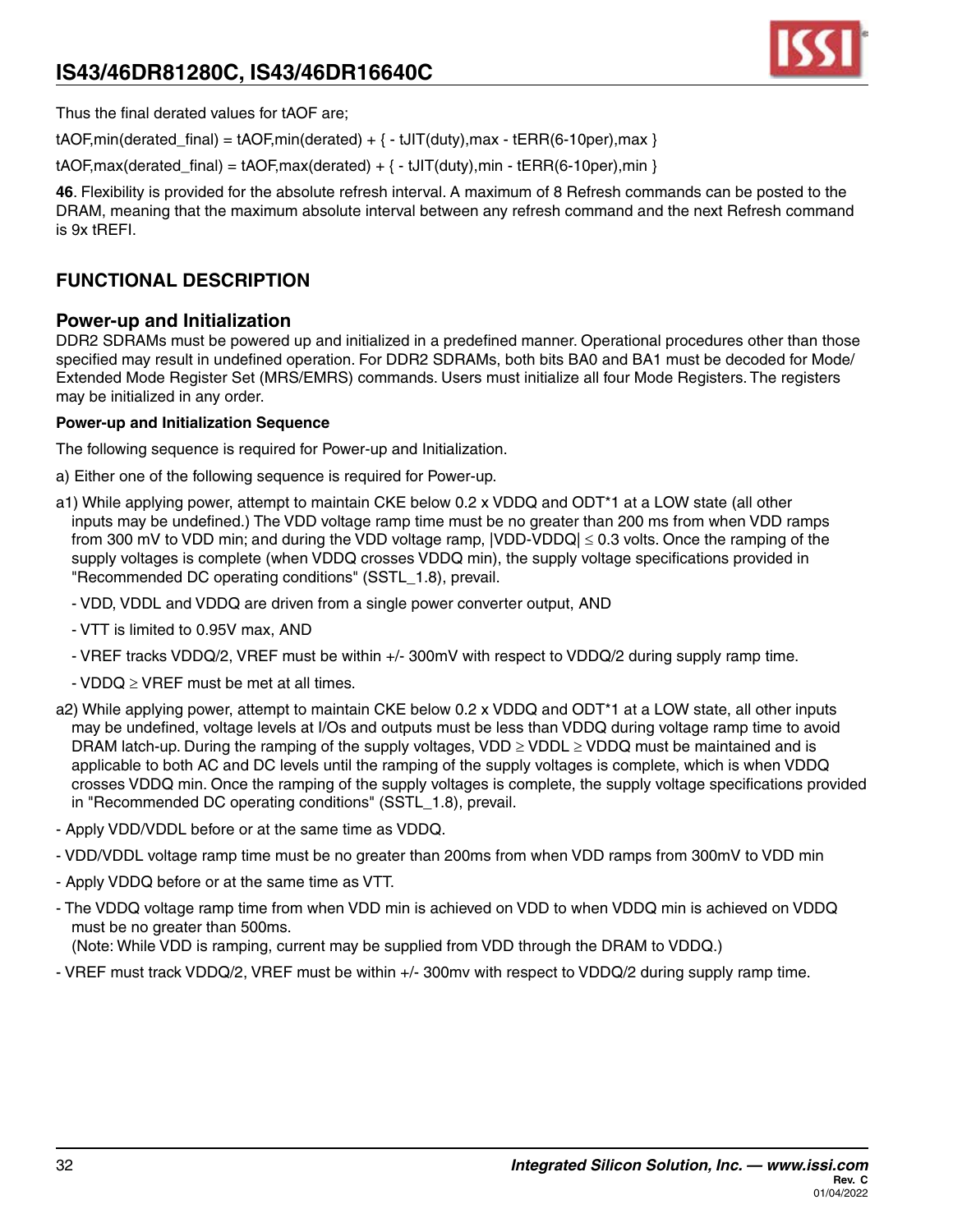

- VDDQ ≥ VREF must be met at all times.

- Apply VTT.

- The VTT voltage ramp time from when VDDQ min is achieved on VDDQ to when VTT min is achieved on VTT must be no greater than 500ms.
- b) Start clock and maintain stable condition.

c) For the minimum of 200ms after stable power (VDD, VDDL, VDDQ, VREF and VTT are between their minimum and maximum values as stated in "Recommended DC operating conditions" (SSTL\_1.8)) and stable clock (CK, CK), then apply NOP or Deselect & take CKE HIGH.

d) Wait minimum of 400ns then issue precharge all command. NOP or Deselect applied during 400 ns period.

e) Issue an EMRS command to EMR(2).

### **Power-up and Initialization Sequence (cont'd)**

f) Issue an EMRS command to EMR(3).

- g) Issue EMRS to enable DLL.
- h) Issue a Mode Register Set command for DLL reset.
- i) Issue a precharge all command.
- j) Issue 2 or more auto-refresh commands.

k) Issue a MRS command with LOW to A8 to initialize device operation. (i.e. to program operating parameters without resetting the DLL.)

l) At least 200 clocks after step h, execute OCD Calibration. This is done by EMRS to EMR(1) to set OCD Calibration Default (A9=A8=A7=HIGH) followed by EMRS to EMR(1) to exit OCD Calibration Mode (A9=A8=A7=LOW) must be issued with other operating parameters of EMR(1).

m) The DDR2 SDRAM is now ready for normal operation.



**Initialization Sequence after Power-Up**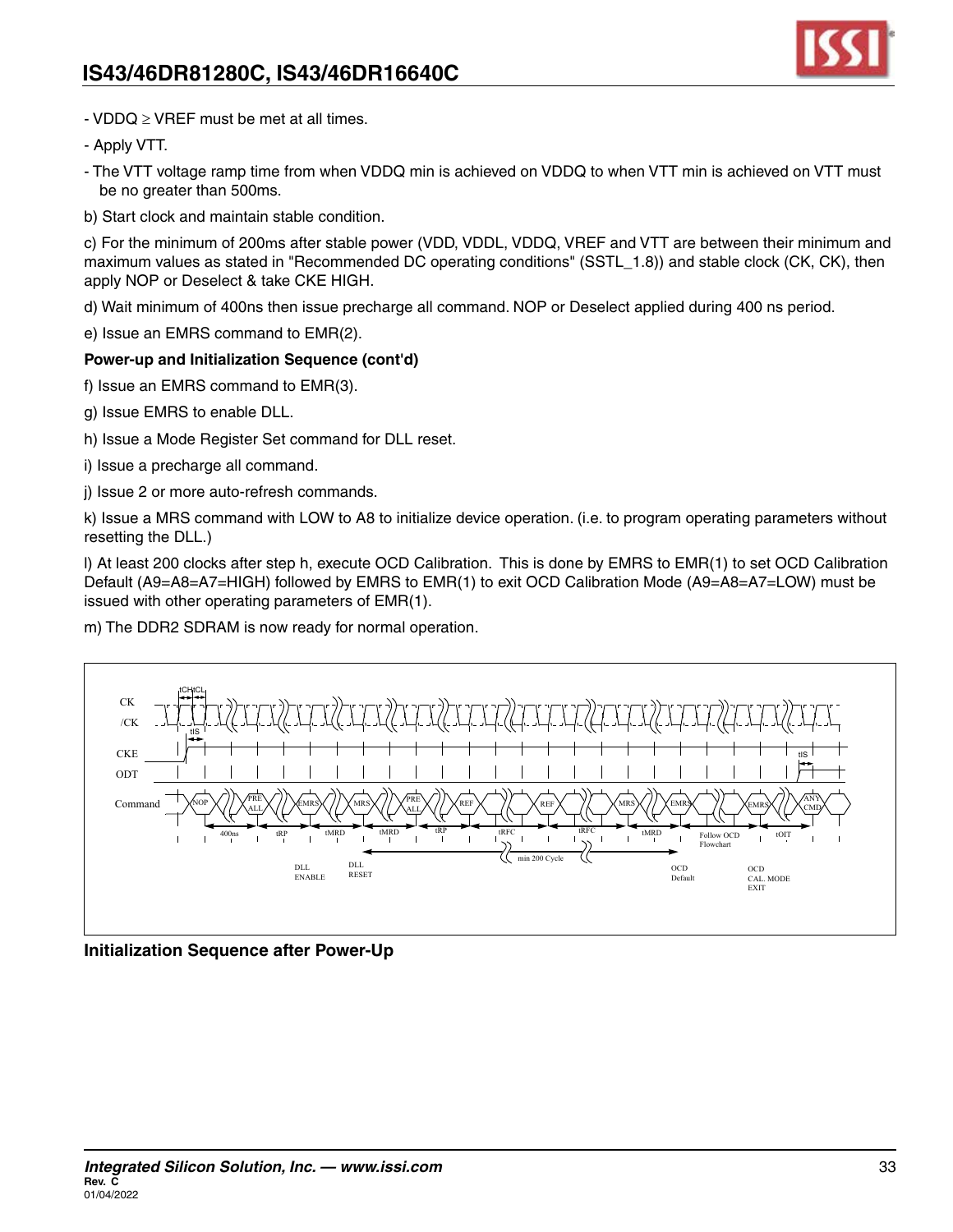

### **Programming the Mode and Extended Mode Registers**

For application flexibility, burst length, burst type, CAS latency, DLL reset function, write recovery time (WR) are user defined variables and must be programmed with a Mode Register Set (MRS) command. Additionally, DLL disable function, driver impedance, additive CAS latency, ODT (On Die Termination), single-ended strobe, and OCD (off chip driver impedance adjustment) are also user defined variables and must be programmed with an Extended Mode Register Set (EMRS) command. Contents of the Mode Register or Extended Mode Registers can be altered by reexecuting the MRS or EMRS Commands. Even if the user chooses to modify only a subset of the MR, or EMR(1), EMR(2), or EMR(3) variables, all variables within the addressed register must be redefined when the MRS or EMRS commands are issued.

MRS, EMRS and Reset DLL do not affect memory array contents, which means re-initialization including those can be executed at any time after power-up without affecting memory array contents.

#### **Mode Register (MR)**

The mode register stores the data for controlling the various operating modes of the DDR2 SDRAM. It controls CAS latency, burst length, burst sequence, test mode, DLL reset, and Write Recovery time (WR) to make DDR2 SDRAM useful for various applications. The default value of the mode register is not defined, therefore the mode register must be programmed during initialization for proper operation. The mode register is written by asserting LOW on CS, RAS, CAS, WE, BA0, BA1 and BA2, while controlling the state of address pins A0-A13(x8) or A0-A12(x16). The DDR2 SDRAM should be in all bank precharge state with CKE already HIGH prior to writing into the mode register. The mode register set command cycle time (tMRD) is required to complete the write operation to the mode register. The mode register contents can be changed using the same command and clock cycle requirements during normal operation as long as all banks are in the precharge state. The mode register is divided into various fields depending on functionality. Burst length is defined by A0 - A2 with options of 4 and 8 bit burst lengths. The burst length decodes are compatible with DDR SDRAM. Burst address sequence type is defined by A3, CAS latency is defined by A4 - A6. The DDR2 does not support half clock latency mode. A7 is a mode bit and must be set to LOW for normal MRS operation. A8 is used for DLL reset. Write recovery time WR is defined by A9 - A11. Refer to the table for specific codes.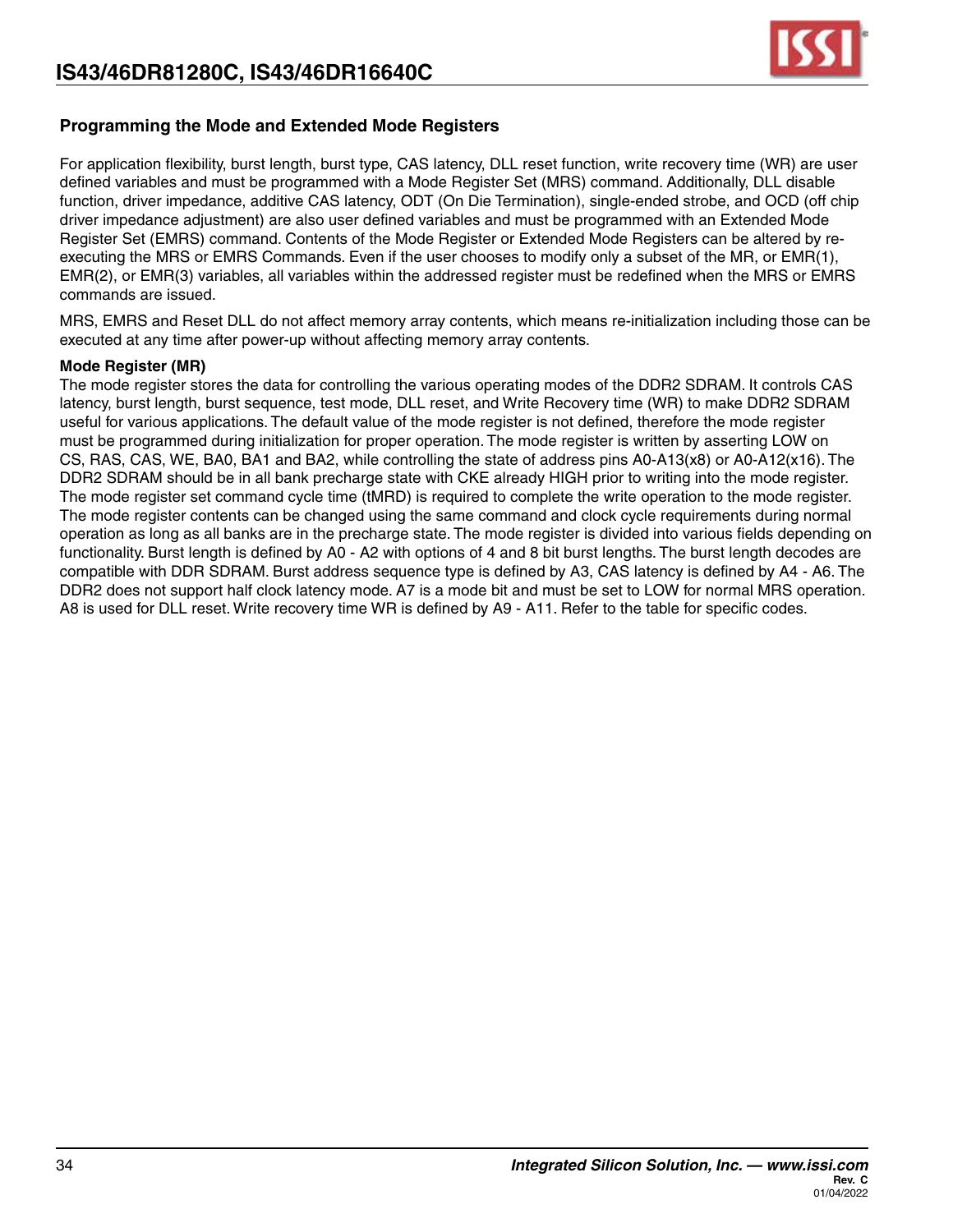

### **DDR2 SDRAM Mode Register Set (MRS)**

| <b>Address</b><br><b>Field</b> | Mode<br>Register | A12            |                                | Active power down exit time |                      |                 |                 |                |                |
|--------------------------------|------------------|----------------|--------------------------------|-----------------------------|----------------------|-----------------|-----------------|----------------|----------------|
| BA1                            | $\mathbf 0$      | $\pmb{0}$      |                                | Fast exit (use tXARD)       |                      |                 |                 |                |                |
| BA0                            | $\pmb{0}$        | $\mathbf{1}$   |                                | Slow exit(use tXARDS)       |                      |                 |                 |                |                |
| A13                            | $\mathsf 0$      | A11            | A10                            | A <sub>9</sub>              | $WR(cycles)^{1}$     |                 |                 |                |                |
| A12                            | PD               | $\pmb{0}$      | $\mathsf{O}$                   | $\mathsf{O}\xspace$         | Reserved             |                 |                 |                |                |
|                                |                  | 0              | $\pmb{0}$                      | $\mathbf{1}$                | $\overline{2}$       |                 |                 |                |                |
| A11                            |                  | 0              | $\mathbf{1}$                   | $\mathsf 0$                 | $\overline{3}$       |                 |                 |                |                |
|                                |                  | 0              | $\mathbf{1}$                   | $\mathbf{1}$                | $\overline{4}$       |                 |                 |                |                |
| A10                            | <b>WR</b>        | $\mathbf{1}$   | $\mathsf{O}\xspace$            | 0                           | 5                    |                 |                 |                |                |
|                                |                  | $\mathbf{1}$   | $\mathbf 0$                    | $\mathbf{1}$                | $\,6\,$              |                 |                 |                |                |
| A <sub>9</sub>                 |                  | $\mathbf{1}$   | $\mathbf{1}$                   | 0                           | $\overline{7}$       |                 |                 |                |                |
|                                |                  | $\mathbf{1}$   | $\mathbf{1}$                   | $\mathbf{1}$                | $\overline{8}$       |                 |                 |                |                |
| A <sub>8</sub>                 | <b>DLL</b>       |                |                                |                             |                      |                 |                 |                |                |
|                                |                  | A <sub>8</sub> |                                | <b>DLL Reset</b>            |                      | A7              |                 | <b>Mode</b>    |                |
| A7                             | TM               | 0              |                                | No                          |                      | $\pmb{0}$       |                 | Normal         |                |
|                                |                  | $\mathbf{1}$   |                                | Yes                         |                      | $\mathbf{1}$    |                 | Reserved       |                |
| A <sub>6</sub>                 |                  |                |                                |                             |                      |                 |                 |                |                |
|                                |                  | A <sub>6</sub> | <b>A5</b>                      | A4                          | <b>CAS Latency</b>   |                 |                 |                |                |
| A <sub>5</sub>                 | CAS              | 0              | $\mathsf{O}\xspace$            | $\mathsf{O}\xspace$         | Reserved<br>Reserved |                 |                 |                |                |
|                                | Latency          | $\mathsf 0$    | $\overline{0}$<br>$\mathbf{1}$ | $\mathbf{1}$                | Reserved             |                 |                 |                |                |
| A4                             |                  | $\pmb{0}$<br>0 | $\mathbf{1}$                   | 0<br>$\mathbf{1}$           | 3 <sup>2</sup>       |                 |                 |                |                |
|                                |                  | $\mathbf{1}$   | $\mathsf{O}\xspace$            | $\pmb{0}$                   | 4 <sup>2</sup>       |                 |                 |                |                |
| A <sub>3</sub>                 | <b>BT</b>        | $\mathbf{1}$   | $\overline{0}$                 | $\mathbf{1}$                | $\overline{5^2}$     |                 |                 |                |                |
|                                |                  | $\mathbf{1}$   | $\mathbf{1}$                   | $\mathsf 0$                 | $6^2\,$              |                 |                 |                |                |
| A2                             |                  | $\mathbf{1}$   | $\mathbf{1}$                   | $\mathbf{1}$                | 7 <sup>2</sup>       |                 |                 |                |                |
|                                | <b>Burst</b>     |                |                                |                             |                      |                 |                 |                |                |
| A1                             | Length           | A3             |                                | <b>Burst Type</b>           |                      | $\overline{A2}$ | $\overline{A1}$ | A <sub>0</sub> | BL             |
|                                |                  | 0              |                                | Sequential                  |                      | 0               | $\mathbf{1}$    | $\mathbf 0$    | $\overline{4}$ |
| A <sub>0</sub>                 |                  | $\mathbf{1}$   |                                | Interleave                  |                      | 0               | $\mathbf{1}$    | $\mathbf{1}$   | 8              |
|                                |                  |                |                                |                             |                      |                 |                 |                |                |

Notes:

- 1. For DDR2-400/533, WR (write recovery for autoprecharge) min is determined by tCK max and WR max is determined by tCK min. WR in clock cycles is calculated by dividing tWR (in ns) by tCK (in ns) and rounding up to the next integer (WR[cycles] = RU{ tWR[ns] / tCK[ns] }, where RU stands for round up). For DDR2-667/800, WR min is determined by tCK(avg) max and WR max is determined by tCK(avg) min. WR[cycles] = RU{ tWR[ns] / tCK(avg)[ns] }, where RU stands for round up. The mode register must be programmed to this value. This is also used with tRP to determine tDAL.
- 2. Speed bin determined. Refer to Key Timing Parameter table.

3. A13, only applicable for x8.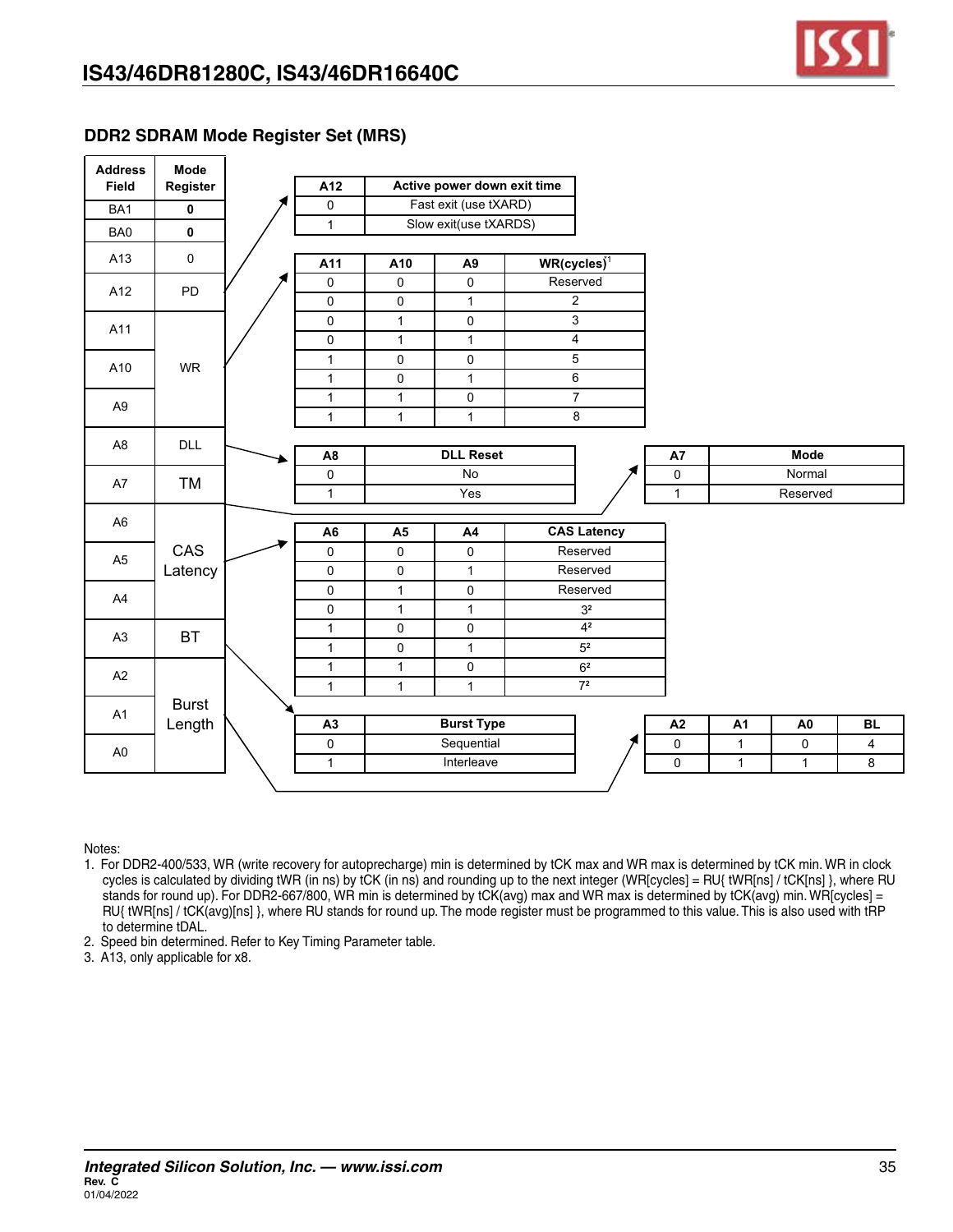

### **Burst mode operation**

Burst mode operation is used to provide a constant flow of data to memory locations (write cycle), or from memory locations (read cycle). The parameters that define how the burst mode will operate are burst sequence and burst length. DDR2 SDRAM supports 4 bit burst and 8 bit burst modes only. For 8 bit burst mode, full interleave address ordering is supported, however, sequential address ordering is nibble based for ease of implementation. The burst type, either sequential or interleaved, is programmable and defined by MR[A3], which is similar to the DDR SDRAM operation. Seamless burst read or write operations are supported. Unlike DDR devices, interruption of a burst read or write cycle during BL = 4 mode operation is prohibited. However in case of BL = 8 mode, interruption of a burst read or write operation is limited to two cases, reads interrupted by a read, or writes interrupted by a write. Therefore the Burst Stop command is not supported on DDR2 SDRAM devices.

### **Burst Length and Sequence**

|    | Burst Length   Starting Address (A1, A0)   Sequential Addressing (decimal) | Interleave Addressing (decimal) |
|----|----------------------------------------------------------------------------|---------------------------------|
| 00 | 0, 1, 2, 3                                                                 | 0, 1, 2, 3                      |
|    | 1, 2, 3, 0                                                                 | 1, 0, 3, 2                      |
|    | 2, 3, 0, 1                                                                 | 2, 3, 0, 1                      |
|    | 3, 0, 1, 2                                                                 | 3, 2, 1, 0                      |

| Burst Length | Starting Address (A2, A1, A0) | Sequential Addressing (decimal) | Interleave Addressing (decimal) |
|--------------|-------------------------------|---------------------------------|---------------------------------|
| 8            | 000                           | 0, 1, 2, 3, 4, 5, 6, 7          | 0, 1, 2, 3, 4, 5, 6, 7          |
|              | 001                           | 1, 2, 3, 0, 5, 6, 7, 4          | 1, 0, 3, 2, 5, 4, 7, 6          |
|              | 010                           | 2, 3, 0, 1, 6, 7, 4, 5          | 2, 3, 0, 1, 6, 7, 4, 5          |
|              | 011                           | 3, 0, 1, 2, 7, 4, 5, 6          | 3, 2, 1, 0, 7, 6, 5, 4          |
|              | 100                           | 4, 5, 6, 7, 0, 1, 2, 3          | 4, 5, 6, 7, 0, 1, 2, 3          |
|              | 101                           | 5, 6, 7, 4, 1, 2, 3, 0          | 5, 4, 7, 6, 1, 0, 3, 2          |
|              | $110$                         | 6, 7, 4, 5, 2, 3, 0, 1          | 6, 7, 4, 5, 2, 3, 0, 1          |
|              | 111                           | 7, 4, 5, 6, 3, 0, 1, 2          | 7, 6, 5, 4, 3, 2, 1, 0          |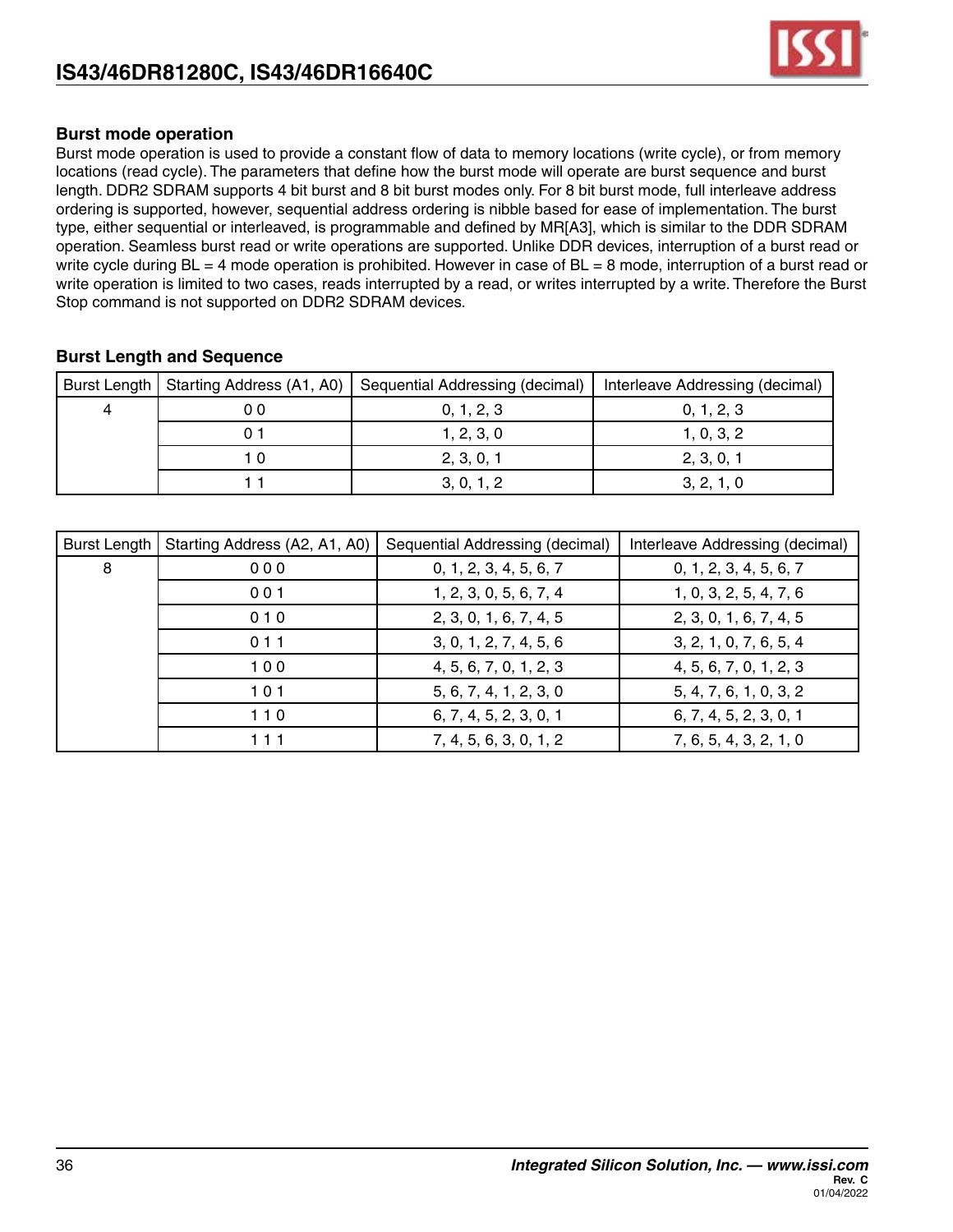

### **Extended Mode Registers (EMR)**

### **Extended Mode Register 1 (EMR1)**

The EMR(1) stores the data for enabling or disabling the DLL, output driver strength, additive latency, ODT, DQS disable, OCD program, RDQS enable. The default value of the EMR(1) is not defined, therefore the extended mode register must be programmed during initialization for proper operation. The EMR(1) is written by asserting LOW on CS, RAS, CAS, WE, HIGH on BA0 and LOW on BA1 and BA2, while controlling the states of address pins A0 - A13. The DDR2 SDRAM should be in all bank precharge with CKE already HIGH prior to writing into the extended mode register. The mode register set command cycle time (tMRD) must be satisfied to complete the write operation to the extended mode register. Mode register contents can be changed using the same command and clock cycle requirements during normal operation as long as all banks are in the precharge state.

### **DLL enable/disable**

The DLL must be enabled for normal operation. DLL enable is required during power-up and initialization, and upon returning to normal operation after having the DLL disabled. The DLL is automatically disabled when entering self refresh operation and is automatically re-enabled upon exit of self refresh operation. Any time the DLL is enabled (and subsequently reset), 200 clock cycles must occur before a Read command can be issued to allow time for the internal clock to be synchronized with the external clock. Failing to wait for synchronization to occur may result in a violation of the tAC or tDQSCK parameters.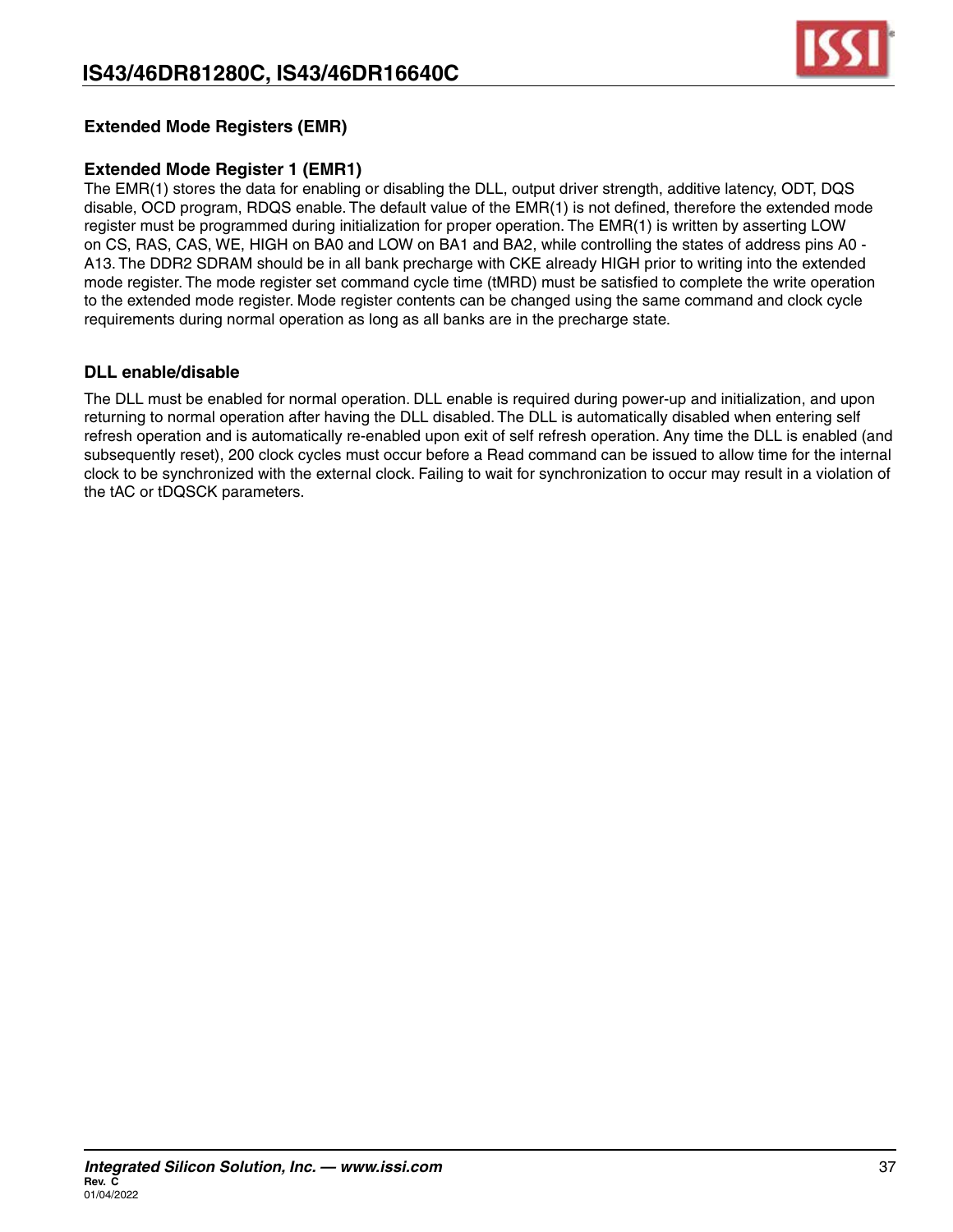| <b>Address</b><br><b>Field</b> | Mode<br>Register  |                |                |                               |                                |                         |                                             |                |                              |                     |
|--------------------------------|-------------------|----------------|----------------|-------------------------------|--------------------------------|-------------------------|---------------------------------------------|----------------|------------------------------|---------------------|
| BA <sub>2</sub>                | $\bf{0}$          | A12            |                | Q <sub>off</sub> <sup>3</sup> |                                |                         |                                             |                |                              |                     |
| BA1                            | $\mathbf{0}$      | 0              |                | Output buffer enabled         |                                |                         |                                             |                |                              |                     |
| BA0                            | $\mathbf{1}$      | 1              |                | Ouput buffer disabled         |                                |                         |                                             |                |                              |                     |
|                                |                   |                |                |                               |                                |                         |                                             |                |                              |                     |
| A13 <sup>4</sup>               | 0                 | $A11^{11}$     |                | <b>RDQS</b> Enable            | $A11^{1}$                      | A10                     |                                             |                | <b>Strobe Function Marix</b> |                     |
| A12                            | Qoff              | 0              |                | <b>Disable</b>                | (RDQS)                         | $($ /DQS $)$            | RDQS/DM                                     | /RDQS          | <b>DQS</b>                   | /DQS                |
|                                |                   | $\mathbf{1}$   |                | Enable                        | 0                              | 0                       | <b>DM</b>                                   | Hi-z           | <b>DQS</b>                   | /DQS                |
| A11                            | RDQS <sup>1</sup> | A10            |                | /DQS                          | 0                              | $\mathbf{1}$            | <b>DM</b>                                   | Hi-z           | <b>DQS</b>                   | Hi-z                |
|                                |                   | 0              |                | Enable                        | $\mathbf{1}$                   | 0                       | <b>RDQS</b>                                 | /RDQS          | <b>DQS</b>                   | /DQS                |
| A10                            | /DQS              | 1              |                | Disable                       | $\mathbf{1}$                   | $\mathbf{1}$            | <b>RDQS</b>                                 | Hi-z           | <b>DQS</b>                   | Hi-z                |
|                                |                   |                |                |                               |                                |                         |                                             |                |                              |                     |
| A <sub>9</sub>                 |                   | A <sub>9</sub> | A <sub>8</sub> | A7                            |                                |                         | <b>OCD Calibration Program</b>              |                |                              |                     |
|                                |                   | 0              | $\mathbf 0$    | 0                             |                                |                         | OCD Calibration mode exit; maintain setting |                |                              |                     |
| A <sub>8</sub>                 | <b>OCD</b>        | $\pmb{0}$      | $\mathsf 0$    | $\mathbf{1}$                  |                                |                         | Reserved                                    |                |                              |                     |
|                                | Program           | 0              | $\mathbf{1}$   | $\mathbf 0$                   |                                |                         | Reserved                                    |                |                              |                     |
| A7                             |                   | $\mathbf{1}$   | 0              | $\mathbf 0$                   |                                |                         | Reserved                                    |                |                              |                     |
|                                |                   | $\mathbf{1}$   | $\mathbf{1}$   | $\mathbf{1}$                  |                                |                         | OCD Calibration default <sup>*2</sup>       |                |                              |                     |
| A <sub>6</sub>                 | Rtt               |                |                |                               |                                |                         |                                             |                |                              |                     |
|                                |                   | A <sub>5</sub> | A4             | A <sub>3</sub>                |                                | <b>Additive Latency</b> | A <sub>6</sub>                              | A2             |                              | Rtt(NOMINAL)        |
| A <sub>5</sub>                 |                   | 0              | $\mathbf 0$    | $\mathbf 0$                   |                                | $\mathbf 0$             | 0                                           | $\mathbf 0$    |                              | <b>ODT Disabled</b> |
|                                |                   | $\mathbf 0$    | $\mathsf 0$    | $\mathbf{1}$                  |                                | 1                       | 0                                           | $\mathbf{1}$   |                              | 75 ohm              |
| A4                             | Additive          | $\mathbf 0$    | $\mathbf{1}$   | $\mathbf 0$                   |                                | $\overline{2}$          | $\mathbf{1}$                                | $\mathbf 0$    |                              | 150 ohm             |
|                                | Latency           | 0              | $\mathbf{1}$   | $\mathbf{1}$                  |                                | 3                       | $\mathbf{1}$                                | $\mathbf{1}$   |                              | 50 ohm              |
| A <sub>3</sub>                 |                   | $\mathbf{1}$   | $\mathsf 0$    | $\mathbf 0$                   |                                | 4                       |                                             |                |                              |                     |
|                                |                   | 1              | 0              | 1                             |                                | 5                       |                                             |                |                              |                     |
| A2                             | Rtt               | $\mathbf{1}$   | $\mathbf{1}$   | $\mathbf 0$                   |                                | 6                       |                                             |                |                              |                     |
|                                |                   | $\mathbf{1}$   | $\mathbf{1}$   | $\mathbf{1}$                  |                                | Reserved                |                                             |                |                              |                     |
| A1                             | D.I.C             |                |                |                               |                                |                         |                                             |                |                              |                     |
|                                |                   | A <sub>1</sub> |                |                               | Output Drive Impedance Control |                         |                                             | A <sub>0</sub> |                              | <b>DLL</b> enable   |
| A <sub>0</sub>                 | <b>DLL</b>        | 0              |                | Full Strength                 |                                |                         |                                             | 0              |                              | Enable              |
|                                |                   | 1              |                | Reduced strength              |                                |                         |                                             | $\mathbf{1}$   |                              | <b>Disable</b>      |

### **EMR(1)**

Notes:

- 1. x16 doesn't support RDQS option; this must be set to 0 when programming the EMR(1).
- 2. After setting to default, OCD calibration mode needs to be exited by setting A9-A7 to 000.
- 3. Output disabled DQs, DQSs, DQSs, RDQS and RDQS. This feature is used in conjunction with DIMM IDD measurements when IDDQ is not desired to be included.

4. A13 is only applicable for x8.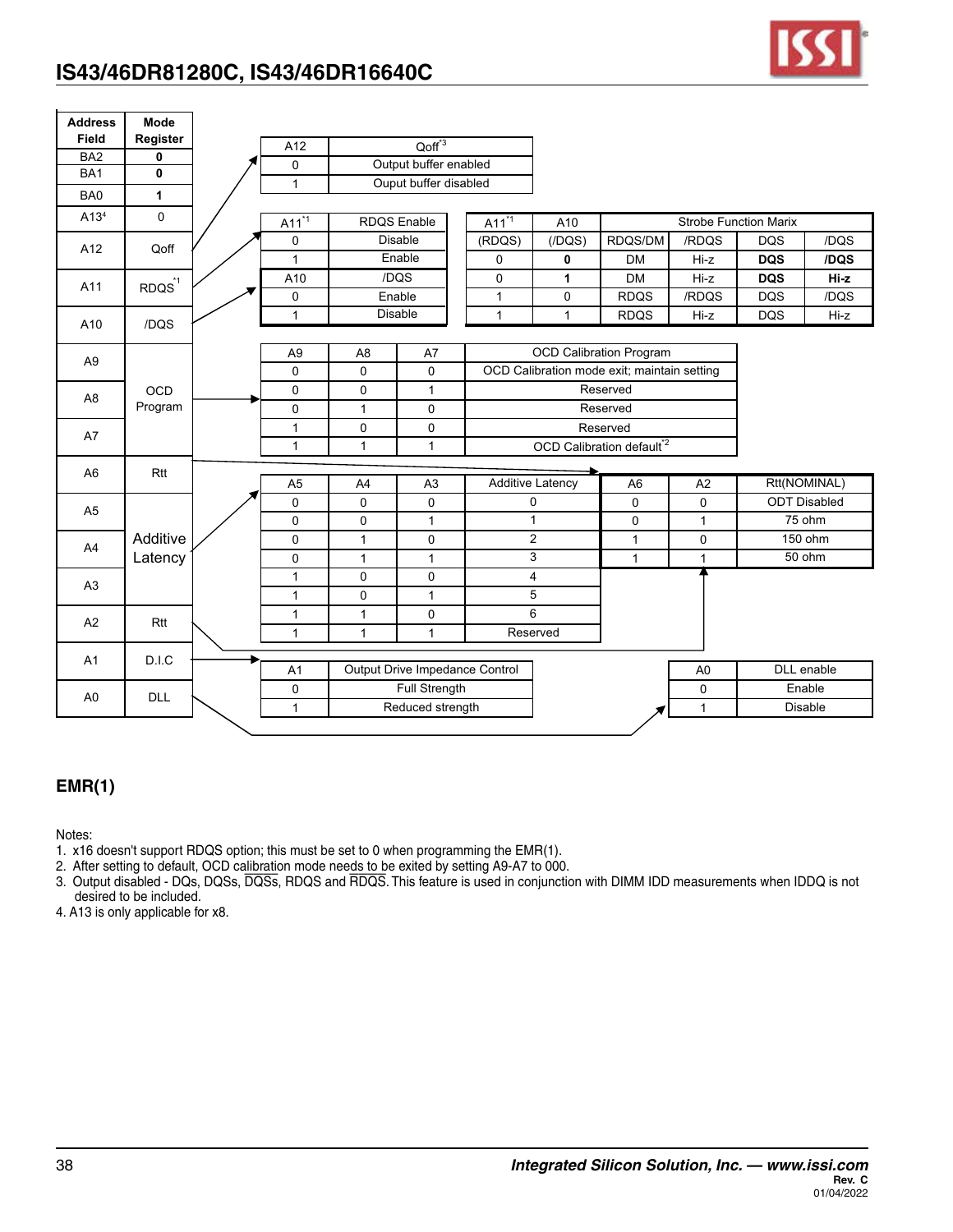

### **Extended Mode Register 2 (EMR2)**

The Extended Mode Register 2 controls refresh related features. The default value of the EMR(2) is not defined, therefore the mode register must be programmed during initialization for proper operation. The EMR(2) is written by asserting LOW on CS, RAS, CAS, WE, HIGH on BA1 and LOW on BA0 and BA2, while controlling the states of address pins A0 - A13. The DDR2 SDRAM should be in all bank precharge state with CKE already HIGH prior to writing into the EMR(2). The mode register set command cycle time (tMRD) must be satisfied to complete the write operation to the EMR(2). Mode register contents can be changed using the same command and clock cycle requirements during normal operation as long as all banks are in the precharge state.

| <b>Address</b>                 | Mode         |             |                                           |
|--------------------------------|--------------|-------------|-------------------------------------------|
| Field                          | Register     |             |                                           |
| BA <sub>2</sub>                | $\pmb{0}$    |             |                                           |
| BA1                            | $\mathbf{1}$ |             |                                           |
| BA0                            | $\pmb{0}$    |             |                                           |
| $A13^{*1,3}$                   | $\pmb{0}$    |             |                                           |
| $A12^{*1}$                     | $\pmb{0}$    |             |                                           |
| $A11^{*1}$                     | $\pmb{0}$    |             |                                           |
| $A10^{*1}$                     | $\pmb{0}$    |             |                                           |
| $A9^{*1}$                      | $\pmb{0}$    |             |                                           |
| $\mathsf{A8}^{\ast\mathsf{1}}$ | $\pmb{0}$    | A7          | High Temperature Self-Refresh Rate Enable |
| $\mathsf{A}7$                  | SRF          | $\mathbf 0$ | Disable                                   |
|                                |              | $\mathbf 1$ | $Enable^2$                                |
| $A6^{1}$                       | $\pmb{0}$    |             |                                           |
| $\mathsf{A}5^{\ast_{1}}$       | $\pmb{0}$    |             |                                           |
| $AA^*1$                        | $\pmb{0}$    |             |                                           |
| $A3^{\ast}1$                   | $\pmb{0}$    |             |                                           |
| $A2^{*1}$                      | $\pmb{0}$    |             |                                           |
| $A1^{*1}$                      | $\pmb{0}$    |             |                                           |
| $\mathsf{A}0^{\texttt{*1}}$    | $\pmb{0}$    |             |                                           |

### **EMR(2)**

Notes:

- 1. A0-A6, A8-A13 are reserved for future use and must be set to 0 when programming the EMR(2).
- 2. Only Industrial and Automotive grade devices support the high temperature Self-Refresh Mode. The controller can set the EMR (2) [A7] bit to enable this self-refresh rate if Tc > 85°C while in self-refresh operation. Topen may not be violated.
- 3. A13 is only applicable for x8.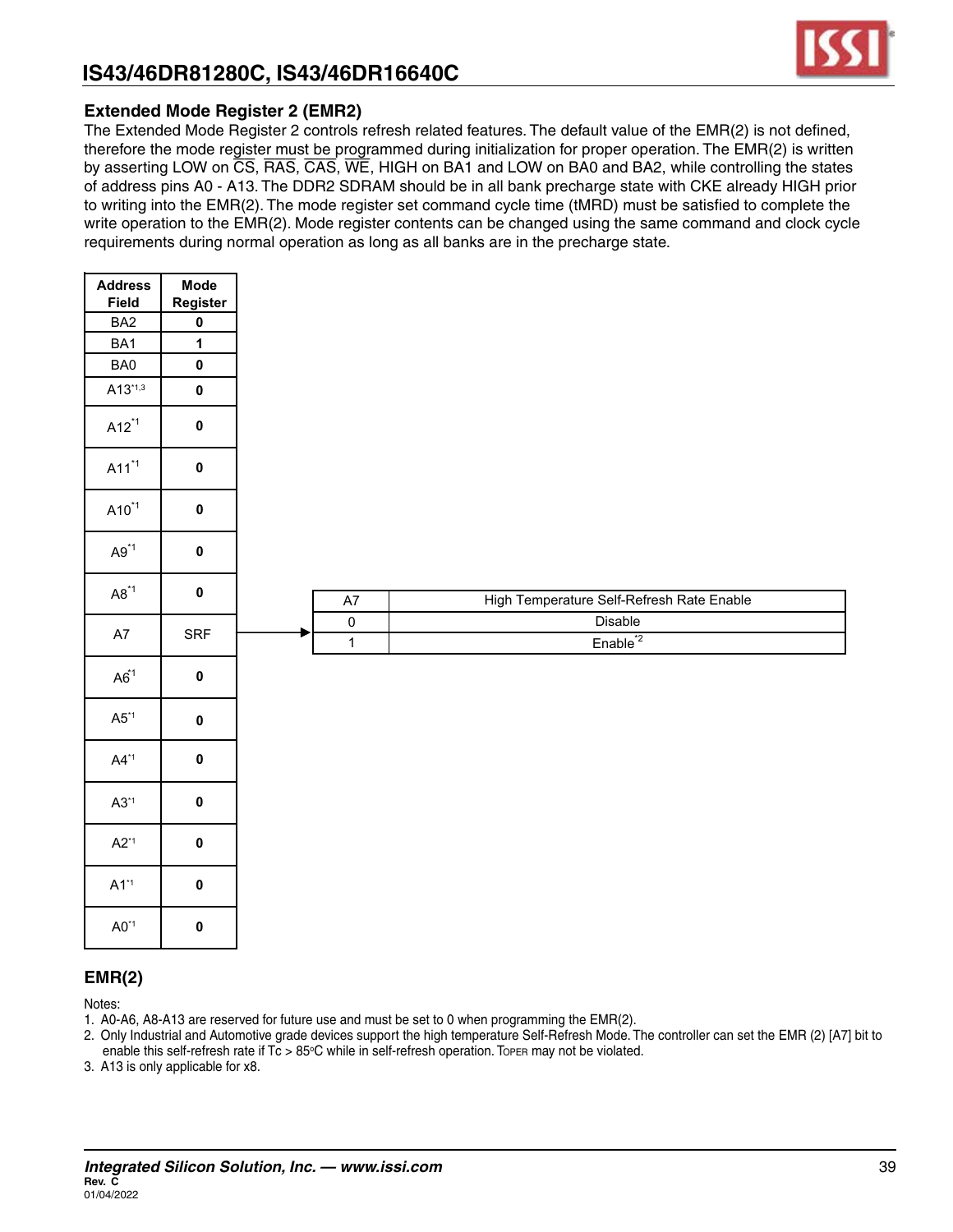

### **DDR2 SDRAM Extended Mode Register 3 (EMR3)**

No function is defined in Extended Mode Register (3). The default value of the EMR(3) is not defined, therefore the EMR(3) must be programmed during initialization for proper operation.

All bits in EMR(3) except BA0, BA1 and BA2 are reserved for future use and must be set to 0 when programming this mode register.

| Address<br>Field        | BA <sub>2</sub> | BA | B <sub>A0</sub> | A 13 | A<br>. .<br>. L | A1 | A10 | A9 | A8 | A7 | A6 | A5 | ΔД | А3 | ΔS | А | Δı |
|-------------------------|-----------------|----|-----------------|------|-----------------|----|-----|----|----|----|----|----|----|----|----|---|----|
| Mode<br><b>Hegister</b> |                 |    |                 |      |                 |    |     |    |    |    |    |    |    |    |    |   |    |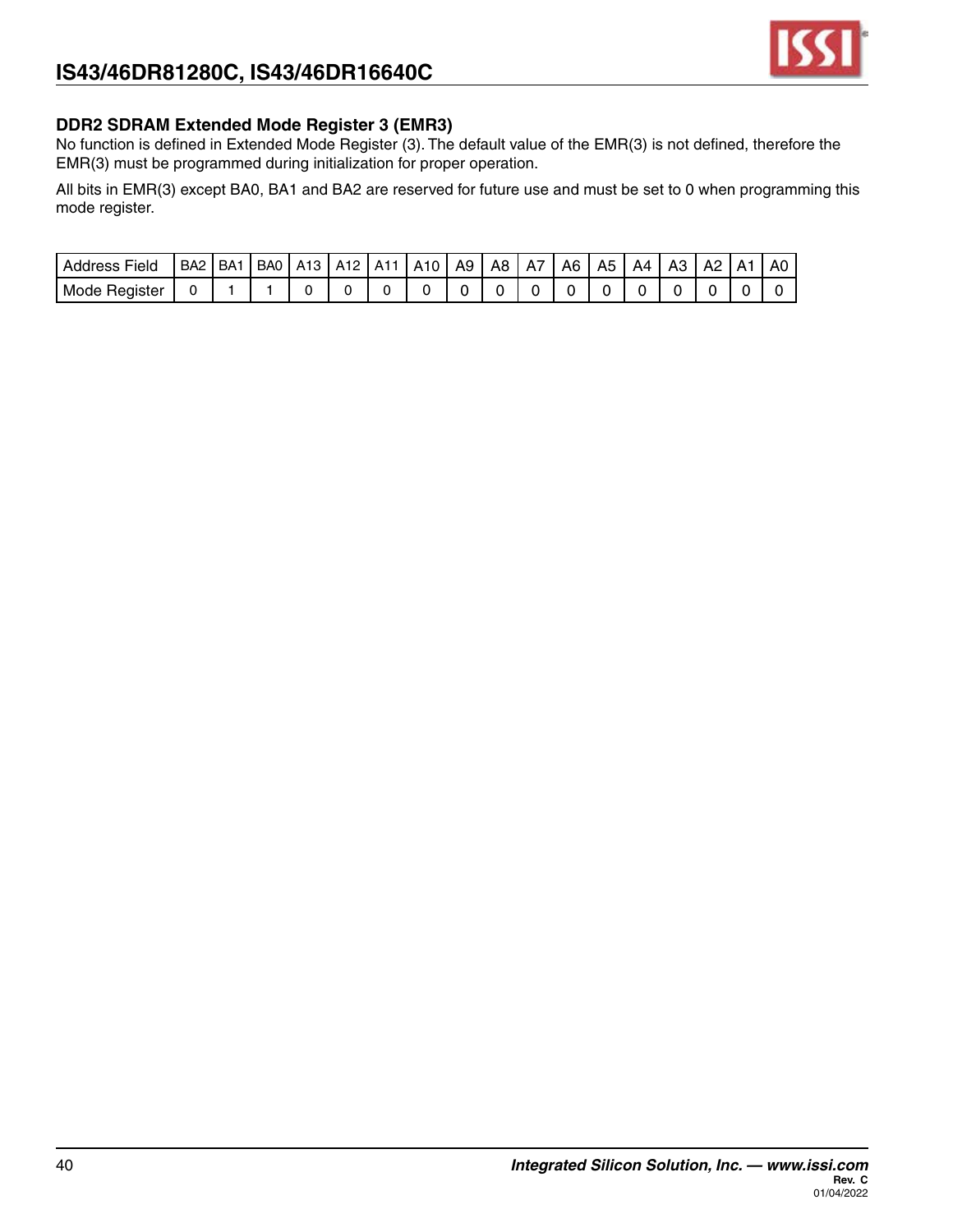

### **TRUTH TABLES**

Operation or timing that is not specified is illegal, and after such an event, in order to guarantee proper operation, the DRAM must be powered down and then restarted through the speechified initialization sequence before normal operation can continue.

### **Command Truth Table**

| <b>Function</b>                                | <b>CKE</b>              |                  | $\overline{\text{CS}}$ | <b>RAS</b> | $\overline{CAS}$ | WE           | <b>BA2 -</b>       | A13-                      | A10                     | A9-A0                     | <b>Notes</b> |
|------------------------------------------------|-------------------------|------------------|------------------------|------------|------------------|--------------|--------------------|---------------------------|-------------------------|---------------------------|--------------|
|                                                | Previous<br>Cycle       | Current<br>Cycle |                        |            |                  |              | BA <sub>0</sub>    | A11                       |                         |                           |              |
| (Extended) Mode<br>Register Set (Load<br>Mode) | H                       | H                | L                      | L          | L                | L            | <b>BA</b>          |                           | OP Code                 |                           | 1, 2         |
| Refresh (REF)                                  | H                       | H                | L                      | Г          | L                | $\mathsf{H}$ | $\pmb{\mathsf{X}}$ | X                         | X                       | X                         | $\mathbf{1}$ |
| Self Refresh Entry                             | Η                       | L                | L                      | L          | L                | H            | X                  | X                         | X                       | X                         | 1, 8         |
| Self Refresh Exit                              | L                       | H                | H                      | X          | X                | X            | $\pmb{\mathsf{X}}$ | X                         | X                       | X                         | 1, 7, 8      |
|                                                |                         |                  | L                      | H          | H                | H            |                    |                           |                         |                           |              |
| Single Bank<br>Precharge                       | $\overline{\mathsf{H}}$ | H                | L                      | L          | H                | L            | <b>BA</b>          | $\boldsymbol{\mathsf{X}}$ | L                       | $\boldsymbol{\mathsf{X}}$ | 1, 2         |
| Precharge all Banks                            | H                       | H                | L                      | L          | H                | L            | X                  | X                         | $\overline{H}$          | $\mathsf{X}$              | 1.           |
| <b>Bank Activate</b>                           | Η                       | H                | L                      | L          | Η                | H            | BA                 |                           | <b>Row Address</b>      |                           | 1,2,10       |
| Write                                          | H                       | H                | L                      | H          | L                | L            | BA                 | X                         | L                       | Column                    | 1, 2, 3      |
| Write with Auto<br>Precharge                   | Η                       | H                | L                      | H          | L                | L            | BA                 | X                         | H                       | Column                    | 1, 2, 3      |
| Read                                           | $\overline{\mathsf{H}}$ | H                | L                      | H          | L                | H            | <b>BA</b>          | $\mathsf{X}$              | L                       | Column                    | 1, 2, 3      |
| Read with Auto-<br>Precharge                   | H                       | H                | L                      | Η          | L                | H            | BA                 | X                         | $\overline{\mathsf{H}}$ | Column                    | 1, 2, 3      |
| No Operation                                   | H                       | X                | L                      | H          | H                | H            | X                  | X                         | X                       | X                         | $\mathbf{1}$ |
| <b>Device Deselect</b>                         | Η                       | X                | H                      | X          | X                | X            | X                  | X                         | X                       | X                         | 1.           |
| Power Down Entry                               | H                       | L                | H                      | X          | X                | X            | X                  | X                         | X                       | X                         | 1, 4         |
|                                                |                         |                  | L                      | H          | H                | H            |                    |                           |                         |                           |              |
| Power Down Exit                                | L                       | H                | H                      | X          | Χ                | Χ            | X                  | $\mathsf{X}$              | X                       | X                         | 1, 4         |
|                                                |                         |                  | L                      | Н          | H                | H            |                    |                           |                         |                           |              |

#### **Notes:**

1. All DDR2 SDRAM commands are defined by states of  $\overline{CS}$ ,  $\overline{RAS}$ ,  $\overline{CAS}$ ,  $\overline{WE}$  and CKE at the rising edge of the clock.

2. Bank addresses BA0, BA1 and BA2 (BA) determine which bank is to be operated upon. For (E)MRS BA selects an (Extended) Mode Register. 3. Burst reads or writes at BL=4 cannot be terminated or interrupted. See sections "Reads interrupted by a Read" and "Writes interrupted by a Write" for details.

4. The Power Down Mode does not perform any refresh operations. The duration of Power Down is therefore limited by the refresh requirements

5. The state of ODT does not affect the states described in this table. The ODT function is not available during Self Refresh. See section 3.4.4.

6. "X" means "H or L (but a defined logic level)"

7. Self refresh exit is asynchronous.

8. VREF must be maintained during Self Refresh operation.

9. BAx and Axx refers to the MSBs of bank addresses and addresses, respectively.

10. For x16 option, A13 is "Don't Care" (X) for Activate.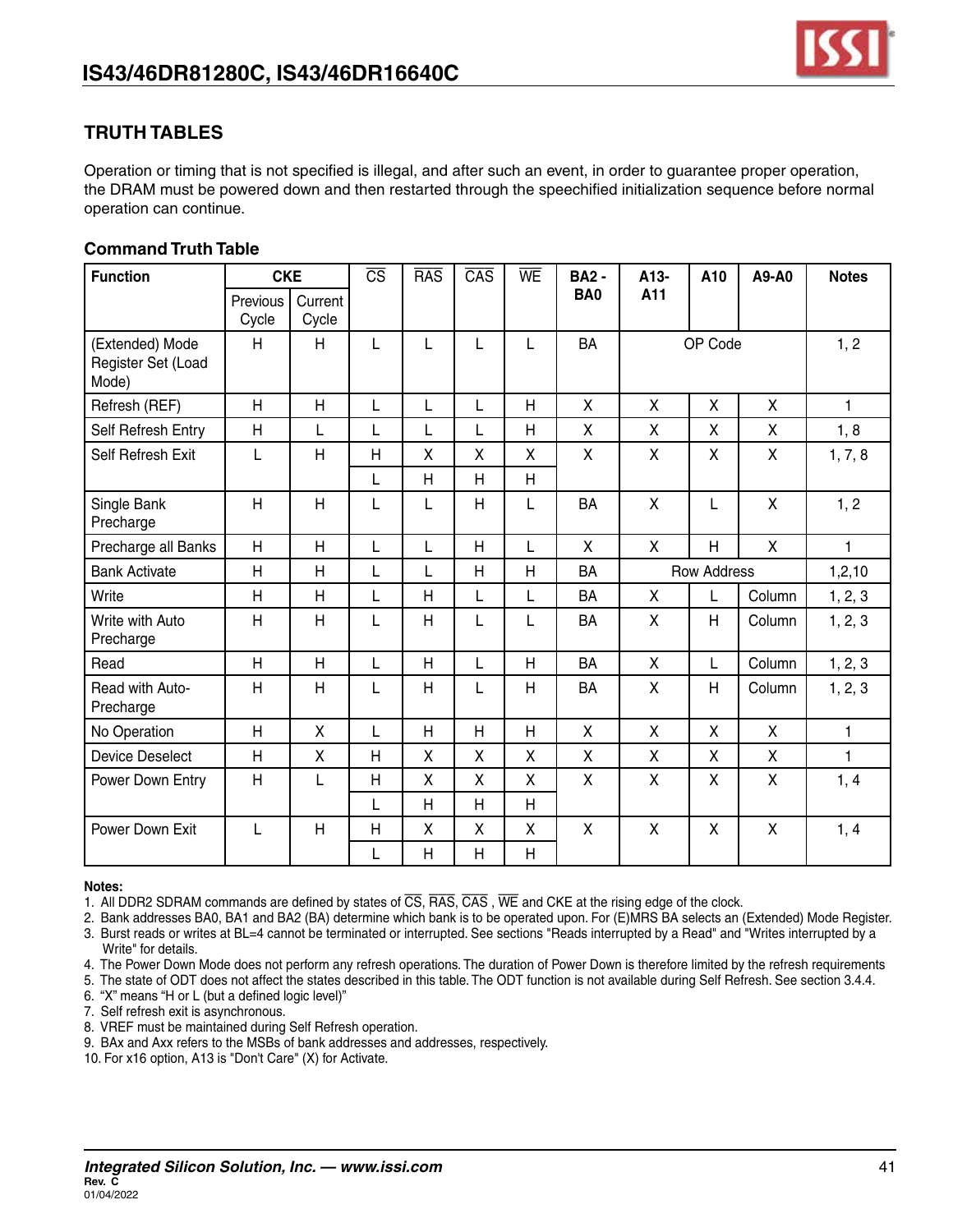

### **Clock Enable (CKE) Truth Table**

| <b>Current</b>     |                                        | <b>CKE</b>                        | Command $(N)^3$           | Action $(N)^3$                   | <b>Notes</b>     |
|--------------------|----------------------------------------|-----------------------------------|---------------------------|----------------------------------|------------------|
| State <sup>2</sup> | Previous Cycle <sup>1</sup><br>$(N-1)$ | Current Cycle <sup>1</sup><br>(N) | RAS, CAS, WE,<br>СS       |                                  |                  |
| Power Down         |                                        |                                   | X                         | Maintain Power-Down              | 11, 13, 15       |
|                    |                                        | H                                 | DESELECT or<br><b>NOP</b> | Power Down Exit                  | 4, 8, 11, 13     |
| Self Refresh       |                                        |                                   | X                         | Maintain Self Refresh            | 11, 15, 16       |
|                    |                                        | H                                 | DESELECT or<br><b>NOP</b> | Self Refresh Exit                | 4, 5, 9, 16      |
| Bank(s)<br>Active  | H                                      |                                   | DESELECT or<br><b>NOP</b> | <b>Active Power Down Entry</b>   | 4, 8, 10, 11, 13 |
| All Banks<br>Idle  | Н                                      |                                   | DESELECT or<br><b>NOP</b> | Precharge Power Down<br>Entry    | 4, 8, 10, 11, 13 |
|                    | H                                      |                                   | <b>REFRESH</b>            | Self Refresh Entry               | 6, 9, 11, 13     |
|                    | H                                      | н                                 |                           | Refer to the Command Truth Table | 7                |

#### **Notes:**

- 1. CKE (N) is the logic state of CKE at clock edge N; CKE (N–1) was the state of CKE at the previous clock edge.
- 2. Current state is the state of the DDR2 SDRAM immediately prior to clock edge N.
- 3. COMMAND (N) is the command registered at clock edge N, and ACTION (N) is a result of COMMAND (N).
- 4. All states and sequences not shown are illegal or reserved unless explicitly described elsewhere in this document.
- 5. On Self Refresh Exit DESELECT or NOP commands must be issued on every clock edge occurring during the tXSNR period. Read commands may be issued only after tXSRD (200 clocks) is satisfied.
- 6. Self Refresh mode can only be entered from the All Banks Idle state.
- 7. Must be a legal command as defined in the Command Truth Table.
- 8. Valid commands for Power Down Entry and Exit are NOP and DESELECT only.
- 9. Valid commands for Self Refresh Exit are NOP and DESELECT only.
- 10. Power Down and Self Refresh cannot be entered while Read or Write operations, (Extended) Mode Register Set operations or Precharge operations are in progress.
- 11. tCKEmin of 3 clocks means CKE must be registered on three consecutive positive clock edges. CKE must remain at the valid input level the entire time it takes to achieve the 3 clocks of registration. Thus, after any CKE transition, CKE may not transition from its valid level during the time period of tIS  $+ 2x$  tCK  $+$  tIH.
- 12. The state of ODT does not affect the states described in this table. The ODT function is not available during Self Refresh.
- 13. The Power Down does not perform any refresh operations. The duration of Power Down Mode is therefore limited by the refresh requirements outlined in this datasheet.
- 14. CKE must be maintained HIGH while the DDRII SDRAM is in OCD calibration mode .
- 15. "X" means "don't care (including floating around VREF)" in Self Refresh and Power Down. However ODT must be driven HIGH or LOW in Power Down if the ODT function is enabled (Bit A2 or A6 set to "1" in EMR(1) ).
- 16. VREF must be maintained during Self Refresh operation.

### **Data Mask Truth Table**

| Name (Functional) | DМ | <b>DOs</b> | <b>Note</b> |
|-------------------|----|------------|-------------|
| l Write enable    |    | Valid      |             |
| l Write inhibit   |    |            |             |

#### **Note:**

1. Used to mask write data, provided coincident with the corresponding data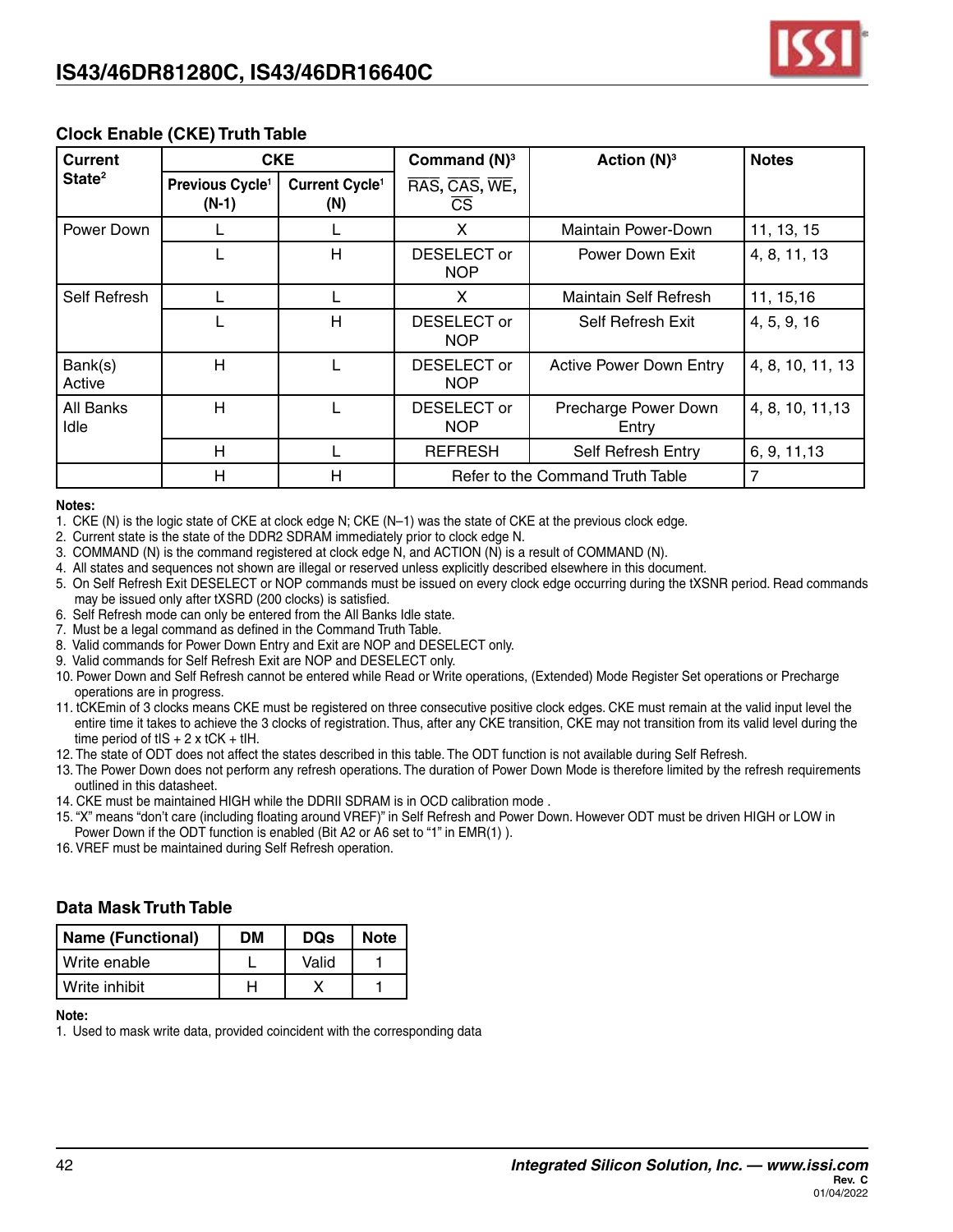

### **DESELECT**

The DESELECT function (CS HIGH) prevents new commands from being executed by the DDR2 SDRAM. The DDR2 SDRAM is effectively deselected. Operations already in progress are not affected. DESELECT is also referred to as COMMAND INHIBIT.

### **NO OPERATION (NOP)**

The NO OPERATION (NOP) command is used to instruct the selected DDR2 SDRAM to perform a NOP (CS is LOW; RAS, CAS, and WE are HIGH). This prevents unwanted commands from being registered during idle or wait states. Operations already in progress are not affected.

### **MODE REGISTER SET (MRS or EMRS)**

The mode registers are loaded via bank address and address inputs. The bank address balls determine which mode register will be programmed. See sections on Mode Register and Extended Mode Register. The MRS and EMRS commands can only be issued when all banks are idle, and a subsequent executable command cannot be issued until tMRD is met.

### **ACTIVATE**

The ACTIVATE command is used to open (or activate) a row in a particular bank for a subsequent access. The value on the bank address inputs determines the bank, and the address inputs select the row. This row remains active (or open) for accesses until a PRECHARGE command is issued to that bank. A PRECHARGE command must be issued before opening a different row in the same bank.

### **READ**

The READ command is used to initiate a burst read access to an active row. The value on the bank address inputs determine the bank, and the address provided on address inputs A0–A9 selects the starting column location. The value on input A10 determines whether or not auto precharge is used. If auto precharge is selected, the row being accessed will be precharged at the end of the READ burst; if auto precharge is not selected, the row will remain open for subsequent accesses.

DDR2 SDRAM also supports the AL feature, which allows a READ or WRITE command to be issued prior to tRCD (MIN) by delaying the actual registration of the READ/WRITE command to the internal device by AL clock cycles.

### **WRITE**

The WRITE command is used to initiate a burst write access to an active row. The value on the bank select inputs selects the bank, and the address provided on inputs A0–A9 selects the starting column location. The value on input A10 determines whether or not auto precharge is used. If auto precharge is selected, the row being accessed will be precharged at the end of the WRITE burst; if auto precharge is not selected, the row will remain open for subsequent accesses.

DDR2 SDRAM also supports the AL feature, which allows a READ or WRITE command to be issued prior to tRCD (MIN) by delaying the actual registration of the READ/WRITE command to the internal device by AL clock cycles.

Input data appearing on the DQ is written to the memory array subject to the DM input logic level appearing coincident with the data. If a given DM signal is registered LOW, the corresponding data will be written to memory; if the DM signal is registered HIGH, the corresponding data inputs will be ignored, and a WRITE will not be executed to that byte/column location.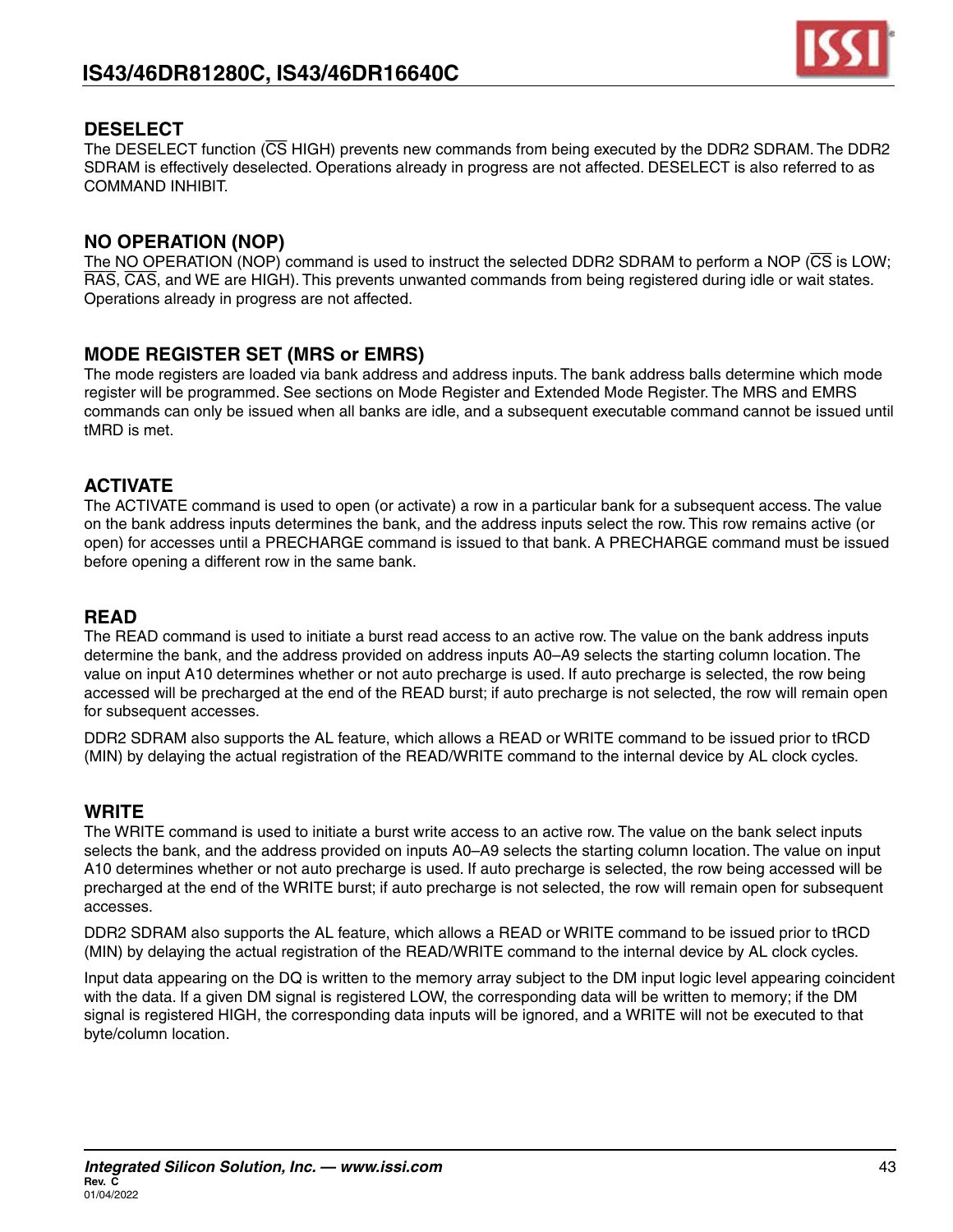

### **PRECHARGE**

The PRECHARGE command is used to deactivate the open row in a particular bank or the open row in all banks. The bank(s) will be available for a subsequent row activation a specified time (tRP) after the PRECHARGE command is issued, except in the case of concurrent auto precharge, where a READ or WRITE command to a different bank is allowed as long as it does not interrupt the data transfer in the current bank and does not violate any other timing parameters. After a bank has been precharged, it is in the idle state and must be activated prior to any READ or WRITE commands being issued to that bank. A PRECHARGE command is allowed if there is no open row in that bank (idle state) or if the previously open row is already in the process of precharging. However, the precharge period will be determined by the last PRECHARGE command issued to the bank.

### **REFRESH**

REFRESH is used during normal operation of the DDR2 SDRAM and is analogous to CAS-before-RAS (CBR) REFRESH. All banks must be in the idle mode prior to issuing a REFRESH command. This command is nonpersistent, so it must be issued each time a refresh is required. The addressing is generated by the internal refresh controller. This makes the address bits a "Don't Care" during a REFRESH command.

Flexibility is provided for the absolute refresh interval. A maximum of 8 Refresh commands can be posted to the DRAM, meaning that the maximum absolute interval between any Refresh command and the next Refresh command is 9x tREFI.

### **SELF REFRESH**

The SELF REFRESH command can be used to retain data in the DDR2 SDRAM, even if the rest of the system is powered down. When in the self refresh mode, the DDR2 SDRAM retains data without external clocking. All power supply inputs (including VREF) must be maintained at valid levels upon entry/exit and during SELF REFRESH operation.

The SELF REFRESH command is initiated like a REFRESH command except CKE is LOW. The DLL is automatically disabled upon entering self refresh and is automatically enabled upon exiting self refresh.

### **ODT (On-Die Termination)**

The On-Die Termination feature allows the DDR2 SDRAM to easily implement a termination resistance (Rtt) for each DQ, DQS, DQS, RDQS, and RDQS signal. The ODT feature can be configured with the Extended Mode Register Set (EMRS) command, and turned on or off using the ODT input signal. Before and after the EMRS is issued, the ODT input must be received with respect to the timings of tAOFD, tMOD(max), tAOND; and the CKE input must be held HIGH throughout the duration of tMOD(max).

The DDR2 SDRAM supports the ODT on and off functionality in Active, Standby, and Power Down modes, but not in Self Refresh mode. ODT timing diagrams follow for Active/Standby mode and Power Down mode.



### **EMRS to ODT Update Delay**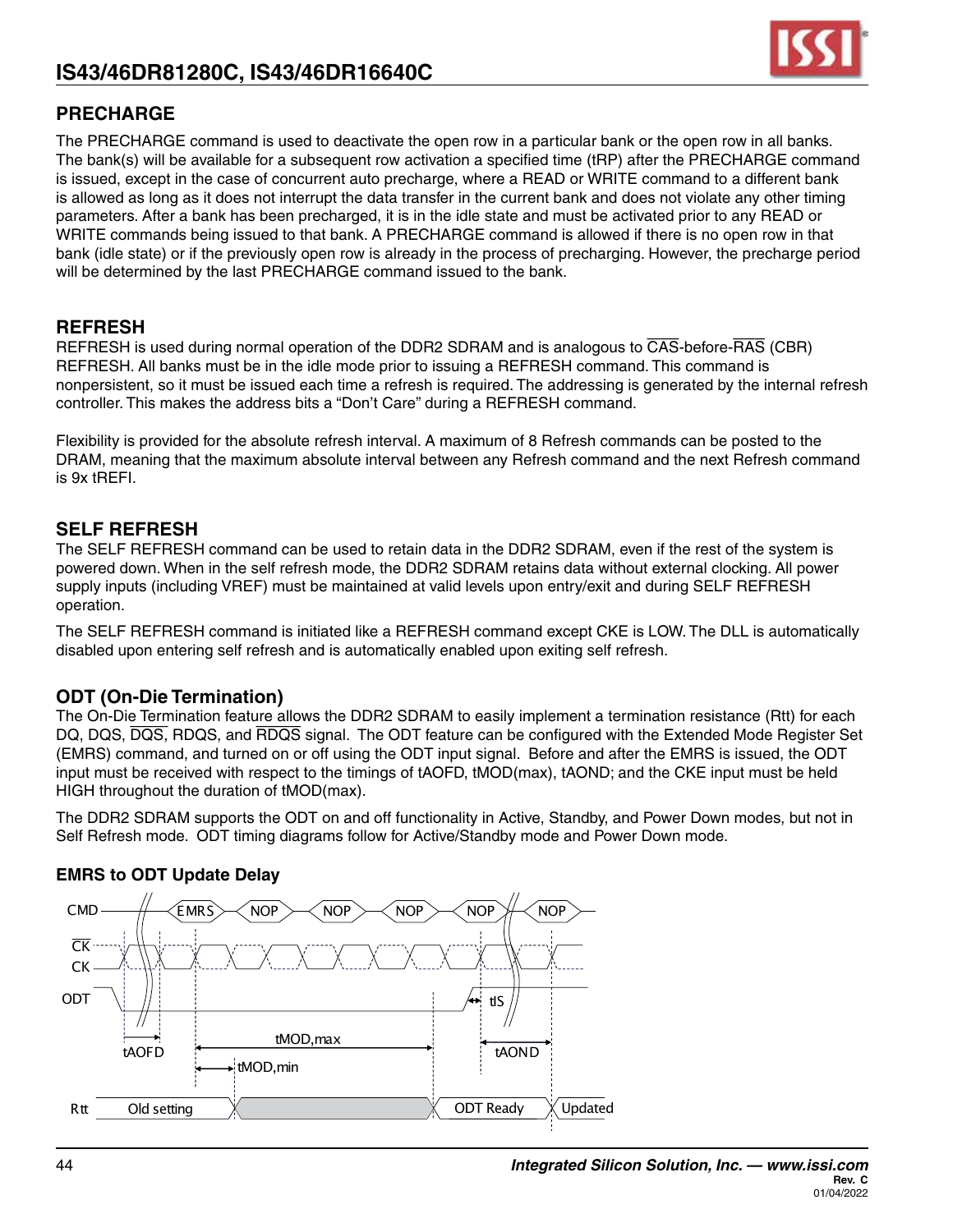

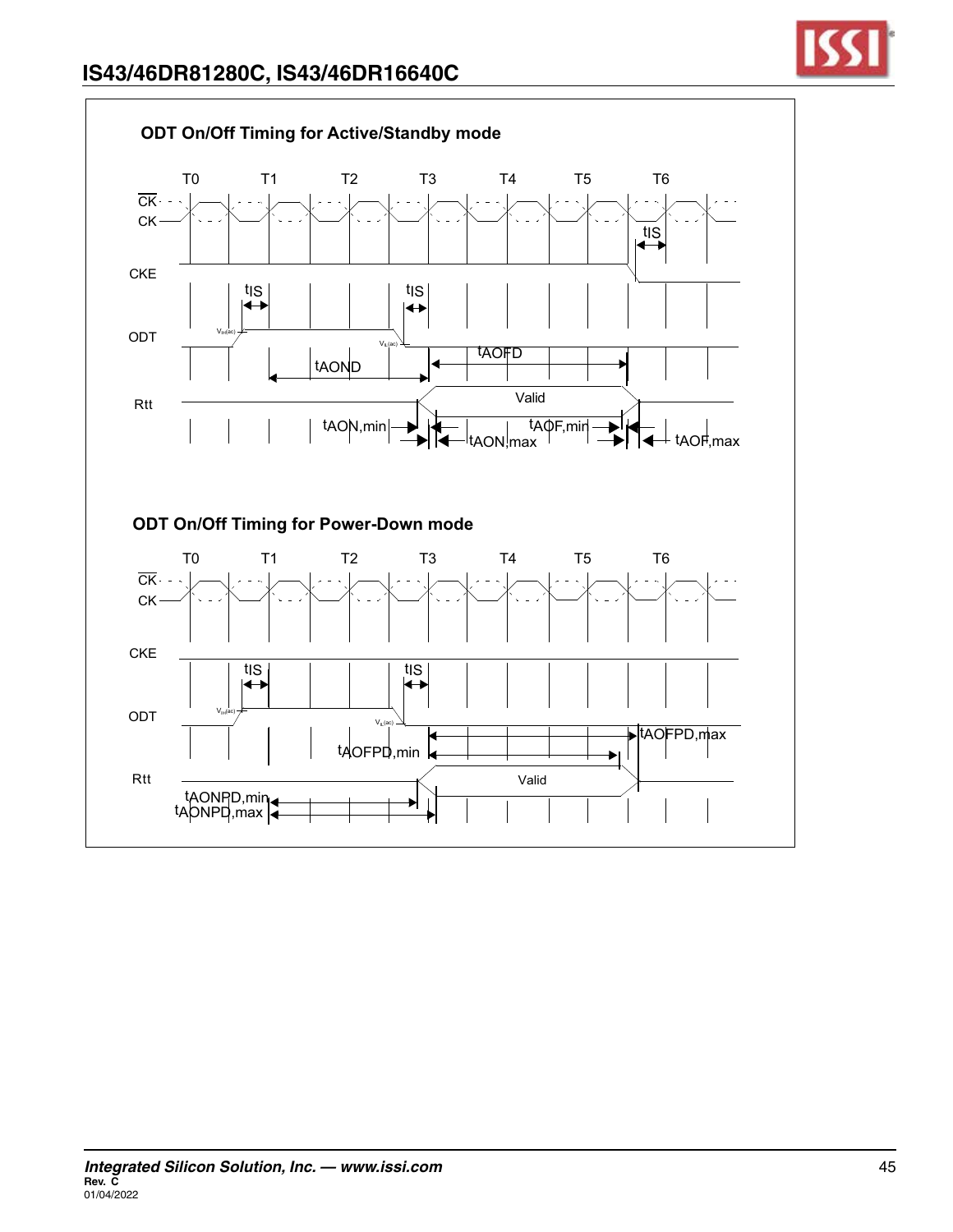

### **ORDERING INFORMATION: x8**

**Commercial Range**: Tc = 0°C to +85°C

|     |           |             | Clock (MHz)   Speed Grade   CL-tRCD-tRP   Order Part No. | Package                |
|-----|-----------|-------------|----------------------------------------------------------|------------------------|
| 400 | DDR2-800D | $5 - 5 - 5$ | IS43DR81280C-25DBL                                       | 60 Ball BGA, Lead-free |
| 333 | DDR2-667D | $5 - 5 - 5$ | IS43DR81280C-3DBL                                        | 60 Ball BGA, Lead-free |

#### **Industrial Range**: Tc = -40°C to +95°C, Ta = -40°C to +85°C

|     |           | Clock (MHz)   Speed Grade   CL-tRCD-tRP | <b>LOrder Part No.</b> | Package                |
|-----|-----------|-----------------------------------------|------------------------|------------------------|
| 400 | DDR2-800D | $5 - 5 - 5$                             | IS43DR81280C-25DBLI    | 60 Ball BGA, Lead-free |
| 333 | DDR2-667D | $5 - 5 - 5$                             | IS43DR81280C-3DBLI     | 60 Ball BGA, Lead-free |

#### **Automotive Range, A1:**  $Tc = -40^{\circ}C$  to  $+95^{\circ}C$ ,  $Ta = -40^{\circ}C$  to  $+85^{\circ}C$

|     | <b>Clock (MHz)</b> Speed Grade | CL-tRCD-tRP | I Order Part No.     | Package                |
|-----|--------------------------------|-------------|----------------------|------------------------|
| 400 | DDR2-800D                      | $5 - 5 - 5$ | IS46DR81280C-25DBLA1 | 60 Ball BGA, Lead-free |
| 333 | ' DDR2-667D                    | $5 - 5 - 5$ | IS46DR81280C-3DBLA1  | 60 Ball BGA, Lead-free |

### **Automotive Range, A2:**  $Tc = -40^{\circ}C$  to  $+105^{\circ}C$ ,  $Ta = -40^{\circ}C$  to  $+105^{\circ}C$

|     | <b>Clock (MHz)</b> Speed Grade | CL-tRCD-tRP | I Order Part No.     | Package                |
|-----|--------------------------------|-------------|----------------------|------------------------|
| 400 | DDR2-800D                      | $5 - 5 - 5$ | IS46DR81280C-25DBLA2 | 60 Ball BGA, Lead-free |
| 333 | DDR2-667D                      | $5 - 5 - 5$ | IS46DR81280C-3DBLA2  | 60 Ball BGA, Lead-free |

#### **Notes:**

1. Please contact ISSI for availability of leaded options.

2. The -3D, and -25D speed options are backward compatible with all the timing specifications for slower grades.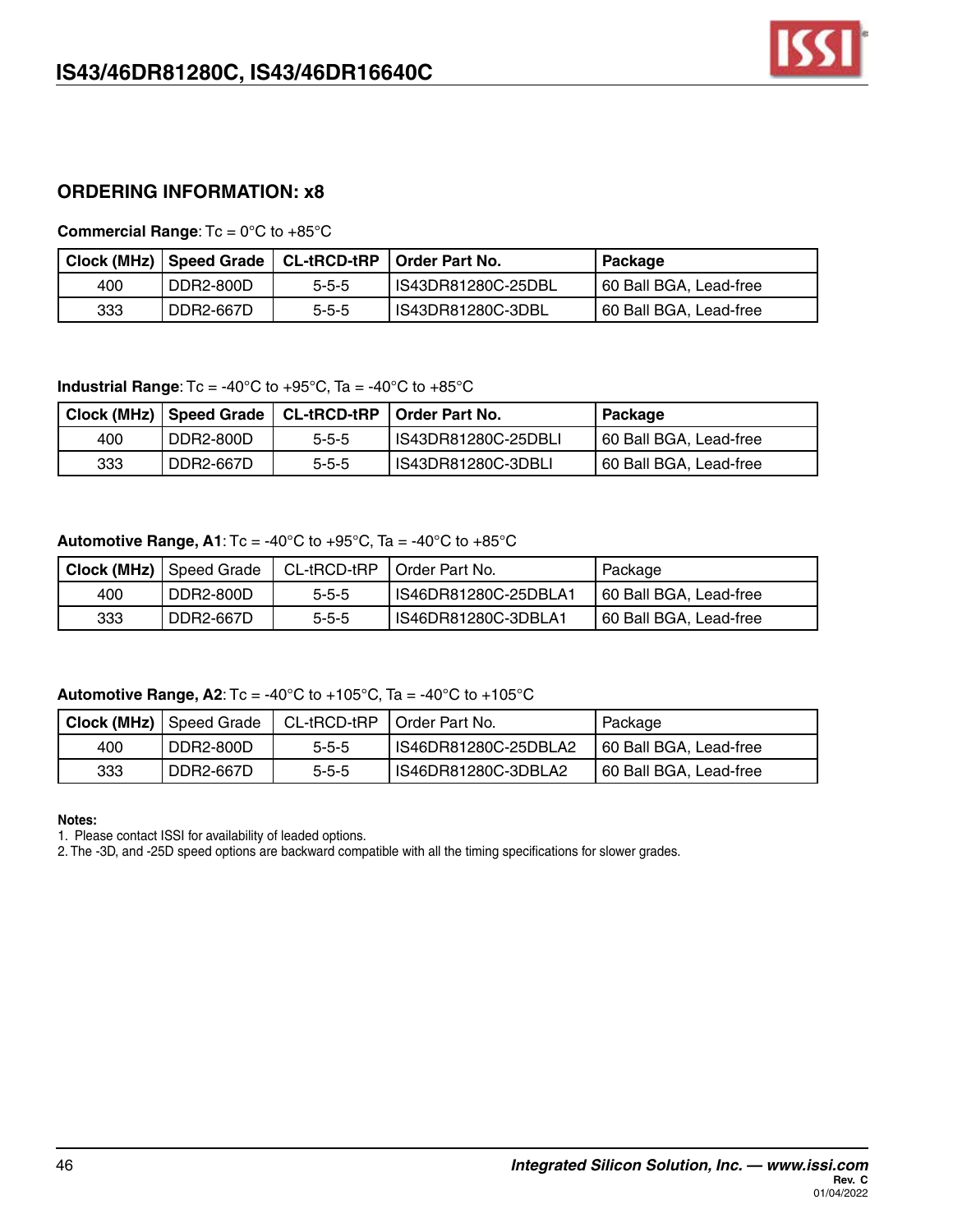### **ORDERING INFORMATION: x16**

**Commercial Range**: Tc = 0°C to +85°C

|     |           |             | Clock (MHz)   Speed Grade   CL-tRCD-tRP   Order Part No. | Package                |
|-----|-----------|-------------|----------------------------------------------------------|------------------------|
| 400 | DDR2-800D | $5 - 5 - 5$ | IS43DR16640C-25DBL                                       | 84 Ball BGA, Lead-free |
| 333 | DDR2-667D | $5 - 5 - 5$ | IS43DR16640C-3DBL                                        | 84 Ball BGA, Lead-free |

**Industrial Range:**  $Tc = -40^{\circ}C$  to  $+95^{\circ}C$ ,  $Ta = -40^{\circ}C$  to  $+85^{\circ}C$ 

|     |           |             | Clock (MHz)   Speed Grade   CL-tRCD-tRP   Order Part No. | Packaqe                |
|-----|-----------|-------------|----------------------------------------------------------|------------------------|
| 400 | DDR2-800D | $5 - 5 - 5$ | IS43DR16640C-25DBLI                                      | 84 Ball BGA, Lead-free |
| 333 | DDR2-667D | $5 - 5 - 5$ | IS43DR16640C-3DBLI                                       | 84 Ball BGA, Lead-free |

#### **Automotive Range, A1:**  $Tc = -40^{\circ}C$  to  $+95^{\circ}C$ ,  $Ta = -40^{\circ}C$  to  $+85^{\circ}C$

|     |           |             | Clock (MHz)   Speed Grade   CL-tRCD-tRP   Order Part No. | Package                |
|-----|-----------|-------------|----------------------------------------------------------|------------------------|
| 400 | DDR2-800D | $5 - 5 - 5$ | IS46DR16640C-25DBLA1                                     | 84 Ball BGA, Lead-free |
| 333 | DDR2-667D | $5 - 5 - 5$ | IS46DR16640C-3DBLA1                                      | 84 Ball BGA, Lead-free |

### **Automotive Range, A2:**  $Tc = -40^{\circ}C$  to  $+105^{\circ}C$ ,  $Ta = -40^{\circ}C$  to  $+105^{\circ}C$

|     |             |             | Clock (MHz)   Speed Grade   CL-tRCD-tRP   Order Part No. | Package                |
|-----|-------------|-------------|----------------------------------------------------------|------------------------|
| 400 | l DDR2-800D | $5 - 5 - 5$ | IS46DR16640C-25DBLA2                                     | 84 Ball BGA, Lead-free |
| 333 | DDR2-667D   | $5 - 5 - 5$ | IS46DR16640C-3DBLA2                                      | 84 Ball BGA, Lead-free |

#### **Notes:**

1. Please contact ISSI for availability of leaded options.

2. The -3D, and -25D speed options are backward compatible with all the timing specifications for slower grades.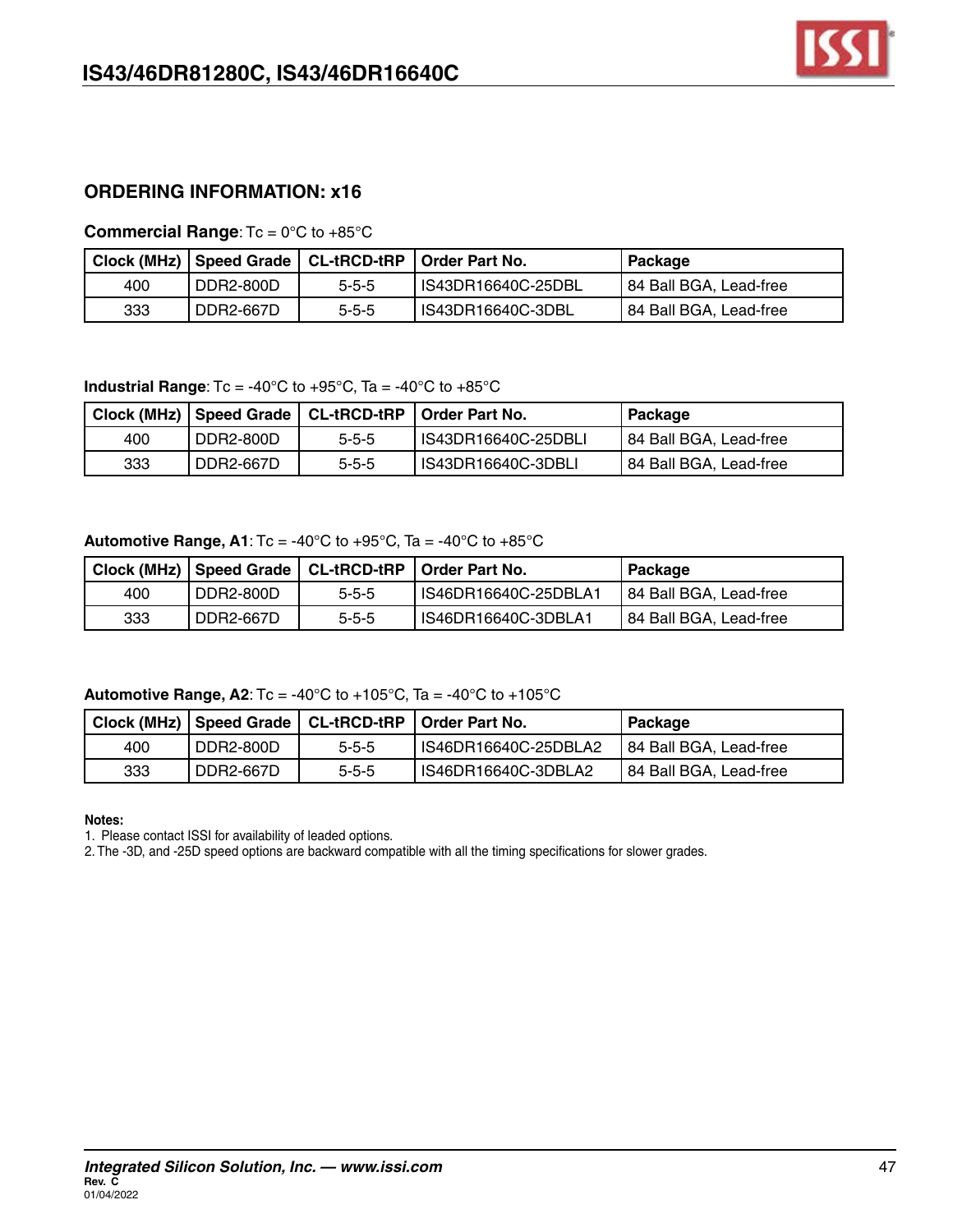